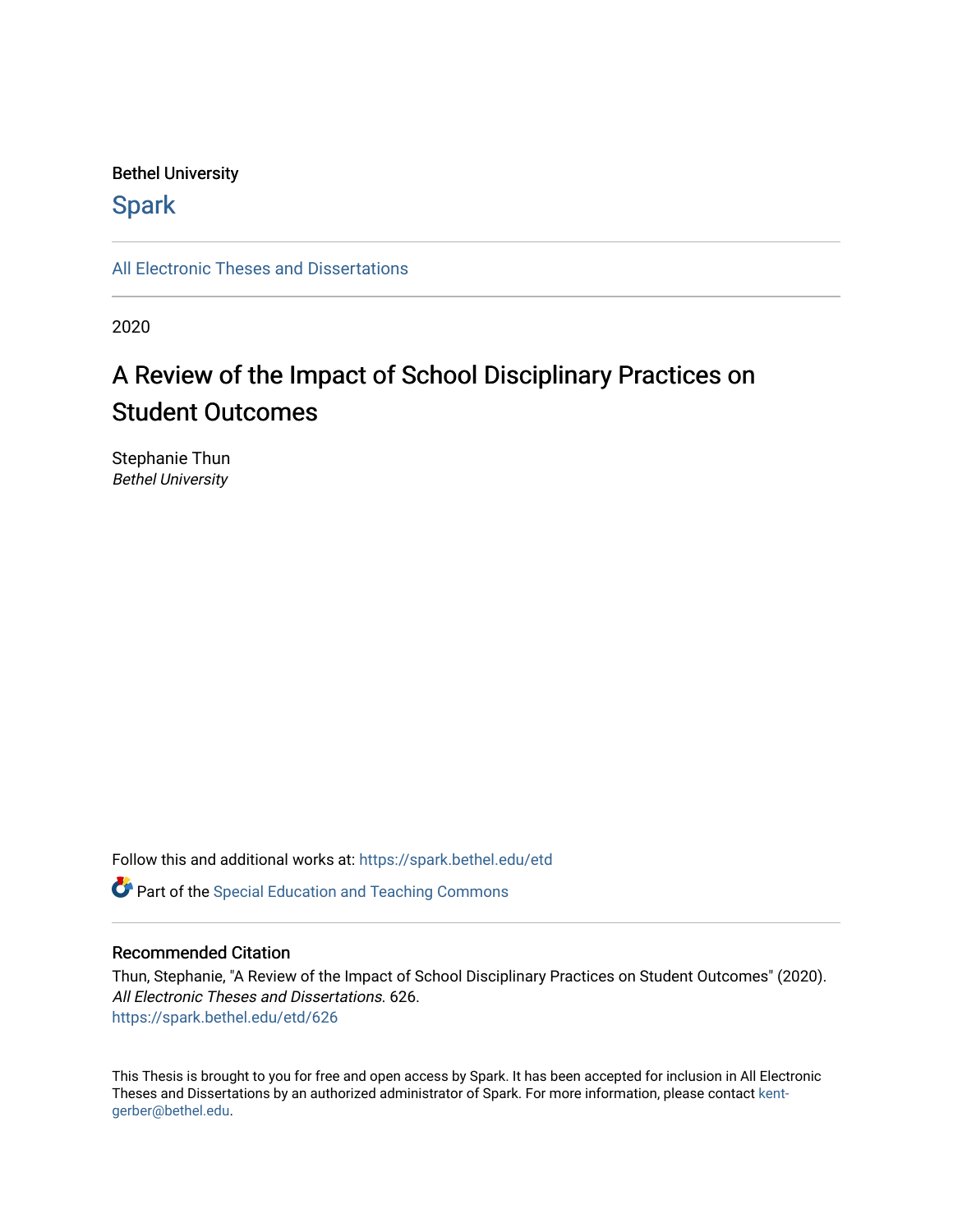A REVIEW OF THE IMPACT OF SCHOOL DISCIPLINARY PRACTICES ON STUDENT OUTCOMES

A MASTER'S THESIS

## SUBMITTED TO THE FACULTY

### OF BETHEL UNIVERSITY

BY

STEPHANIE M. THUN

IN PARTIAL FULFILLMENT OF THE REQUIREMENTS

FOR THE DEGREE OF

MASTER OF

DECEMBER 2020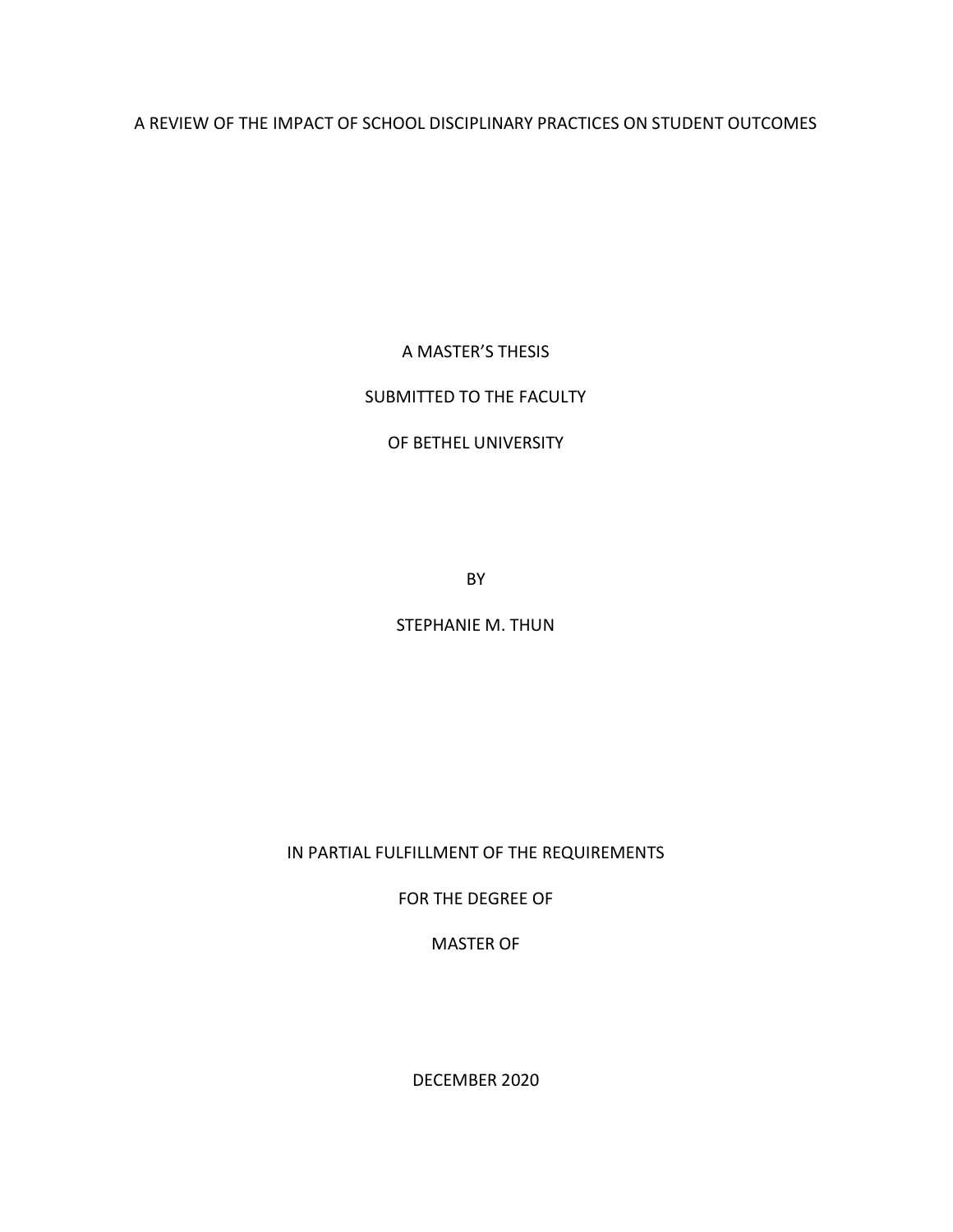### Abstract

The literature review sought to determine the impact of traditional discipline and alternative behavioral interventions on student outcomes. The research showed that certain student populations including Blacks, males, students qualifying for free or reduced lunch, and students with special education status were suspended most often. Exclusionary discipline was connected to lower academic outcomes, higher drop-out rates, and increased likelihood of suspension. Successful use of alternative interventions suggested that students need to be taught new behavior skills in order to learn them. Finding show that traditional discipline is not able to improve student outcomes. They also show that alternative interventions need to be in place in all educational settings to support students so they may learn the behavior skills needed to successfully engage in their education.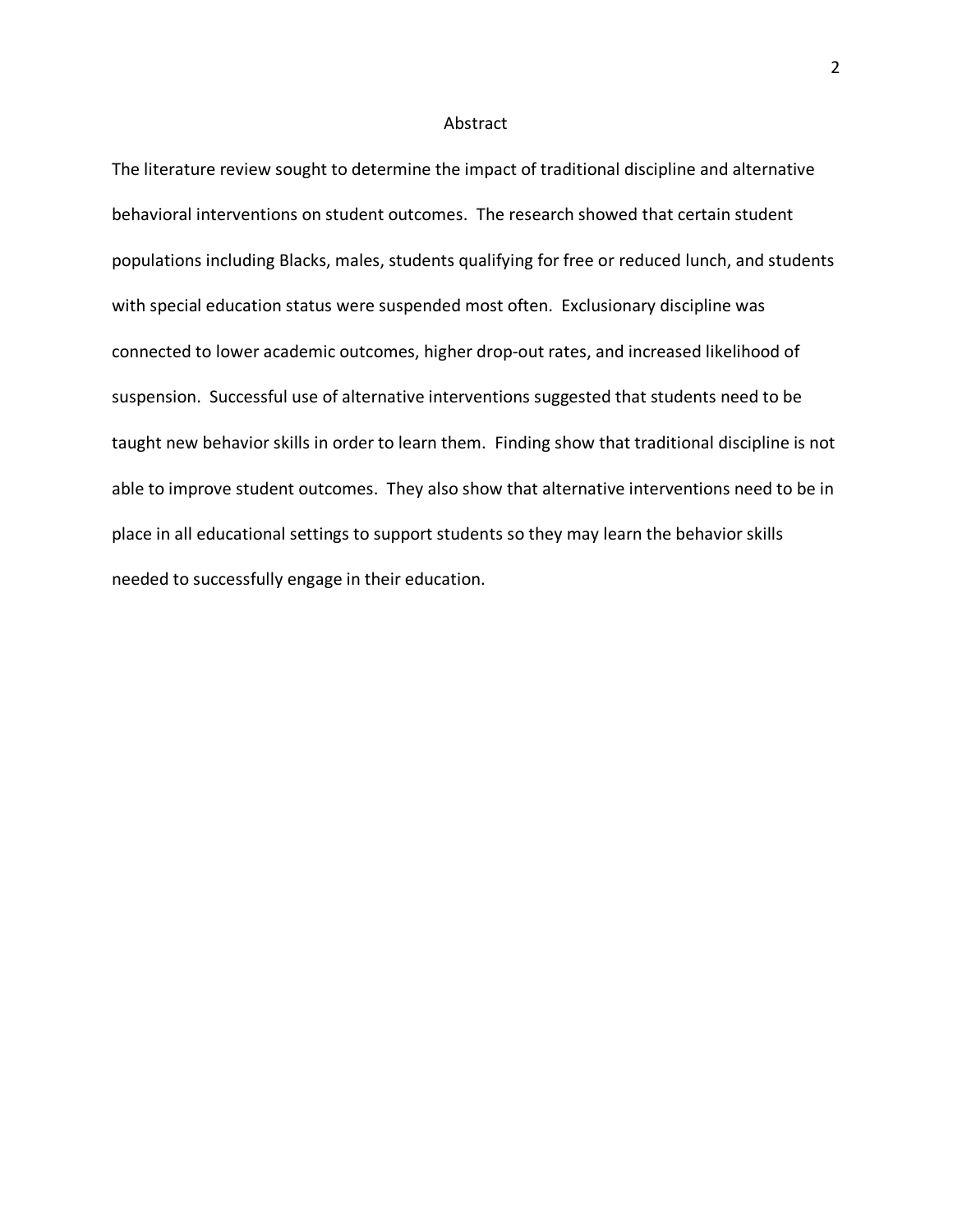### Table of Contents

Signature Page

Abstract

Table of Contents

Chapter I: Introduction

History of School Discipline Practices in the United States

Research Questions

### Chapter II: Literature Review

Traditional Discipline: Suspension and Expulsion

Positive Behavior Interventions and Supports

Collaborative and Proactive Solutions

Other Interventions

Chapter III: Discussion and Conclusion

Summary

Limitations of Research

Professional Applications

Conclusion

### References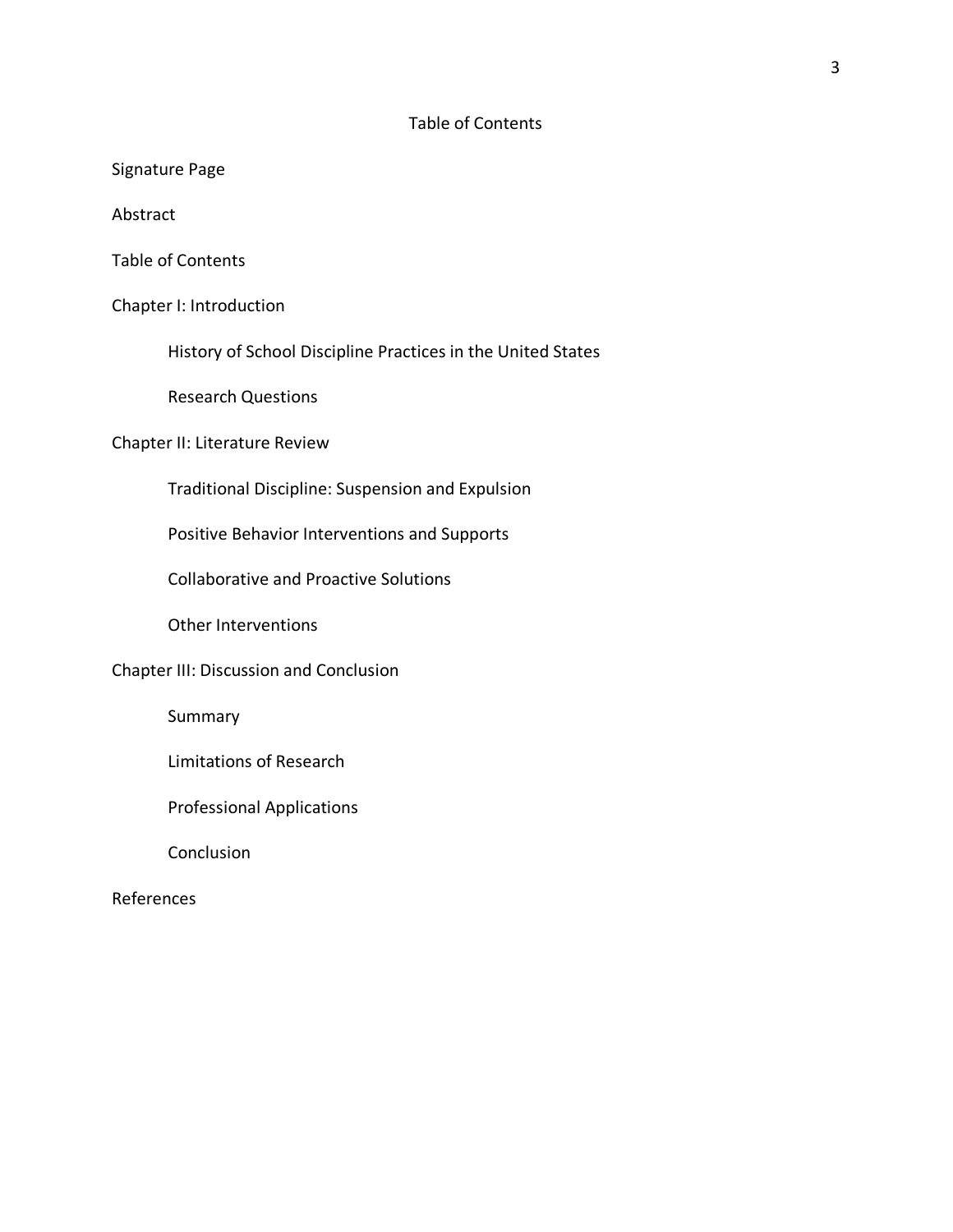#### **CHAPTER I: INTRODUCTION**

Have you ever heard of a student being suspended from school because they could not read or solve a math equation? The answer is likely no. Students who struggle with the academic areas often receive interventions and extra supports to learn the skills they lack. Why do we treat social-emotional and behavioral skills differently? Instead of providing interventions and instruction in these areas, students who struggle with social-emotional and behavioral skills are often sent home. In addition to being sent home, the student is also expected to learn the skills they need to avoid repeating the offense on their own. School systems do not expect students to teach themselves academic skills, so why do these same systems expect students to teach themselves emotional-regulation and coping strategies? The expectations are inequitable. The following review will address the impacts of current traditional disciplinary practices, as well as those of alternative response practices, on schoolage student outcomes.

#### **History of School Discipline Practice in the United States**

Traditional discipline, also referred to as exclusionary discipline, is a common practice across the United States. Traditional discipline is the practice of excluding students through inschool suspension, out-of-school suspension, and expulsion as a consequence to rule infractions. In-school suspension is when a student is removed from more than half of their scheduled school day, but remains on school grounds. Out-of-school suspension is when students are removed from school for fewer than ten school days and are not allowed on school grounds, and expulsion is when a student is removed from school for ten or more days and is unenrolled from the school.

4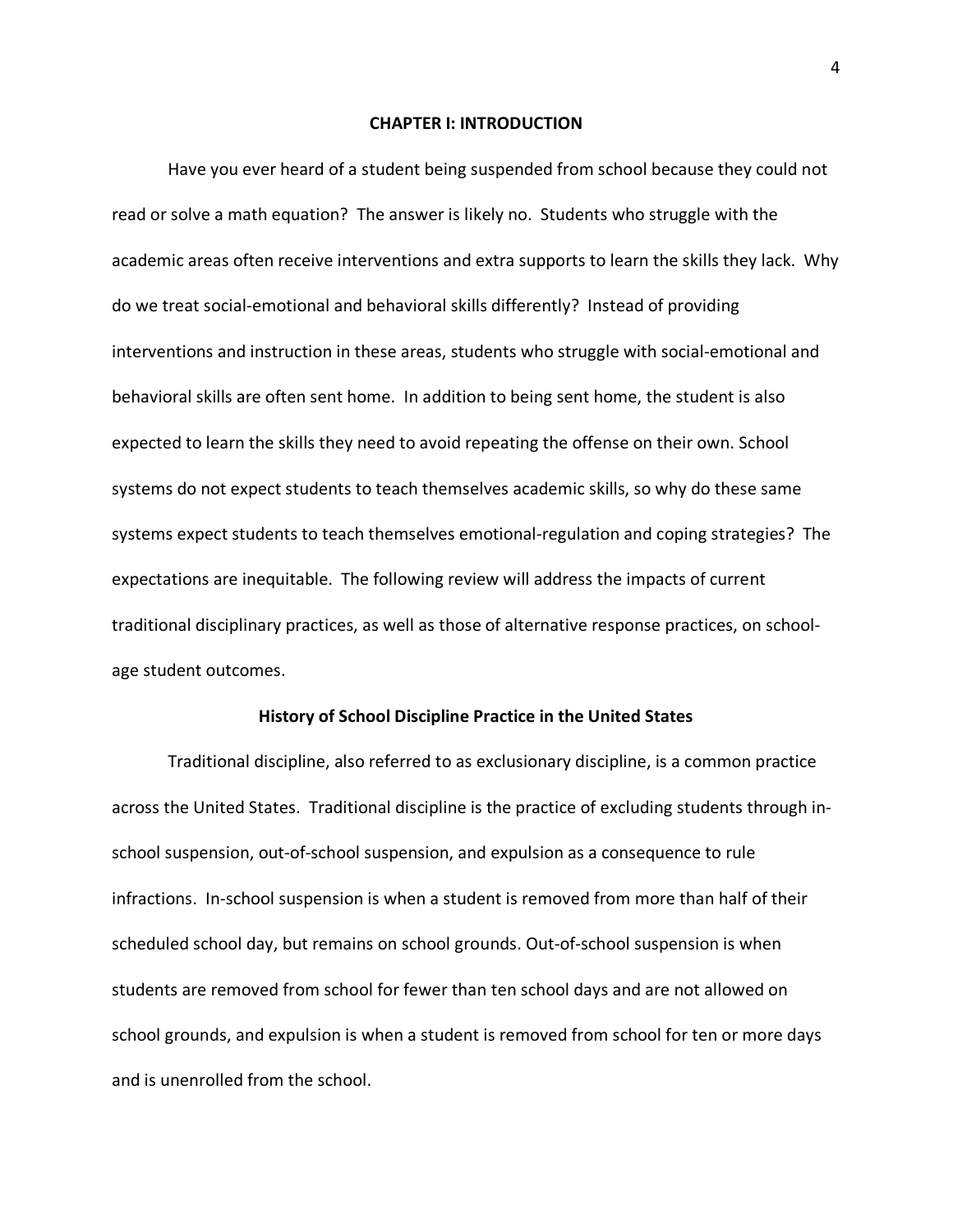According to the National Center for Education Statistics, 2,635,742 students were suspended or expelled from a public school during the 2013-2014 school year. This represents about 5.3% of all students in the public education system that year. Traditional discipline practice has been criticized for being inequitable with specific populations, such as Black students, students who qualify for free or reduced lunch, and students who are eligible for special education services, being over-represented (Arcia, 2006; Gorgan & Gage, 2011; Jacobsen et al., 2019; Raffaele Mendez, 2003). The effectiveness of exclusionary discipline has also been questioned due to the lack of an apparent instructional component to help students learn the skills they need to avoid future suspensions (Costenbader & Markson, 1998; Theriot et al., 2010). Evidence suggests that students do require instruction in the areas of behavior and social-emotional in order to learn new skills in those areas (Choi & HeckenLaible-Gotto, 1998; Crosby et al., 2018; Greene & Ollendick, 1993; Henderson & Guy, 2017; Johnson et al., 1997). Student involvement in decision making around their behavior, consequences, and interventions has also proven to be a more effective practice than unilateral adult decisions made through traditional discipline (Brasof & Peterson, 2017; Greene et al., 2004; Martin et al., 2008; Ollendick et al., 2016).

The United States Department of Education has compiled the *Compendium of School Discipline Laws and Regulations for the 50 States, Washington, D.C., and Puerto Rico*, which was last updated in May 2013. The compendium is a collection of the states' discipline profiles. Each state has different laws and regulations, so there is variance amongst what is permissible for school discipline across the nation. One component of each state's plan is how they will implement evidence-based multi-tiered supports to all students and those at-risk for exclusion.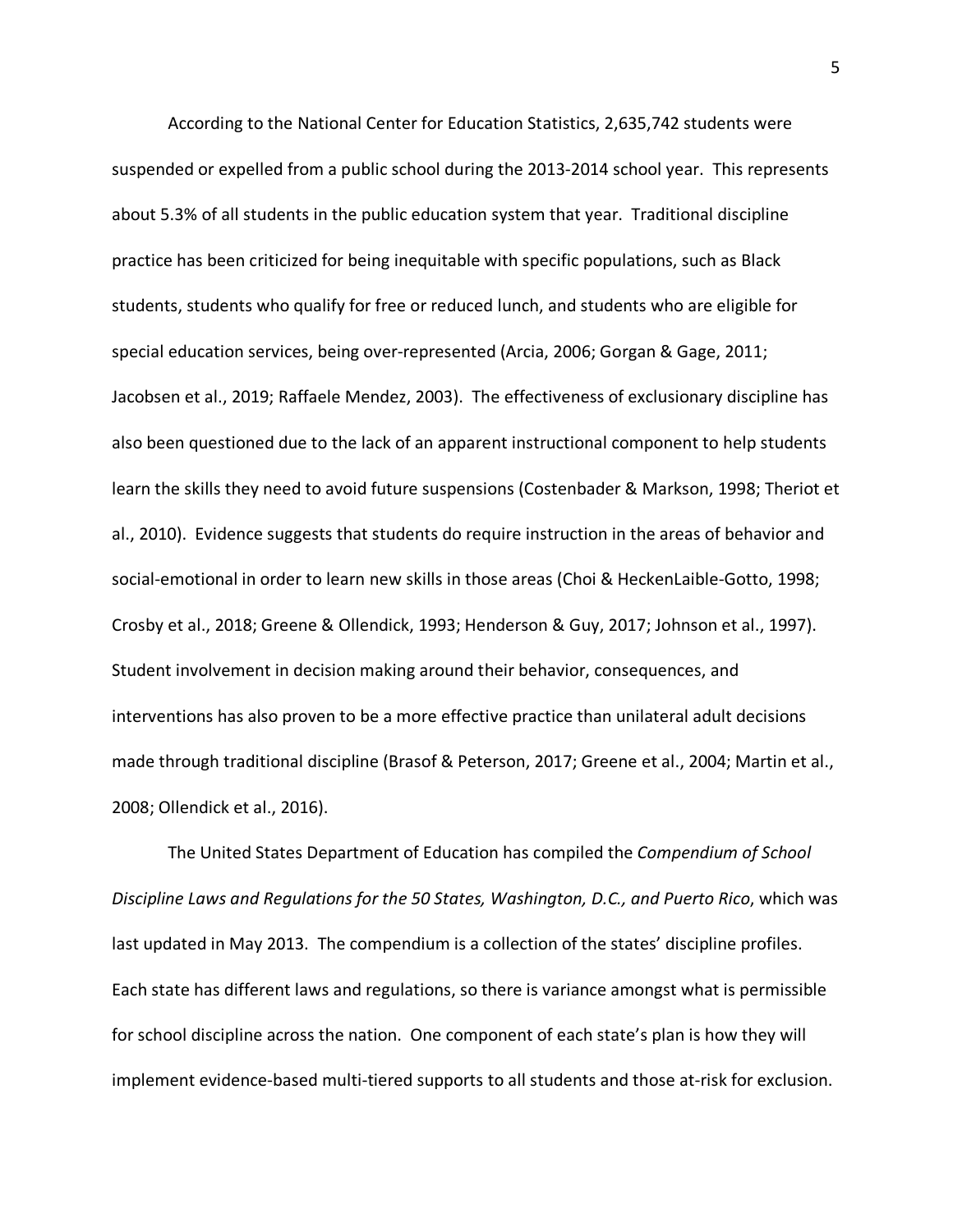This means all schools should have at minimum one form of evidence-based behavior or socialemotional intervention in place in order to legally move forward with disciplinary practices within the school building. One common tiered intervention is School-wide Positive Behavior Interventions and Supports (PBIS). PBIS is a tiered system that, when implemented with fidelity, can have positive impacts on student outcomes and reducing behavior incidents (Bradshaw et al., 2017; Eraldi et al., 2019; Freeman et al., 2015; Gage et al. 2018; Gage et al., 2020; Norcera et al. 2014; Ward & Gersten, 2013).

#### **Research Questions**

The following literature review will focus on the impacts of suspension and alternative interventions that may be used in-place-of or in-addition to traditional discipline. The author aimed to answer the following research questions: What are the impacts of traditional discipline on student outcomes? What alternatives options to traditional discipline exist? What are the impacts of the alternative options on student outcomes?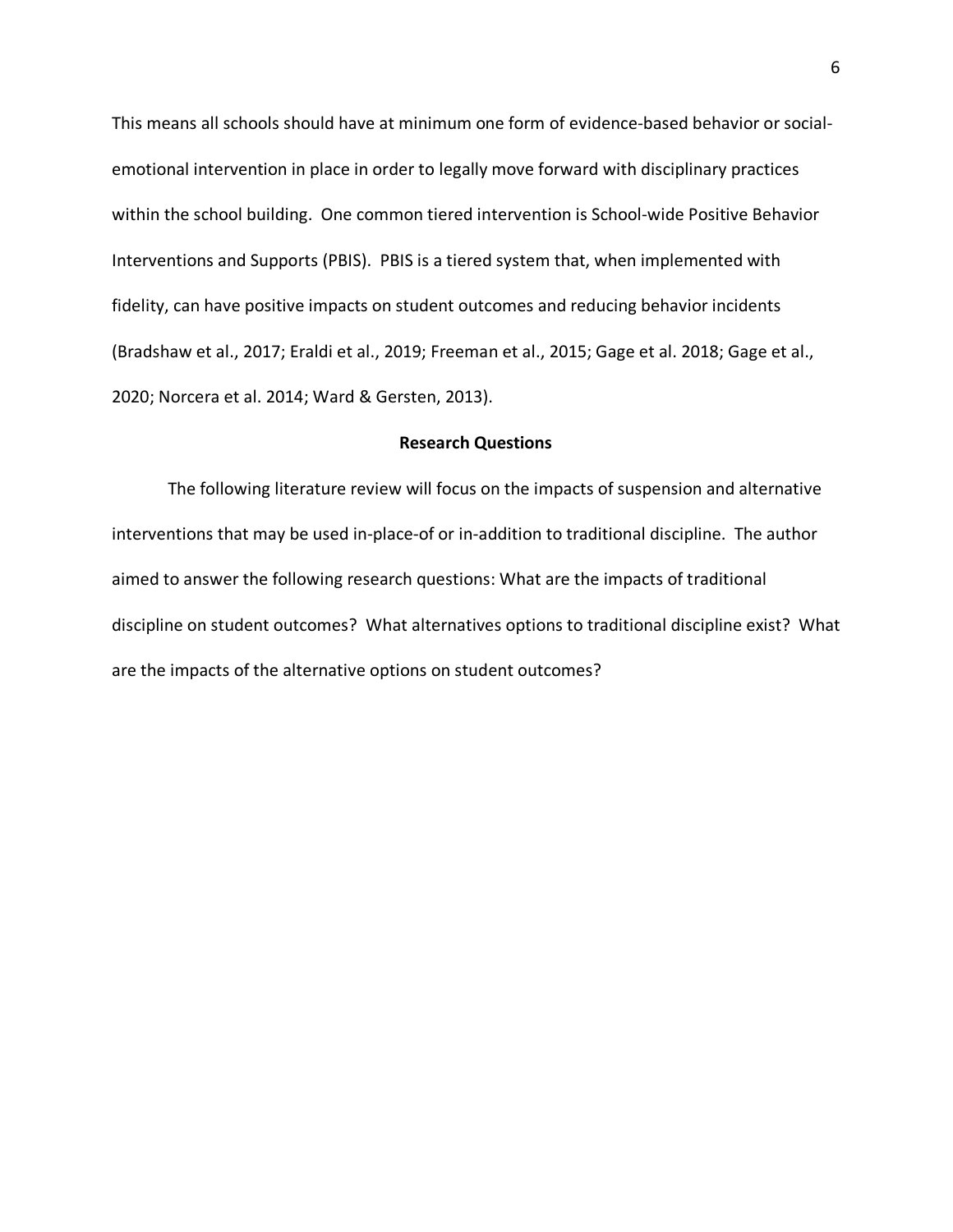#### **CHAPTER II: LITERATURE REVIEW**

The literature for this thesis was located through searches of Academic Search Premiere and PsychINFO. The list was limited by only reviewing peer reviewed articles that had an available full text. The key words used to search were, "positive school behavior intervention," "school discipline impact," "collaborative problem solving," and "school behavior interventions."

### **Traditional Discipline: Suspension and Expulsion**

Costenbader and Markson (1998) researched variables associated with students who have been suspended and student perceptions of those events. The study compared suspended to non-suspended students, and the students evaluated the effectiveness of suspension on addressing their behavior problems.

The study participants were in grades seven through ten from four schools: urban middle school, urban high school, small-town middle school, small-town high school. Sevenhundred fifty participants completed surveys, and one-hundred thirty were eliminated because they were missing more than fifty percent of the question responses. Of the 620 included participants, 41 percent reported ISS or OSS in their school history; 112 reported ISS, 35 reported OSS, and 105 reported both ISS and OSS. The participants were 48 percent male, 55 percent high school students, 67 percent attended small-town schools, 50 percent White, 23 percent Black, 8 percent Hispanic, and 13 percent other. The urban middle and high schools were 56% Black, and the small-town middle and high schools were 28% Black.

The survey included 15 items and the student rating scale had 48 items. Participants completed sections on demographics, extracurricular activities, involvement with the legal

7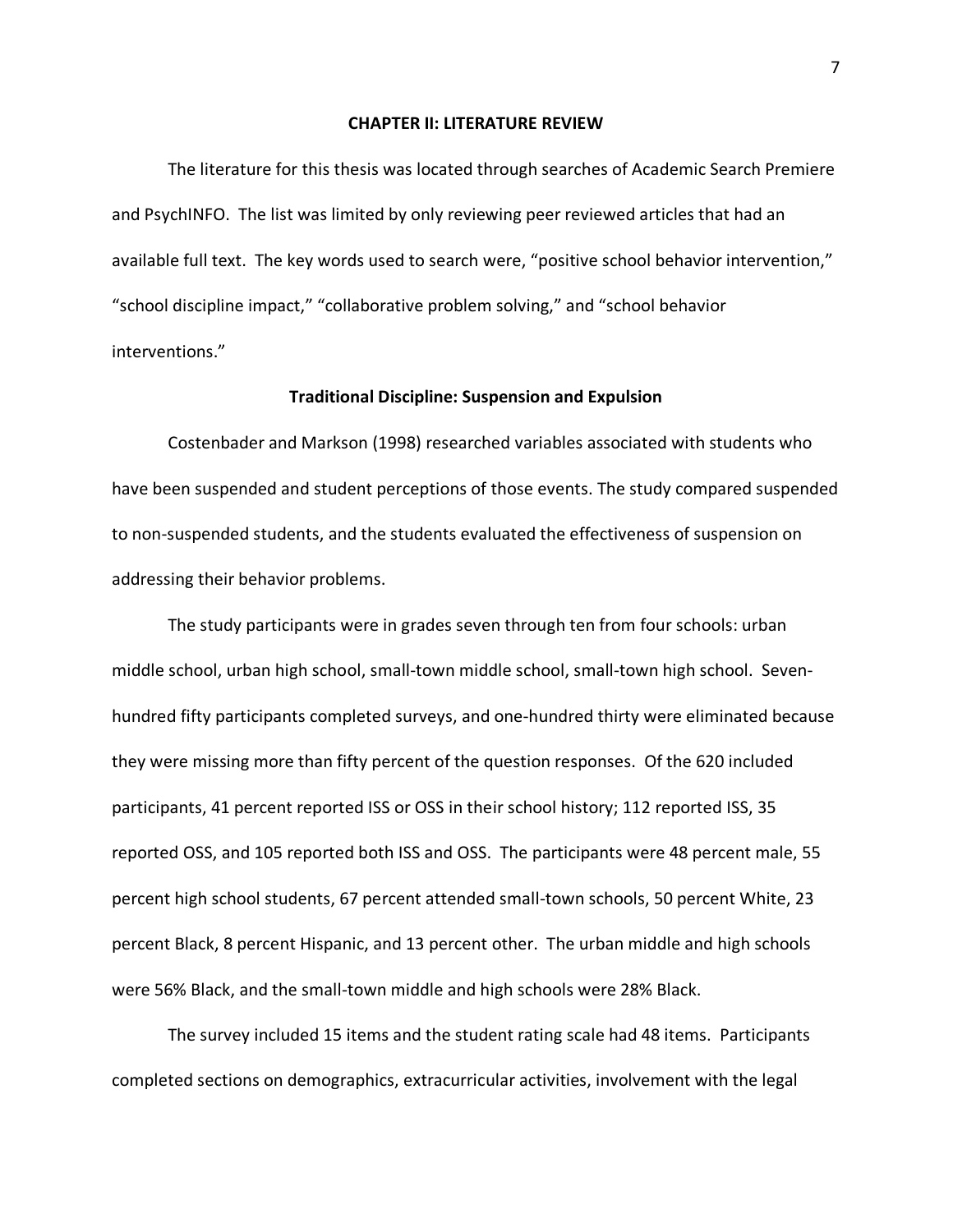system, and history of suspension during the current school year. Participants who reported OSS or ISS completed an additional six-question survey to share the perception of the event. The questions addressed the class the behavior occurred in, the behavior that occurred, their feelings at the time of suspension, the degree suspension helped them solve their problem and ideas of other interventions that might help them solve their problems more effectively in the future.

The data showed that 56 percent of ISS and 64 percent of OSS were assigned to male participants, which is higher than the overall percentage of males for the group, which was 48 percent. Also, the non-suspended group was 60% female. Within the OSS group, 45 percent were Black, 18 percent were Hispanic, and 12 percent were White, which also does not align with the whole group demographics. Another pattern was that participants who were suspended were more likely to be involved with the legal system. Six percent of the nonsuspended group had been involved with the legal system, in comparison to 14 percent of the ISS group and 32 percent of the OSS group. Also, participants from urban schools were more likely to have been suspended outside of school than small-town participants.

The most common suspendable offense was physical aggression, followed by talking back to staff and using profanity. The OSS group had higher reports of physical violence and weapon possession than the ISS group. Although OSS was more common in urban schools, small-town schools had more participants who received OSS for non-violent offenses. Participants who were suspended reported two common feelings: angry or happy. Of all suspended participants, 19 percent felt their suspension helped them learn a lesson so they will no longer be suspended again. Twelve percent felt they learned a lot from the suspension, 36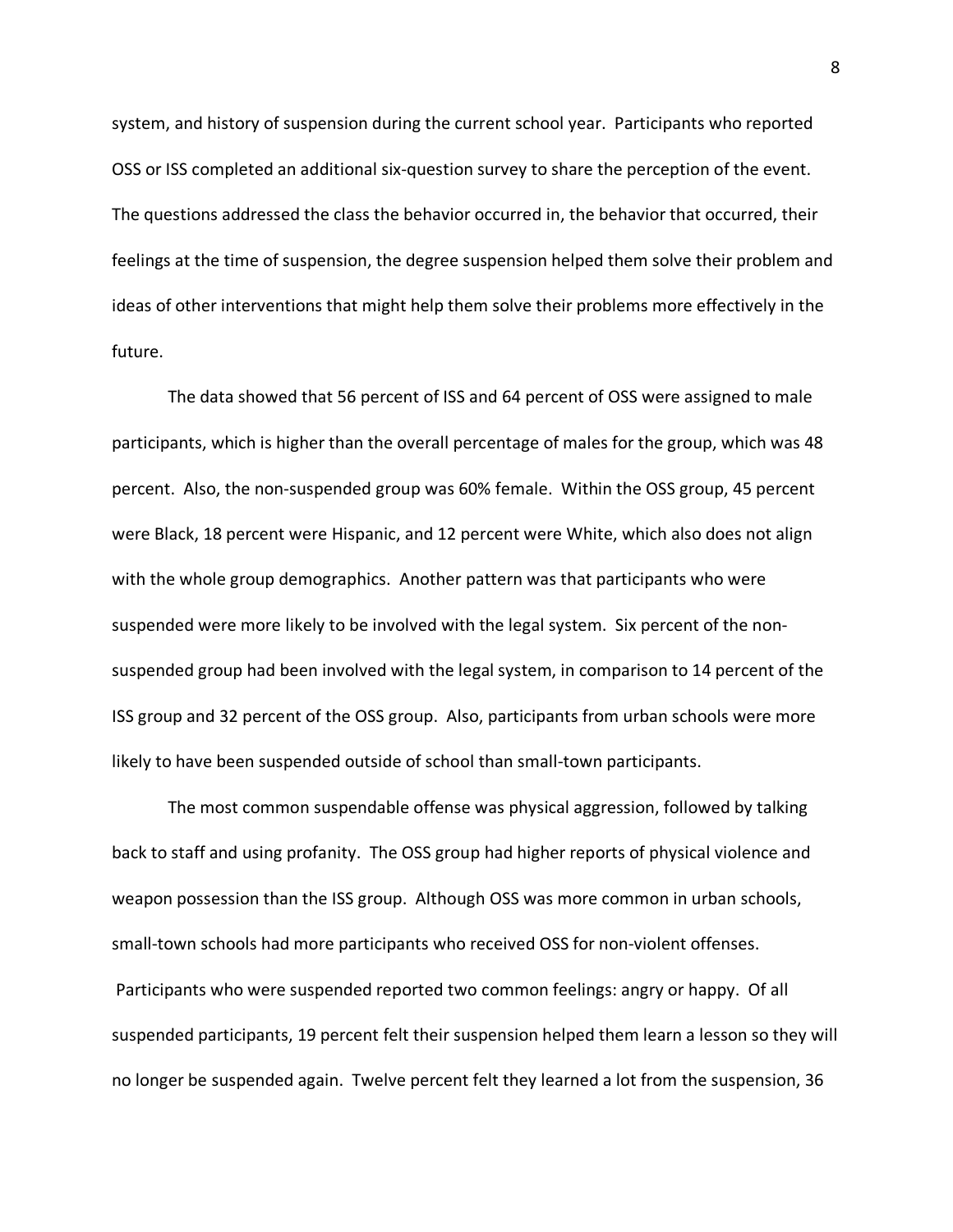percent felt they learned a little, and 67 percent felt they did not learn anything from their suspension that will help them solve their problem and avoid future suspensions. When asked to provide reasons for the suspension, participants reported: lack of self-control, failure to understand school rules, frustration with schoolwork, lack of interest in schoolwork, problems with substance abuse. Over 50 percent of participants reported taking more interesting or relevant courses would help them solve their problem and avoid future suspensions. Over 25 percent of participants shared that learning ways to respond to situations that led to suspension would help them solve their problem. The study draws attention to the need to include students in the problem-solving process so that students can feel like they are able to address their problems to avoid future school exclusion.

Raffaele Mendez (2003) conducted a study to discover predictors of student suspension rates and the effect of suspension on students' educational achievement and graduation. The researcher wanted to determine if different groups of students get suspended more often, what variables predict the rate of suspension in white and black  $6<sup>th</sup>$ -grade students, how does the number of suspensions experienced by a  $6<sup>th</sup>$  grader relate to school achievement, and does the effect of suspensions on achievement vary by race.

The study included students who entered Kindergarten in 1989 in Pinellas County, FL with projected graduation in 2002. The study followed 8,268 students from Kindergarten through 12th grade. The population was 79% white, 19% black, and 1.5% Hispanic.

The longitudinal study collected student surveys, teacher surveys, demographic information, standardized test scores, and suspension records from  $2^{nd}$  to  $12^{th}$  grade. The data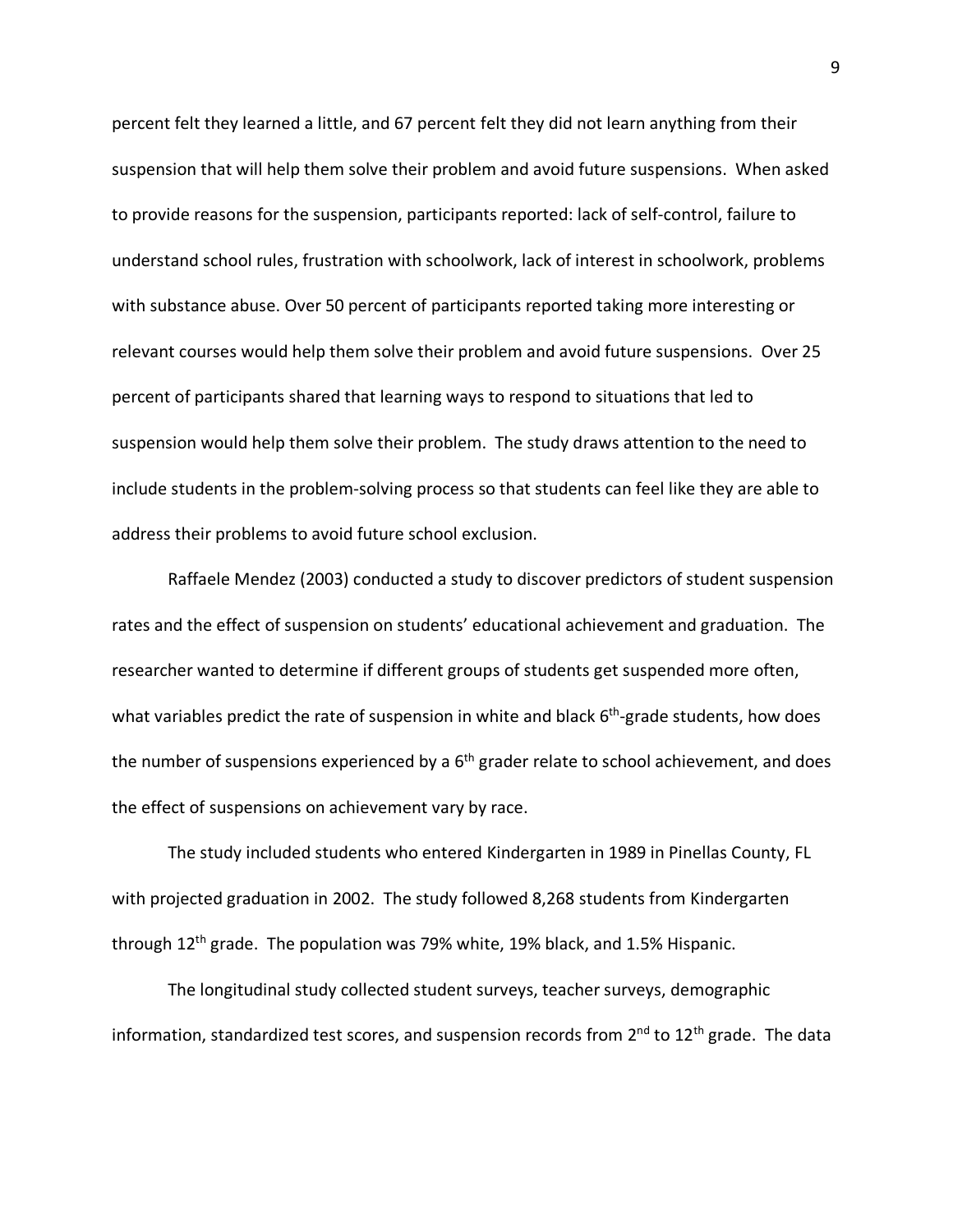was compiled and analyzed to identify if any patterns were present in student exclusion and academic achievement.

The data showed Black males who received special education services and free and reduced lunch represented less than 5% of participants, but they were 24% of all students suspended 3-5 times in the 1995-96 school year, 48% of students suspended 6-8 times, and 56% suspended 12-14 times. In total, 66.37% of Black males who received free or reduced lunch and special education services were suspended at least once in  $6<sup>th</sup>$  grade, while only 13.6% of Black males in sped who paid for lunch were suspended. Another finding was 44.12% of White males receiving free or reduced lunch, and special education services were suspended at least once, and 54.29% of White males who paid for lunch and were in sped were suspended. Black girls with free or reduced lunch, regardless of special education status, were suspended more disproportionately than any other demographic. The most suspensions for this student group occurred in 10<sup>th</sup> grade. The increase in suspension in the high school years may be due to the adoption of zero-tolerance policies that occurred when the participant pool was entering the 9<sup>th</sup> grade.

Raffaele Mendez stated her data showed the best predictor for future suspensions was past suspensions. Also, suspensions for this population correlated with poor academic performance and failure to graduate on time. It should be noted that the cohort decreased from 8,673 to 5,830 from 9<sup>th</sup> to 12<sup>th</sup> grade, which may be why a decrease in suspensions was seen following 10<sup>th</sup> grade because students dropped-out. The study does provide patterns in the data set that should be looked for in other populations in order to generalize the results.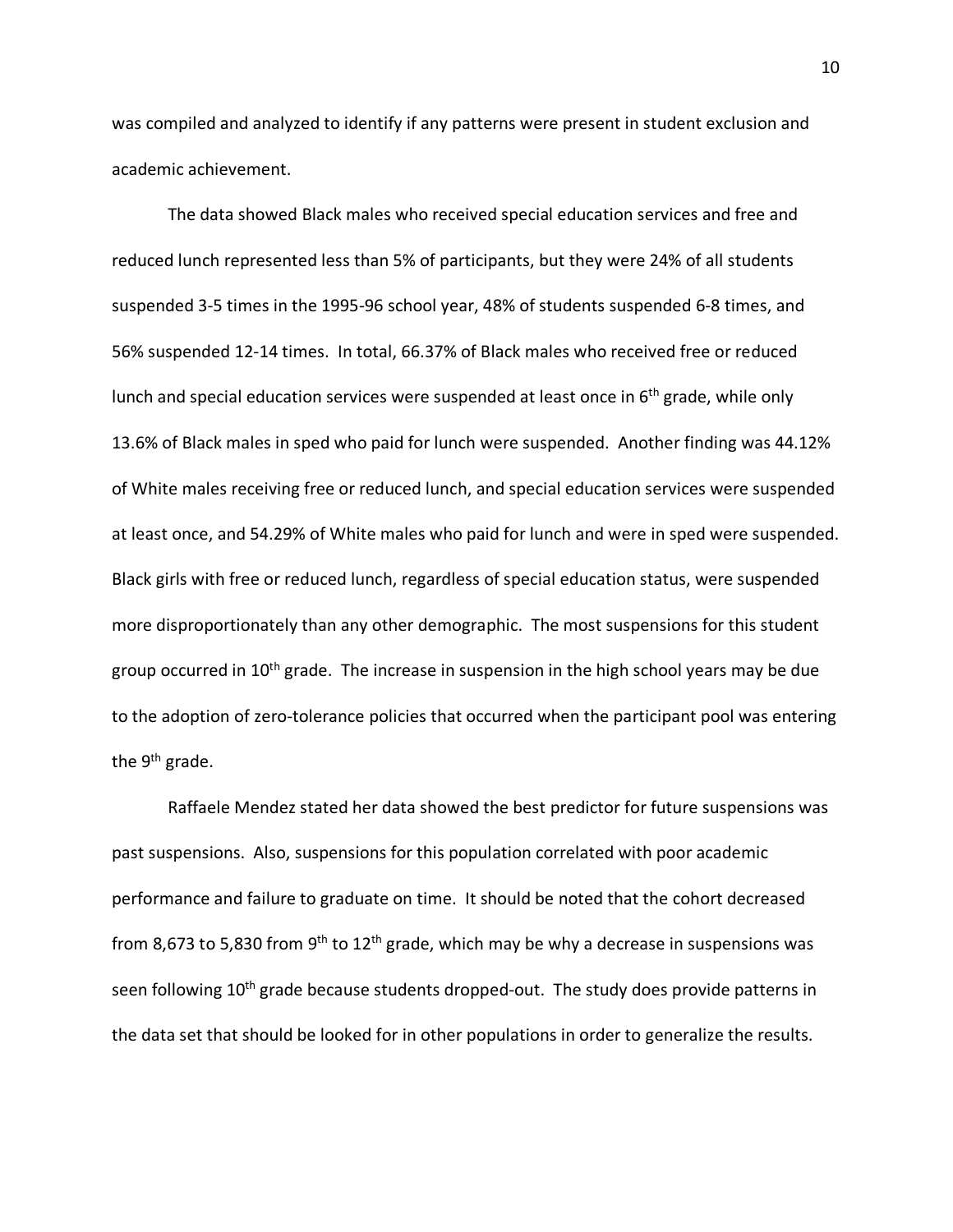Arcia (2006) conducted a longitudinal retrospective analysis on suspensions,

achievement, and long-term enrollment status of students in a large, urban school district. The study aimed to answer the question, how does suspension impact student achievement? The analyses included a large urban school district with the following student demographics: 58% Hispanic, 29% Black, 10% White, 3% Other, and almost 3/4<sup>th</sup>s free-reduced lunch. Within the district, the study focused on 49,327 suspended students and a matched group of 42.809 nonsuspended students, counter-balanced to reflect similar make-up of races and free/reduced lunch status.

The study occurred over three school years from 2001 to 2004. The suspension percentage was determined by comparing the number of suspended students to the number of students enrolled in October. Developmental scores for academic achievement were determined by looking at that increase in standardized test scores; academic gains were analyzes across years within each participant.

The initial analysis reviewed student suspension rates, suspensions per student per year, suspension length, and the maximum days of suspension for one student. Over the three school years, 15%, 15.3%, and 16.2% of students were suspended at least one time. The average number of suspensions per student per year was 2.2, 2.2, and 2.3 suspensions per school year. The average length of suspensions per year was 7.2, 7.2, and 7.3 days per suspension. The maximum number of days missed in one school year due to suspension by one student was 92, 92, and 102. Twenty-six percent of suspended students were suspended for more than ten days, and one percent were suspended more than 40 days in one school year. The analyses also revealed that student suspensions increased with age. Four times as many  $6<sup>th</sup>$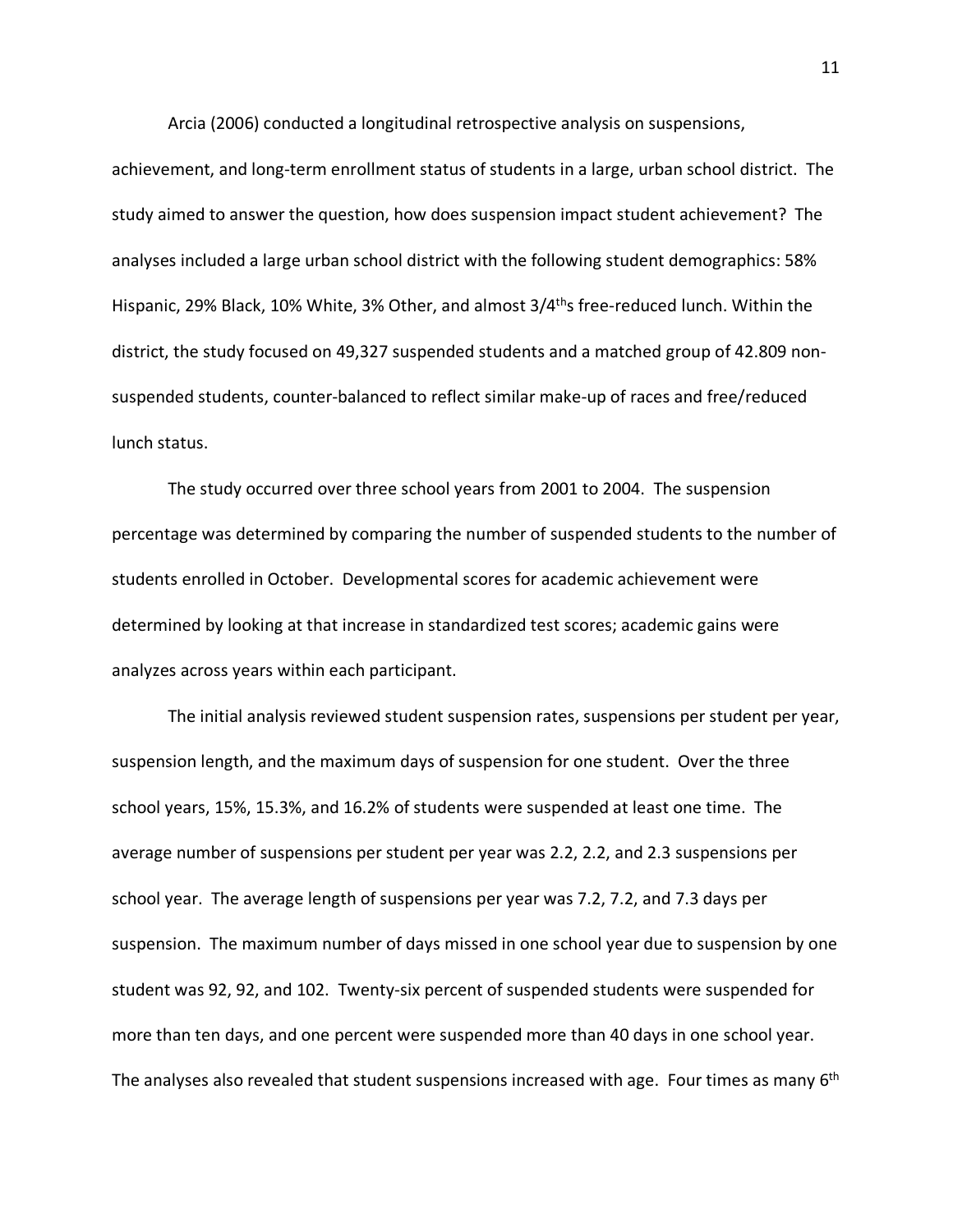graders were suspended than 5<sup>th</sup> graders and the suspensions were more than four days longer than a 5<sup>th</sup>-grade suspension on average. The most common grade level suspended was 9<sup>th</sup> grade, representing 37% to 38% of the suspended population each year.

Academic analyses showed students without suspensions gained on average 198 points over three years, students with suspension in 1 school year gained 176 points, suspensions in 2 school years gained 168 points, and suspension in 3 school years gained 159 points. In addition to lesser gains, there was also a trend that students who received suspensions had lower achievement scores than students who did not receive suspensions prior to the suspension occurring, so the students who were suspended typically started with a lower score and then subsequently made fewer gains.

The final analyses looked at drop-out rates for students who were suspended in 9<sup>th</sup> grade. Of the students who were suspended 1-10 days during their  $9<sup>th</sup>$ -grade year, 21% had dropped off three years later. Ninth grades suspended 11-20 days had a 32% drop out rate three years later, and those suspended 21 or more days had an a 43% drop-out rate three years later. Although the study only represents one school district, the correlation of suspension to lesser academic gains and increased school drop-out rate suggests that other school districts should review their data and consider alternative options to exclusionary discipline.

Achilles et al. (2007) studied predictors for exclusion for elementary students receiving special education services using the Special Education Elementary Longitudinal Study (SEELS) database. The SEELS database followed children from 2000 to 2006. The current study included 1,824 participants, age seven to 14-years, from the database. All participants had a special education label of EBD, LD, or OHD with a diagnosis of ADHD. The researchers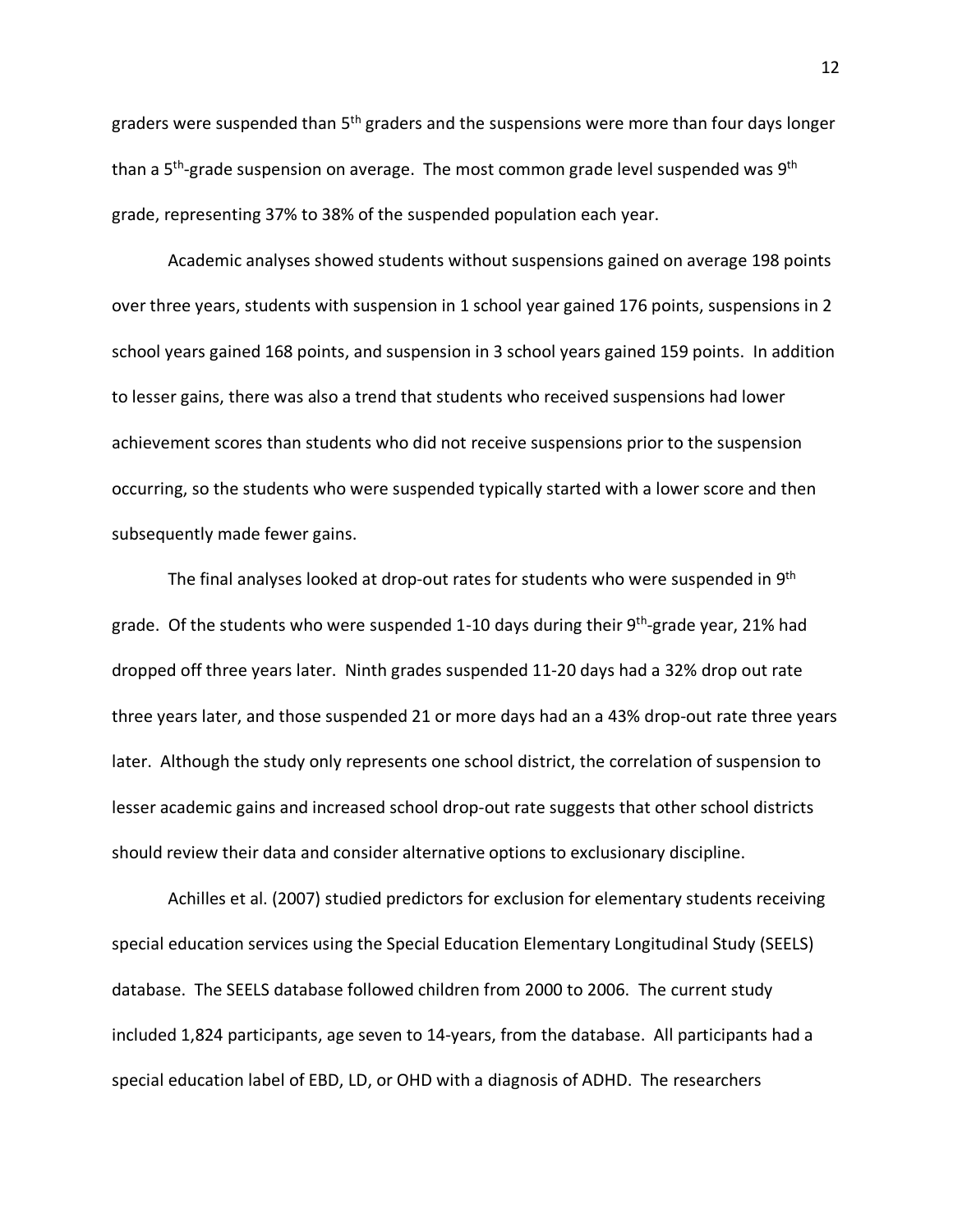hypothesized that African American, male, and older participants with a disability label of EBD or OHD would have higher exclusion rates than participants with similar characteristics and a LD label. Participants who receive free or reduced lunch or lived in non-two-parent-homes were predicted to have higher rates of exclusion, as were participants with multiple school changes, low parent involvement, lack of extracurriculars, and those who attend urban schools. Finally, Achilles et al. (2007) predicted that participants who had later onset of disability services and interventions would have higher exclusion rates.

The data used from the SEELS database was collected from three parent interviews from 2000 to 2006 and participating school districts. The parents reported disability, history of exclusion, demographics, family structure, SES information, school setting (urban, suburban, or rural), number of school changes since Kindergarten, parent involvement, their child's school experience, parent satisfaction with their child's schooling, extracurricular involvement, age of disability onset, and if their child received early interventions. The schools provided additional demographic information. Of the 1,824 SEELS participants, only 723 participants were used for this study. Participants were excluded because they were missing data from their files.

The data showed that students with EBD and ADHD labels were suspended more than students with the LD label. It also showed African American students were excluded more than Caucasian students and males were excluded more than females. Other predictors for exclusion were receiving free or reduced lunch, multiple school changes, urban setting schools, participating in extracurriculars, and low parent satisfaction with schools. Facets of this data that were not predictors were non-two-parent homes, disability onset at a later age, no early

13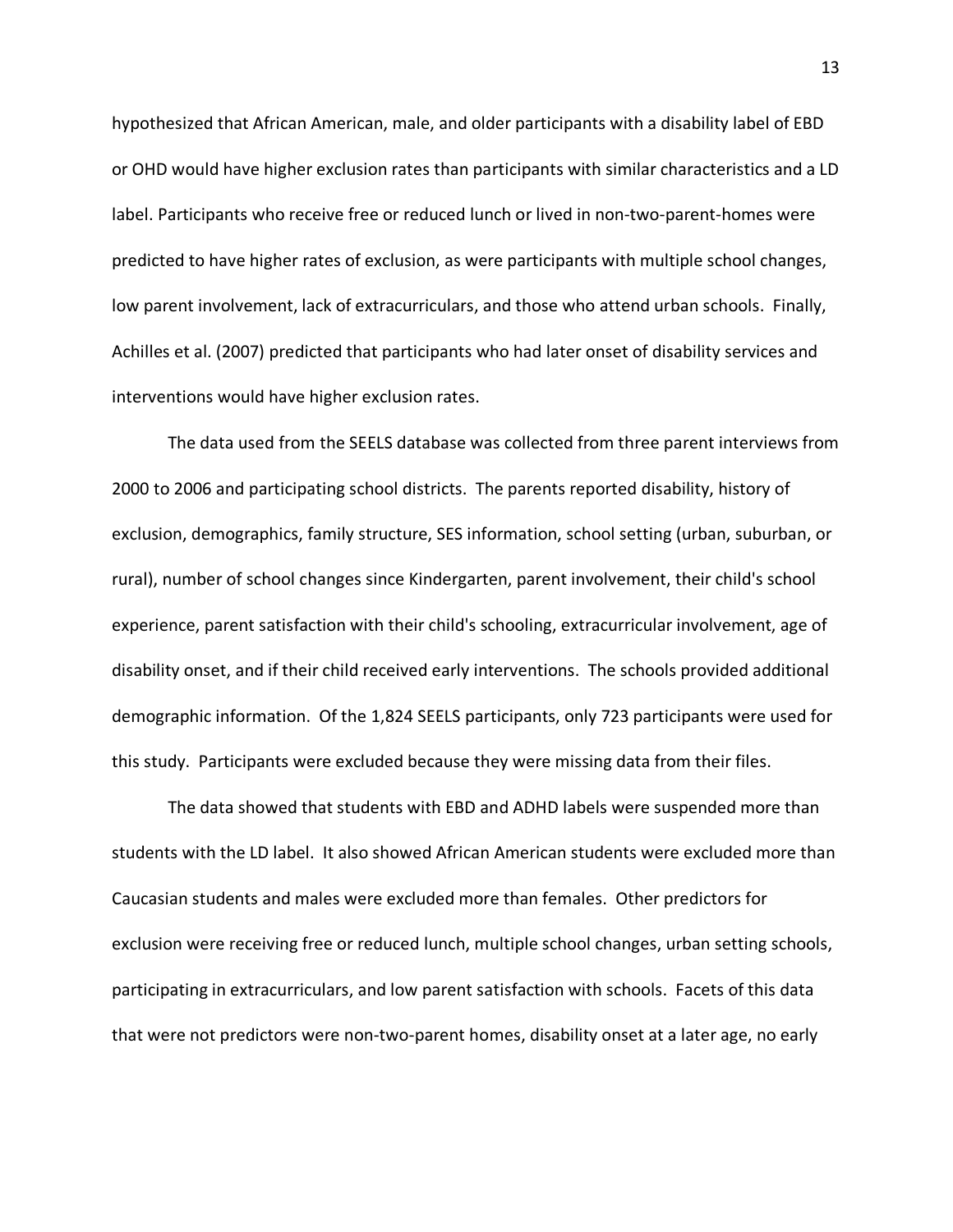intervention, and lack of parent involvement. The data also showed that religious involvement was a predictor for a lower likelihood of exclusion.

The researchers also looked at how participants with specific labels differed. The results showed that older students were excluded more than younger for ADHD and LD labels, but this difference was not seen for participants with the EBD label. Also, in addition to African American, which was higher for all three labels, Hispanic participants with the LD label were more likely to be excluded. The best predictor for exclusion was low SES status.

This study revealed that there are many predicting factors within the category of special education. Students with certain special educations labels in this sample were excluded more from school than other special education labels, as we students who were of low SES status and non-White.

Jacobsen et al. (2019) examined the rate of suspension and expulsion of children in urban elementary students. The data was pulled from the Fragile Families and Child Wellbeing Study. The study collected data on 5,000 participants born in urban hospitals between 1998 to 2000. The hospitals were randomly sampled within 16 cities, which were selected randomly from a list of 200,000 urban cities.

Parents and teachers reported on physical aggression (i.e., destroying things belonging to others and fighting) and exclusionary discipline. This data was then analyzed to assess the risk of exclusionary discipline by age nine, as well as variability by race. The analysis found that participants who were suspended and expelled were more likely to exhibit physically aggressive behavior. The suspended participants were also more likely to have a diagnosis of Attention Deficit Hyperactivity Disorder (ADHD).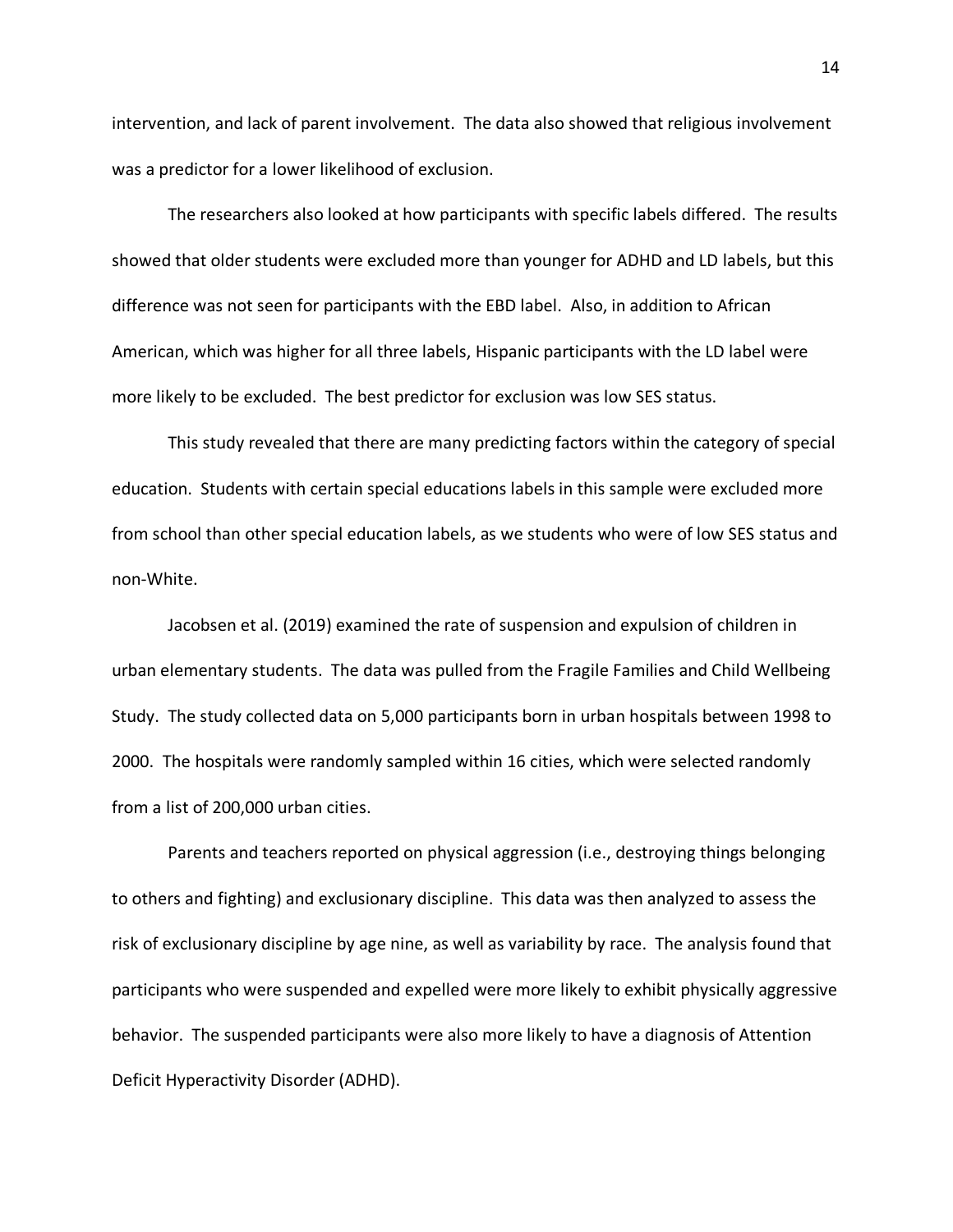The schools attended by the participants were in urban communities. The schools had fewer economic resources, a higher percentage of Black students, and relied heavily on suspensions and expulsions as a disciplinary strategy. Eleven percent of the participants had been removed from school by age 9. When looking at the whole student population, one out of 25 non-black girls were suspended or expelled compared to four of 25 Black girls who were suspended. For boys, less than three of 25 non-Black boys were suspended compared to 10 out of 25 Black boys who were suspended. Based on this data, Black boys were three times more likely to be excluded from school than Hispanic boys and five times more than white and other race boys. Black girls were four times more likely to be suspended or expelled than Hispanic girls and six times more likely than white or other race girls.

The primary limitation of the study is that the data came from interviews. Parents and teachers may have been biased in their responses to student behavior. There may also be a misrepresentation of suspension data, as some parents may have only included out-of-school suspension days, omitting in-school suspension. Although the conclusions of this study are not conclusive, it does identify the pattern of race being a predictive factor for exclusionary discipline.

Theriot et al. (2010) conducted a study that looked at the likelihood of school exclusion in middle and high school students based on their last infraction of the previous school year. The study was done in a medium-sized school district in the southeastern US. The participants were all middle and high school students with one or more discipline incidents during the 2004- 2005 school year. The district had 14 middle and 14 high schools in urban, suburban, and a few rural settings. About 13,000 middle school students and 16,000 high school students were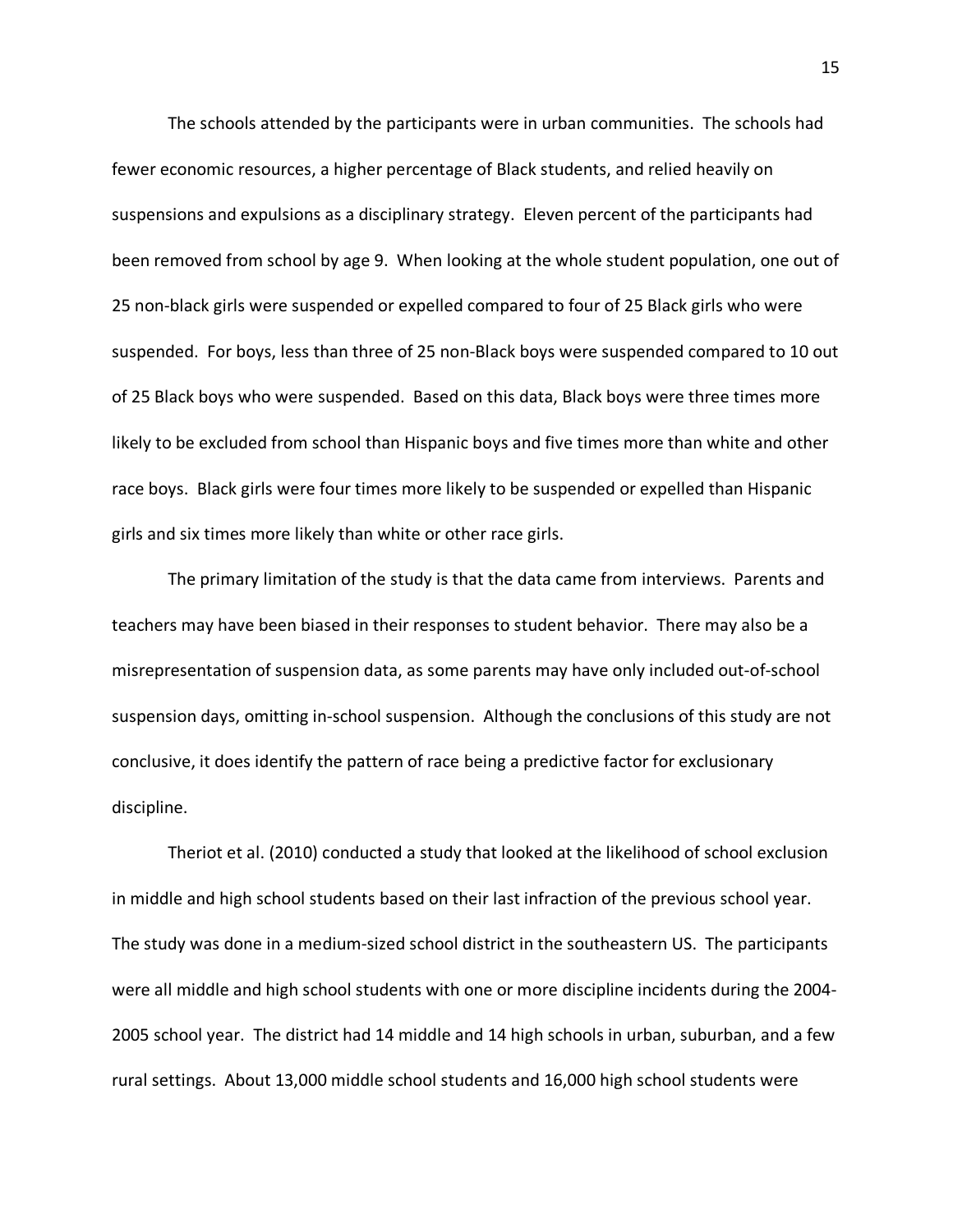enrolled in the schools. The student breakdown by race was 81% Caucasian, 15% African American, and 2% Hispanic. Forty-one percent of the student population received free or reduced lunch and 13% qualified for special education services.

The study used data from school discipline records of the 2004-2005 school year. The student's last infraction of the year coded a 1 for exclusion or 0 for not excluded and other discipline. Exclusion included OSS and expulsion. OSS was defined as removal from school for ten days or less and remaining enrolled. Expulsion was defined as removal for more than ten days, and the student was unenrolled from the school. Other variables reviewed were: gender, ethnicity, special education, ELL, and previous OSS and ISS. The last offense severity was coded as zero-tolerance or violent offenses. Zero-tolerance offenses include alcohol and drug, weapons, assaulting a teacher or principal. Violent offenses were either fighting or violence. Data from the state's Dept of Education was used to determine: school type, total enrollment, percent of the population that was non-white, percent free or reduced lunch, ethnicity, and gender of principal.

The data showed 9,706 students had a recorded discipline incident during 2004-2005, which is 15% of all middle and high school students in the district. Students with at least one infraction were 62% male, 43% free or reduced lunch, and 73% White. Of the remaining 27% ethnicity, 86.6% were African American. The analysis showed the school community type, and principal ethnicity and gender were non-significant predictors for exclusion. The predictors that were statistically significant were African-American race, free or reduced lunch status, ELL status, and special education status. Theriot et al. suggested that student intervention and school-level intervention is required to meet student and school needs, specifically aligned with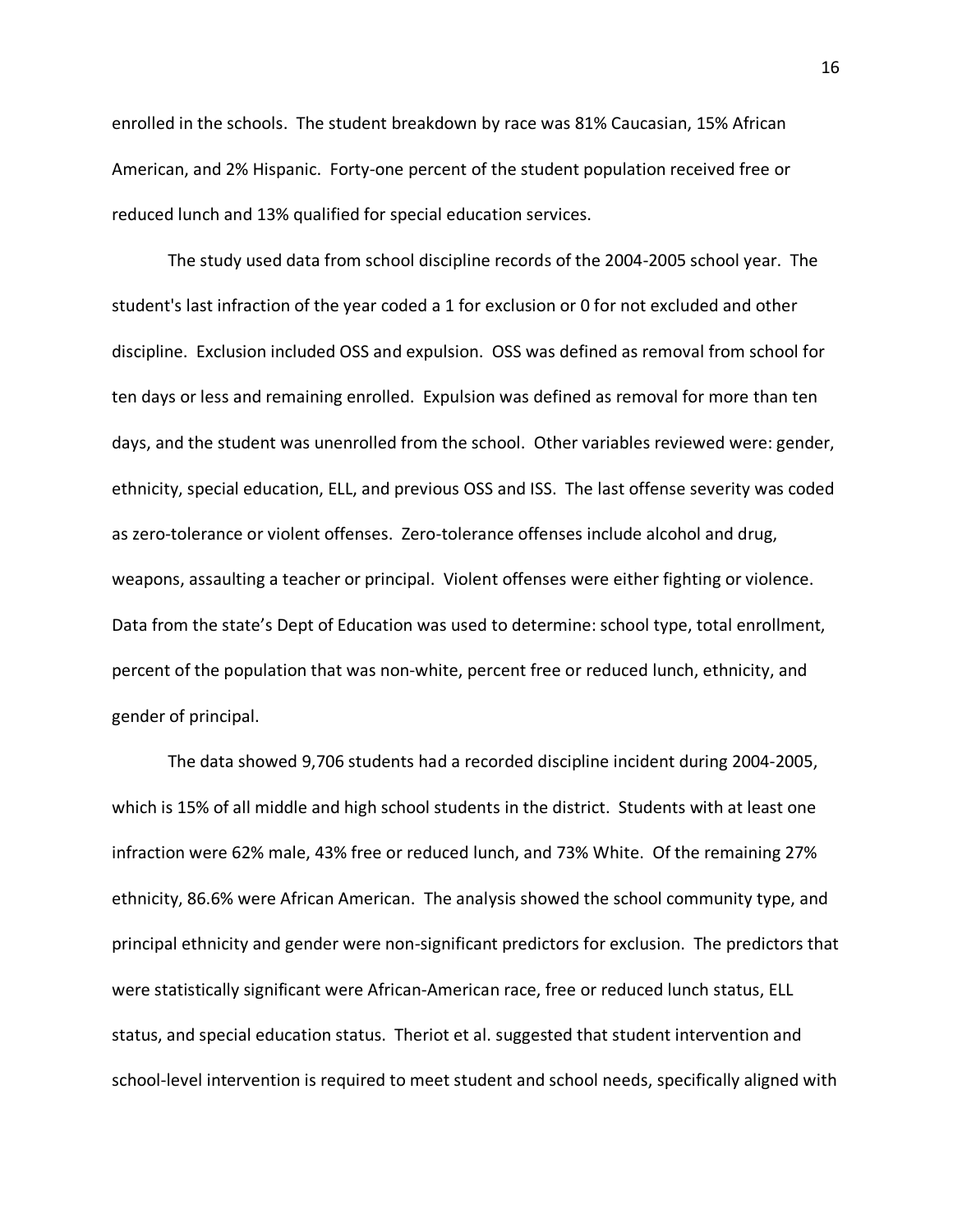these groups. These predictors cannot be generalized to greater populations outside of this sample without replication of these results.

Goran and Gage (2011) studied the relationship between language, behavior, cognitive ability, and academic performance for school-age students with disabilities. The study compared and contrasted students with Emotional Behavior Disorders (EBD) and Learning Disabilities (LD). The researchers hypothesized the following: students with greater language deficits will have more suspensions, student cognitive ability will directly correlate with academic performance, and students with the EBD label will contrast in the areas of language, academics, and past suspensions to students with the LD label.

The study reviewed data from a medium-sized Midwestern school district on students ages 5 to 14 during the 2008-2009 school year. The district served 17,419 students, with 2,316 receiving special education services. The study only included 142 students with EBD and LD labels. The students with the LD label represented 82.4% of the study population. Notable demographic variability was present in the EBD group; forty percent were female, 60% were Black, and 80% qualified for free and reduced lunch.

The students included in the study were administered the Clinical Evaluation of Language Fundamentals, Fourth Edition (CELF-4) and Cognitive Ability Test (CogAT) as part of their special education testing for the district. The expressive and receptive composite score from the CELF-4 was used to determine language skills, and the CogAT determined cognitive ability for the study. The district also administered the Missouri Assessment Program (MAP) to all students. The participants' MAP scores were pulled to determine academic performance. Additionally, discipline history was pulled from the school database. The data were coded as 0,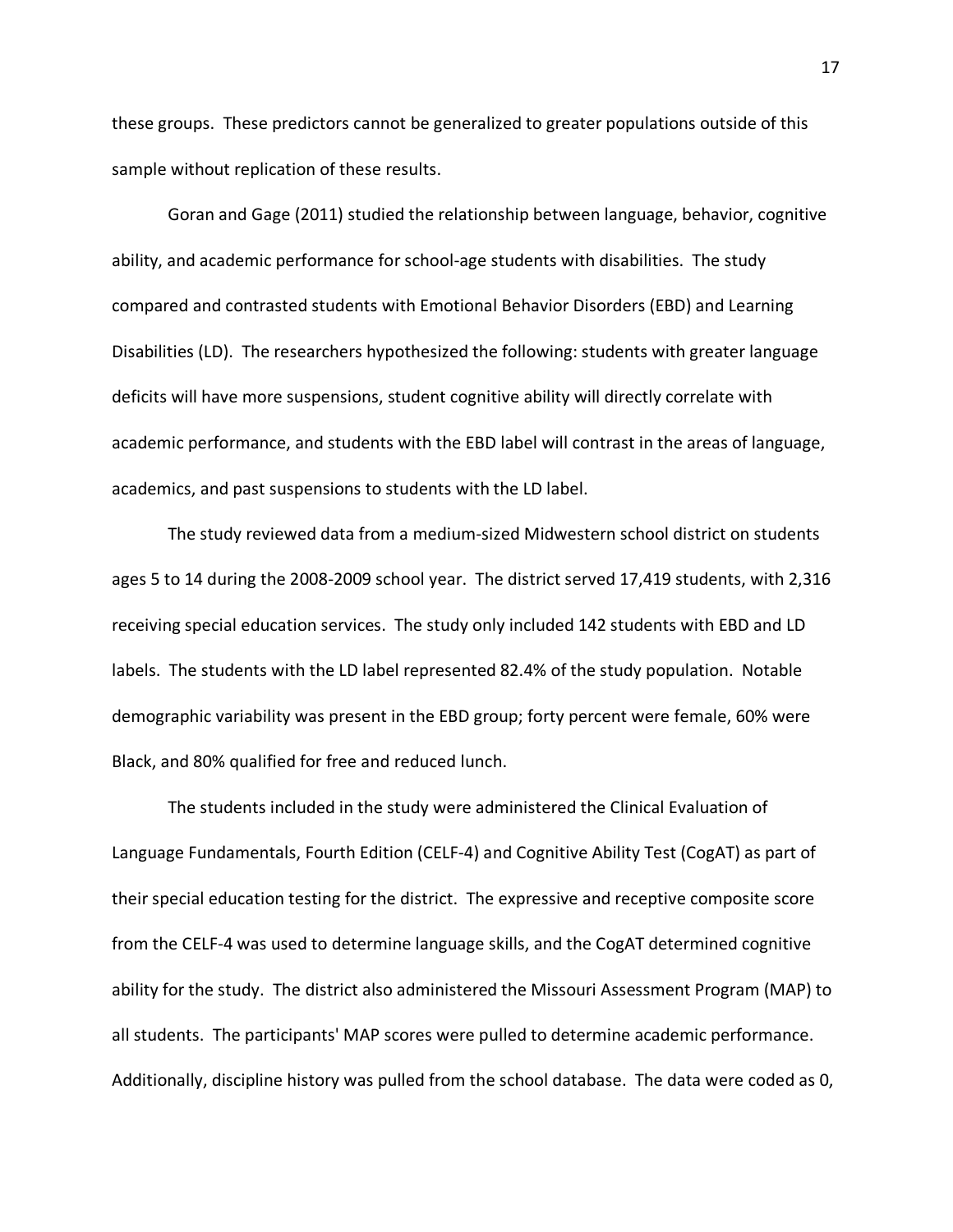no suspension, 1, in-school suspension (ISS), and 2 for out-of-school suspension (OSS). Each score was then multiplied by the number of days that the participant was suspended. For example, a student with 3 ISS and 2 OSS days would receive a score of 7.

The analysis of the data showed no significant differences between LD and EBD cognitive ability, academic performance, or language ability. There were significant differences in the history of suspension. Language skills were not a predictor for suspension, but they did directly correlate with cognitive and academic abilities for both EBD and LD groups. Cognitive ability also positively correlated with the academic performance for both groups. The difference in the history of suspension showed EBD students were suspended at a higher rate than LD students. This was expected because students with the label of EBD have identified needs in the area of behavior and emotional processing. What was unexpected was that EBD students had similar deficits in the area of language skills, cognitive ability, and academic performance to the LD group. These patterns cannot be generalized to other school districts. It does draw attention to the need to consider language, cognitive, and academic deficits as possible functions of behavior. Future research should also review how suspension impacts EBD students who may be at risk for failure in these areas long-term since this study suggests that students with the EBD label may have higher suspension rates than other groups.

Hemphill et al. (2013) conducted a study that compared students in Australia and students in Washington state in the United States. The question the study aimed to answer was, is school suspension a predictor of youth non-violent antisocial behavior. For this study, antisocial behavior was defined as "Behavior that violates personal rights and societal rules and conventions for maintaining public order… physical violence, property offences, and illicit drug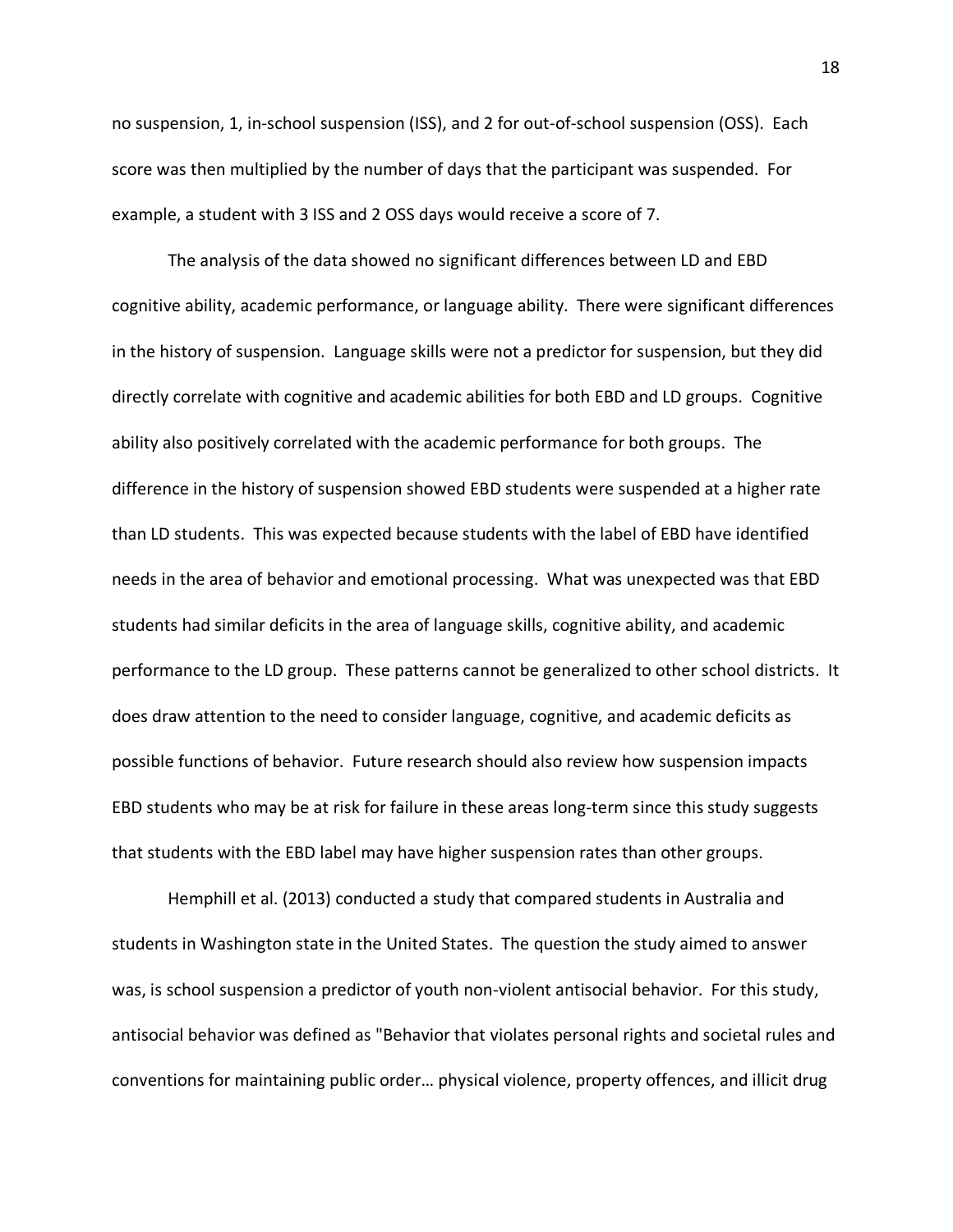use, to socially unacceptable behaviors such as truancy (Hemphill et al., 2013)." The researchers hypothesized that suspension is a risk factor for delinquency and future imprisonment.

The study included grades seven and nine students in Victoria, Australia, and Washington State, USA. There were 3,677 participants who participated with a 99% retention over 12-months. One thousand eight-hundred thirty-nine participants were from Victoria. The study, conducted in 2002, included 60 public and private schools. The included classroom within each school was randomly selected. The demographics of the participants from Victoria were: 90% Caucasian, 5% Asian, 5% of other origins. The participants from Washington State were 65% White, most common other ethnicities were Hispanic, Asian, and Native American. Participants living in low-income housing represented 22% of the sample.

The study administered surveys from February to June in Washington and May to November in Victoria 2002 and 2003. Surveys were completed by participants in class—absent students completed under the supervision of trained school personnel or via telephone with study staff. The survey measured attitudes towards antisocial behavior, poor family management, current alcohol, tobacco, and cannabis use, association with antisocial friends, and school suspension.

The analysis showed Victoria scored higher on attitudes towards antisocial behavior, poor family management, current alcohol use, and current tobacco use. Washington State scored higher on opportunities for pro-social school involvement, current cannabis use, association with antisocial friends, and school suspension. The most common reported antisocial behavior was stealing small items and being drunk or high at school. The hypothesis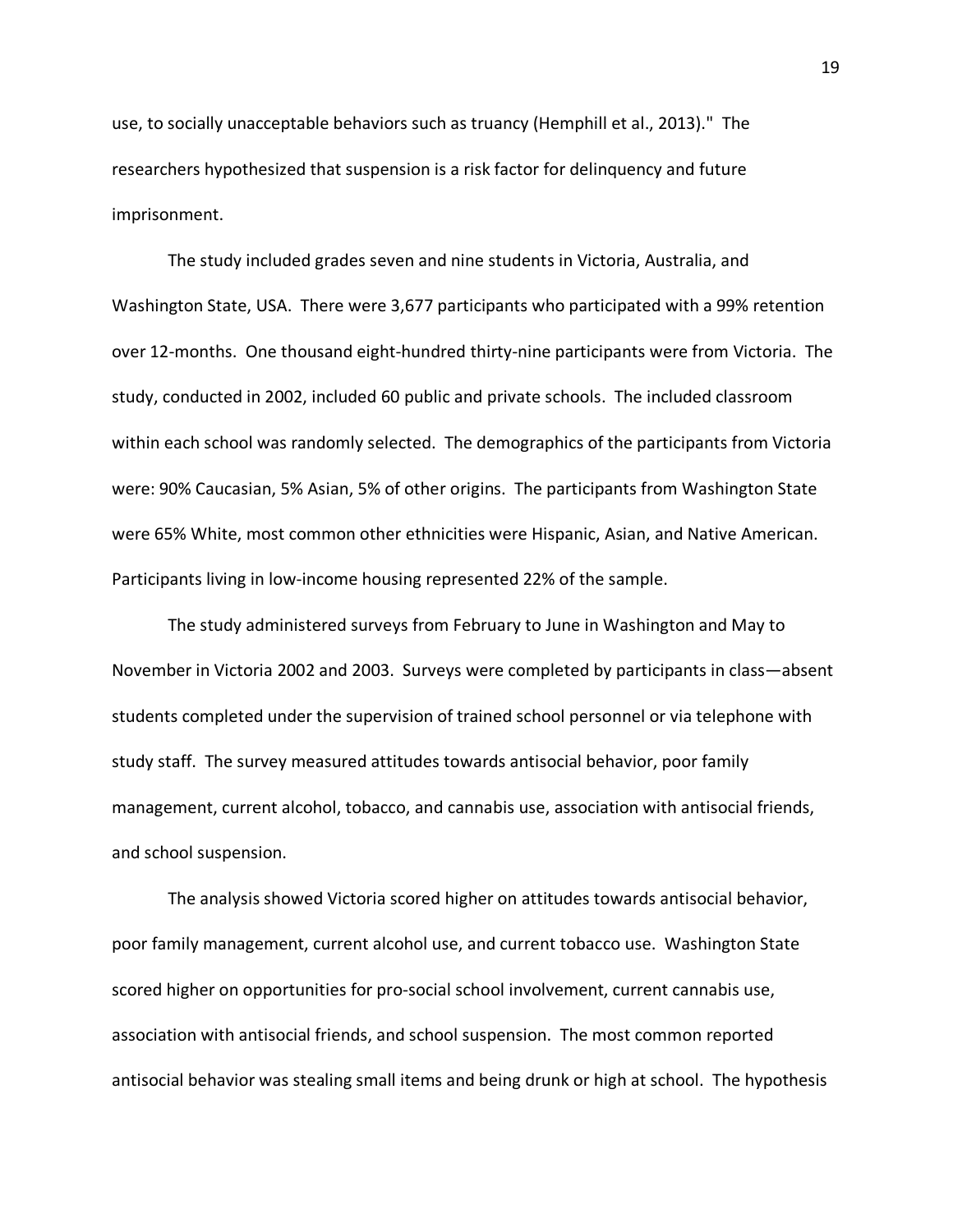of school suspension being a predictor of non-violent antisocial behavior was not supported by the data. Instead, it suggested that peer groups, family relationships, and school relationships were more influential. Although suspension is not directly associated with non-violent antisocial behavior, it does suggest that positive student outcomes are influenced by a positive peer, family, and school relationships.

School exclusion typically increases in grades six through 10. Students who are older are typically suspended at higher rates than younger students, but is there more going on in the middle school years? Greene and Ollendick (1993) studied if students with poor academic transition to middle school are impacted by other social-emotional difficulties. Poor academic transition was defined as dropping one grade point or more in social studies, science, math, English, and reading. The study conducted provided interventions to two different groups.

The first intervention was provided through the teacher and only addressed academics and classroom support.

The second intervention included the academic-teacher component and also supported the student's social-emotional needs through the school counselor. Green and Ollendick wanted to know what intervention was most effective for academics, and if the interventions impacted other social-emotional areas.

The study included 66 participants, 37 boys 29 girls, in 6th grade at four different middle schools in a southwestern Virginia county. Over 95% of the student population was White, midto lower-class.

Forty-two participants had a decrease in GPA from the end of 5th to the second grading period in 6th grade; the remaining 24 participants did not. The students with the decrease in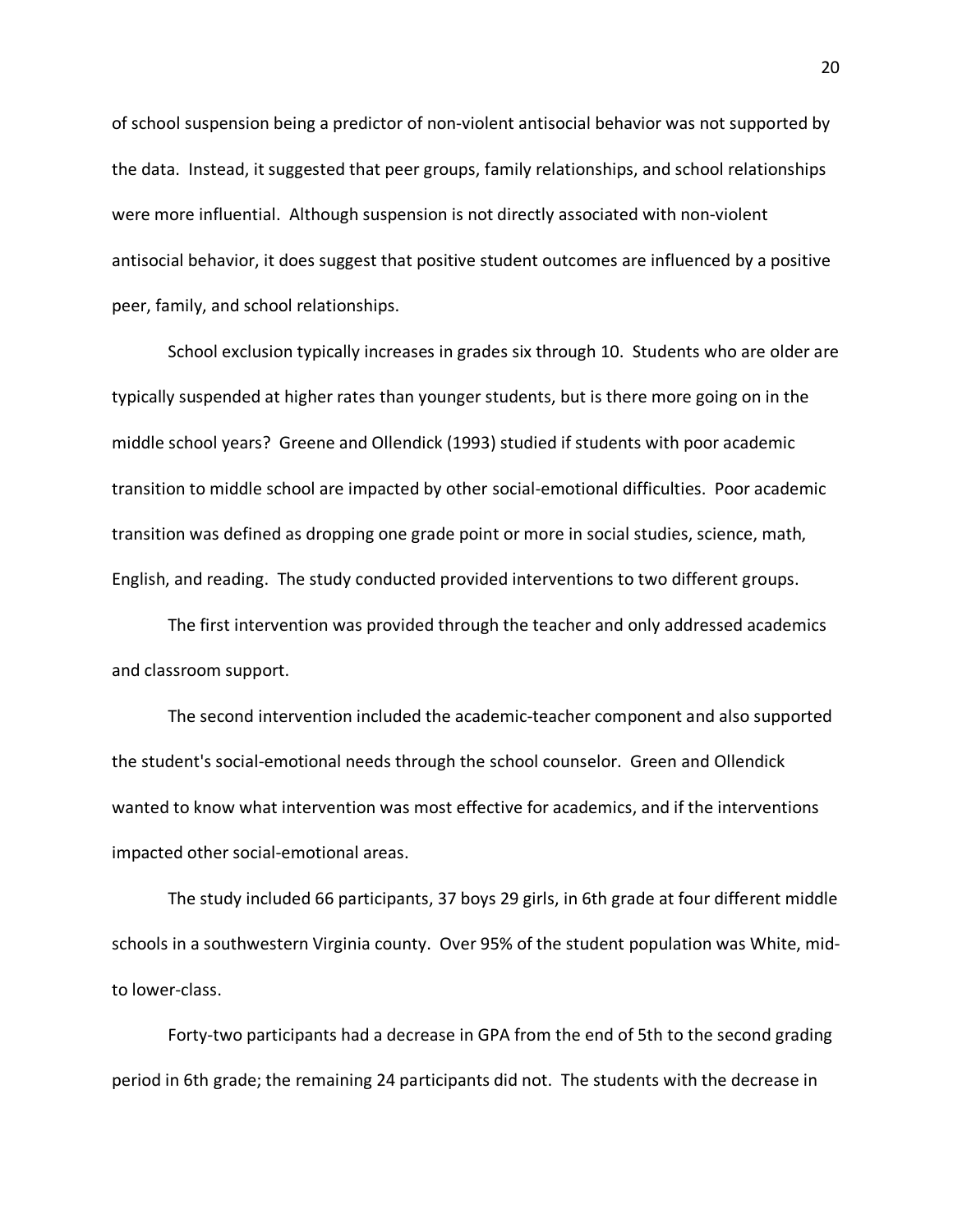GPA were randomly assigned to one of two treatment intervention groups. The 24 students whose GPA remained stable were the control group.

Pre-treatment, student participants completed the Children's Depression Inventory (CDI), Revised Children's Manifest Anxiety Scale (RCMAS), Survey of Middle School Stressors, and Piers-Harris Self-Concept Scale. Teachers completed the Revised Behavior Problem Checklist (RBPC).

Archival data provided by the school included grades and standardized test scores. Throughout the intervention, student participants completed biweekly surveys to assess their perception of treatment, teachers completed weekly activity checklists to track student support and relationship, and guidance counselors completed a weekly report of student contact.

All treatment students were placed in two block courses where they had the same class with the same teacher for two hours. Block provided students informal counseling, monitoring, and encouragement about academics and personal struggles, including work completion, building relationships, behavior, and school expectations. Teachers met twice before treatment started with the project manager to learn how to conduct supportive activities that were done with treatment students at least twice a week during the fifth grading period (6 weeks). Teachers did not know if their students were in the full or partial treatment group.

Full treatment students were split into six groups of three to five students who met weekly during the 3rd and 4th grading period and biweekly during the fifth grading period. All six groups had the same leader, an advanced-level clinician with a graduate degree in clinical psychology. The groups discussed differences from elementary to middle, accepting great personal responsibility for academics, the importance of work completion, and how to interact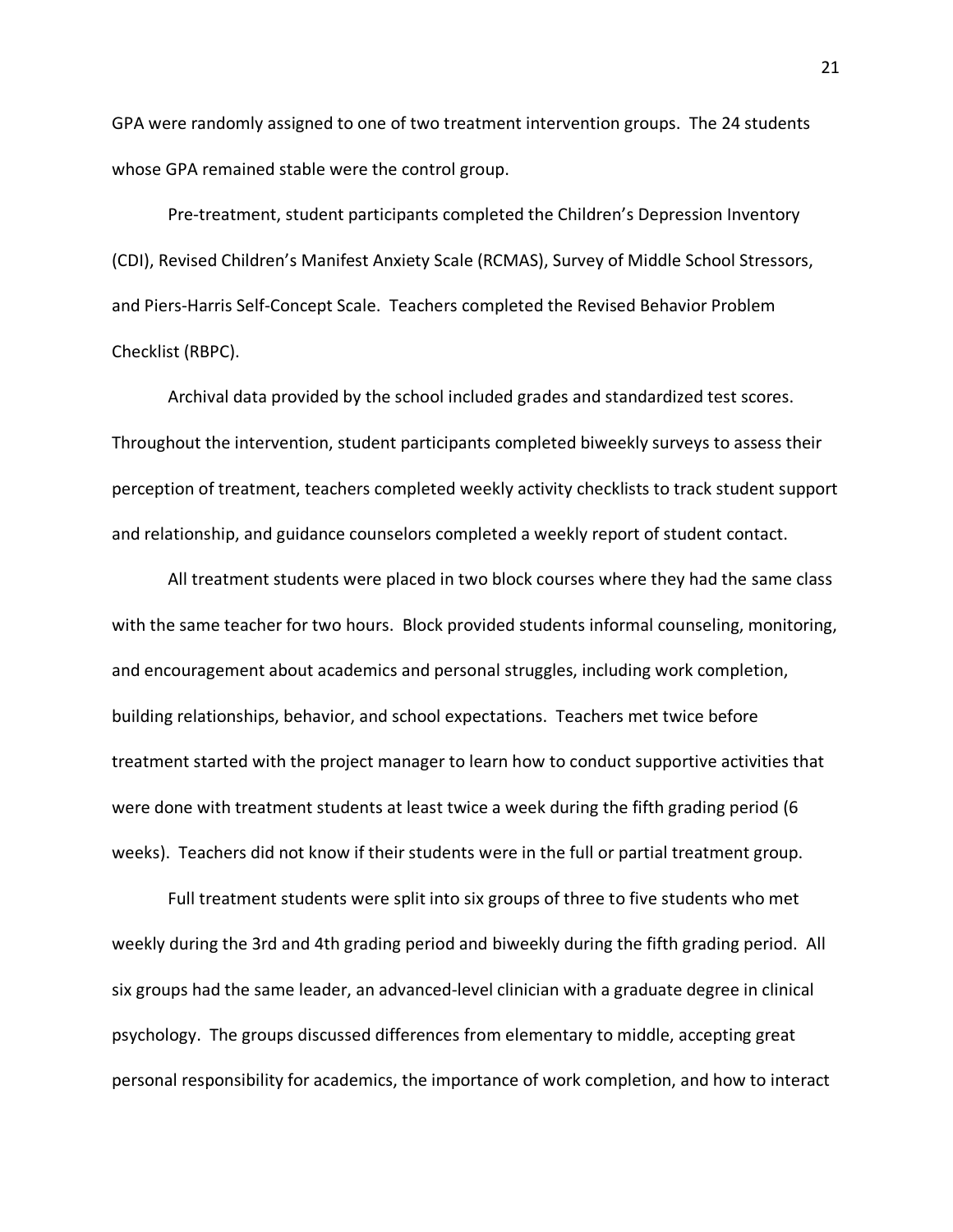positively with peers and teachers. Additional topics discussed were: problem-solving training, strategies for asking for help, and organizational skills. Students set weekly goals with aligned incentives for meeting their goals. Parents of full-treatment students were contacted weekly and were also encouraged to conduct supportive activities at home. At the end of the treatment, student and teacher participants completed all the reports they completed pretreatment.

Prior to the start of treatment, the control group had a higher GPA and self-esteem. They also had lower depression scale scores and academic pressure and stress scores. Teachers also reported fewer behavior problems for control group students when compared to students in the treatment groups. Participants in the full-treatment group improved .44 GPA points from pretreatment to posttreatment, and .32 points from pre-treatment to the 4-month follow-up. Participants in the partial treatment group showed .31 points growth from pretreatment to posttreatment, and a .23 GPA point increase from pretreatment to the 4-month follow-up. The full-treatment and partial-treatment had similar GPAs pretreatment and at the 4-month followup. The only significant difference between the full and partial treatment groups was the fulltreatment group scores significantly lower scores on the depression scale from pretreatment to posttreatment and pretreatment to 4-month follow-up, while the partial treatment group showed no significant change in depression score scales. The study's results showed participants who received the academic intervention improved academically, and improvements in social-emotional areas required a separate intervention that specifically addressed that area in order to show improvement. The academic intervention did not improve the social-emotional areas. It cannot be concluded in the academic intervention or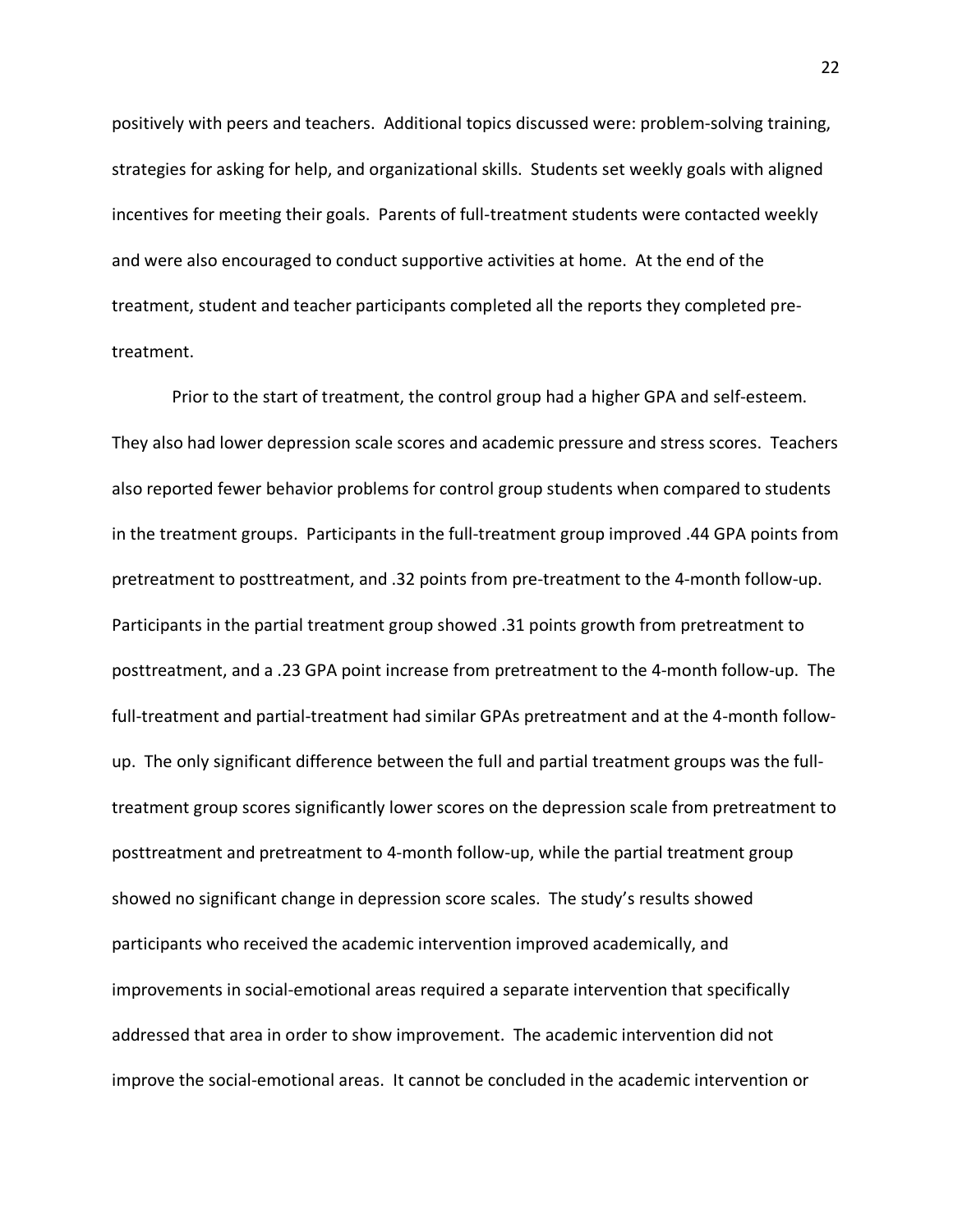social-emotional intervention for full-treatment participants impacted the academic improvement or if the combination of support was needed to achieve that result. It should be noted that in this study, students who were not previously identified as at-risk academically were labeled as at-risk after completing two of six grading periods in their first year of middle school. Future longitudinal research should focus on how targeting social-emotional and academic areas during the middle school transition year impacts school exclusion and office discipline referrals.

### **Positive Behavior Interventions and Supports**

Bradshaw et al. (2007) researched the effects of PBIS on school climate and how the fidelity of implementation impacted the outcomes of PBIS in schools. The study was a randomized trial conducted from 2002 to 2007. Thirty-seven public elementary schools from five districts in Maryland were included. The majority of staff in each school displayed a willingness and commitment to the PBIS program adoption. Twenty-one of the schools were in the PBIS intervention condition, and sixteen were in the comparison condition and committed to not implementing PBIS for the duration of the study. Half of the participating schools received Title I support. The community location of the schools was 48% suburban, 41% urban, and 11% rural—no significant demographic differences between treatment and non-treatment groups.

Data was collected from 2,596 staff members; 1,437 were general education teachers, and 1,159 were support staff (school psychologists, counselors, teaching assistants, office staff, and resource teachers). The staff were 91.29% female, 86.56% Caucasian, and 13.44% African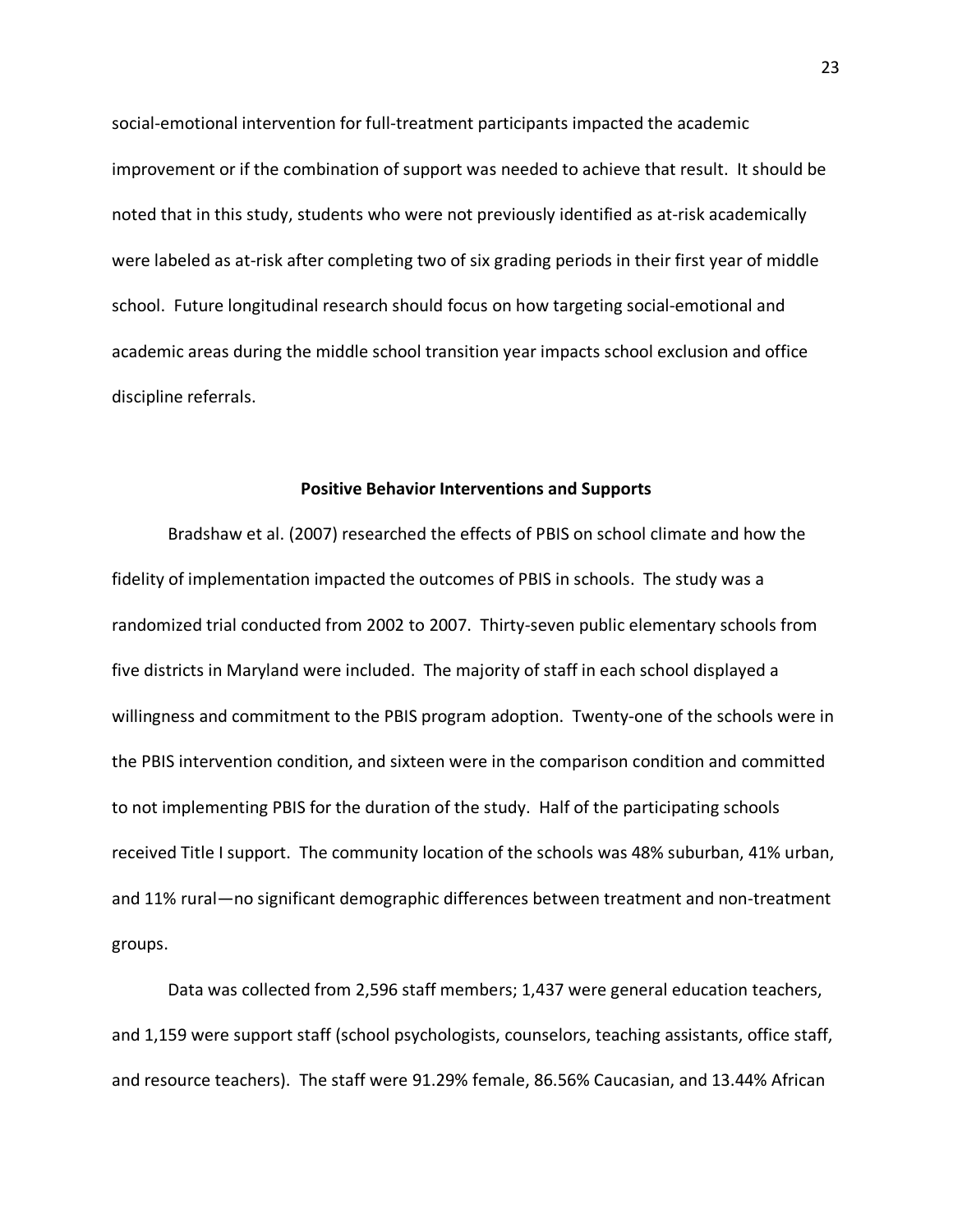American. The staff age breakdown was 32.05% in their twenties, 23.92% in their thirties, 23.15% in their forties, 18.10% in their fifties, and 2.77% were 60 or older. The average number of staff per school was 68.49. Staff characteristics were collected from a staff questionnaire, and school characteristics were provided by the Maryland Department of Education.

The study was a randomized control effectiveness trial of school-wide PBIS in elementary schools. Each school in the PBIS group received training on how to implement the intervention program. PBIS teams of five to six teachers and administration attended a 2-day summer training. PBIS behavior support coaches also provided ongoing support and assistance to schools throughout the study. Participants in the study completed the Organization Health Inventory for Elementary Schools (OHI) to collect data on institutional integrity, staff affiliation, academic emphasis, collegial leadership, and resource influence. Participants responded on a 4-point scale, and the OHI score was the average of the individual responses. The School-Wide Evaluation Tool (SET) was used to assess PBIS implementation quality. The SET was completed by an external observer. The OHI and SET were completed in July before the initial training and annually at the beginning of May. Over the five year study, 80 to 86 percent of eligible staff participated annually.

The OHI data showed significant positive intervention effects on resource influence, staff affiliation, and academic emphasis. There was no significant effect on collegial leadership or institutional integrity for the intervention group. The SET data showed that no schools met the implementation fidelity of PBIS at the start of the study. The comparison group did have 6.3 percent of schools implement PBIS with fidelity years one, three, and four, and 18.8 percent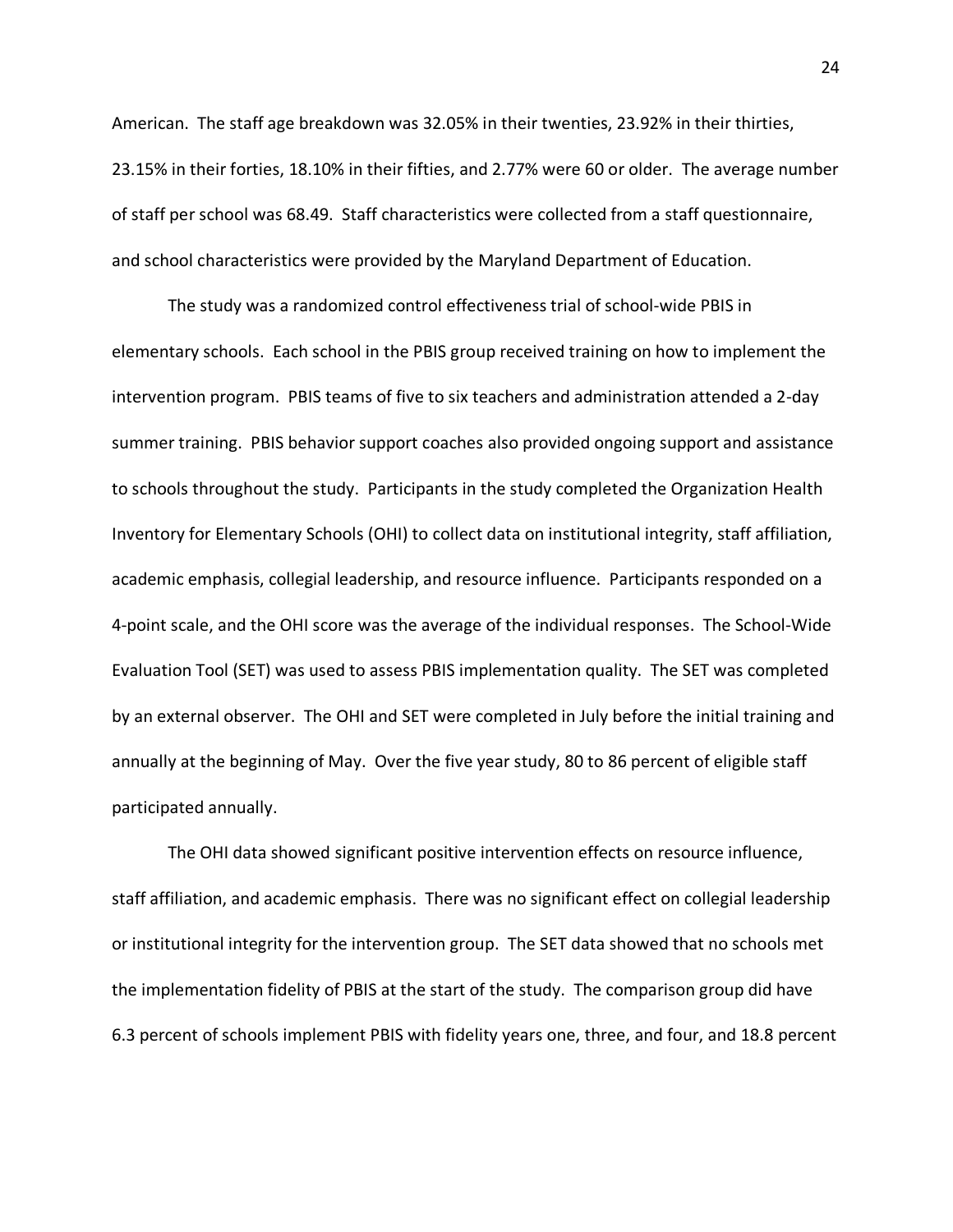in year two. The intervention group had 66.7 percent fidelity after year one, 85.7% fidelity after year 2, 95.2% fidelity after year 3, and 100% fidelity after year four.

The data suggests that formal training and coaching for PBIS does allow schools to adopt and implement the PBIS intervention with fidelity, but the amount of time it takes a school to develop the tools and skills vary. Also, schools that had no formal PBIS training were able to implement PBIS with fidelity, but at a significantly lower rate than the schools with training. The OHI data also showed that for these schools, school climate did improve, according to school staff. Staff reported that they felt the necessary resources were available for them to implement PBIS and reach academic goals. Staff also felt that the academic emphasis set realistic goals that were high and attainable. Staff also reported that PBIS improved the sense of trust and confidence within their school teams. This study did rely on teacher report, which is subject to bias. The data also only represents the participant schools and cannot be generalized without replication of results in the various school contexts.

Ward and Gersten (2013) studied the Safe and Civil Schools (SCS) approach to SWPBIS. The SCS program focused on establishing settings, structures, and systems to facilitate positive behavior change. The researchers specifically wanted to determine if SCS training improved the development and enforcement of school discipline policy and improved student behavior and academic achievement.

The study included 32 elementary schools in a large urban school district. The schools were randomly assigned to treatment and control groups. The district's student population was 90% free or reduced lunch and 87% minority students. There were negligible differences between treatment and control schools.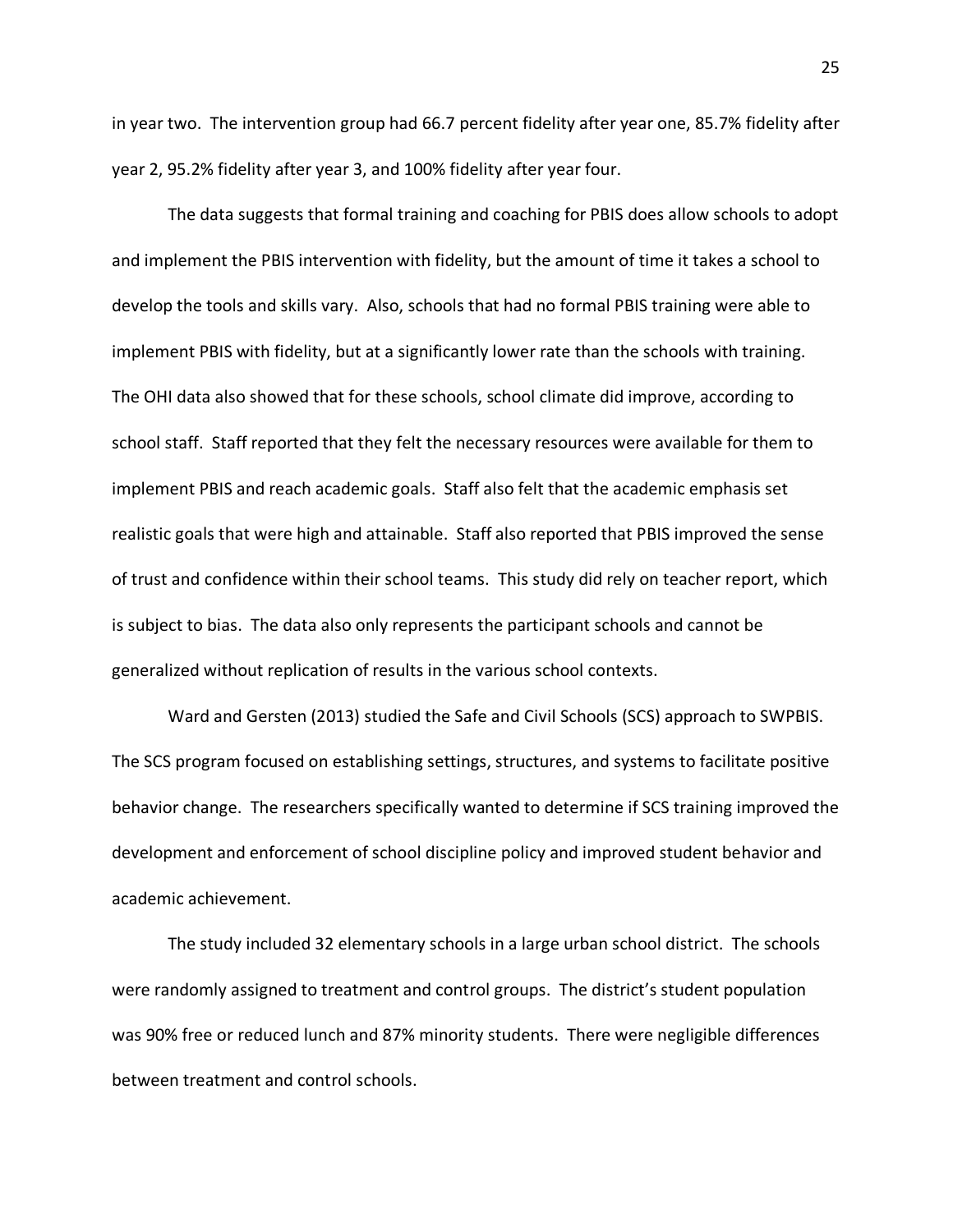The study used a randomized experimental design. First, school leadership teams were formed, including one administration staff, three general education teachers, one special education teacher, and two other (i.e., specialists, paras, bus drivers). The leadership team attended seven days of training by the SCS consultant. The team learned how to collect data through observation of common areas (i.e., playground, hallways, etc.), ODRs, and results from safety and climate surveys. The team was also taught how to train the rest of the building staff in PBIS. The training sessions occurred in May, June, October, and February. Treatment schools received training from May 2008 to 2010, and control schools started to receive training in May 2009. The student behavior and achievement data were pulled for both schools from 2007 to 2010. Other data was collected on PBIS implementation fidelity via the BoQ, and student behavior was measured through staff reports via the California Healthy Kids Survey (CHKS).

The results showed that PBIS systems were consistently being used in both treatment and control schools by the end of the year with two with 68% fidelity based on BoQ scores. Also, twice as many staff reported that they felt a consistent school-wide plan with clear expectations was in place from before implementing SCS to after implementing SCS for two years. Additional teacher report through the CHKS showed the following reductions in problem behavior: 32% decrease in bullying, 67% decrease in classroom disorder, and 21% decline in disrespectfulness and defiance. The only significant difference was in classroom disorder, such as disruptive behavior and on-task behavior. Additionally, students were 22% less likely to report being hit or pushed at school. Suspension data showed a 17% decrease in suspensions at the end of year one and a 22% decrease at the end of year two when compared to the year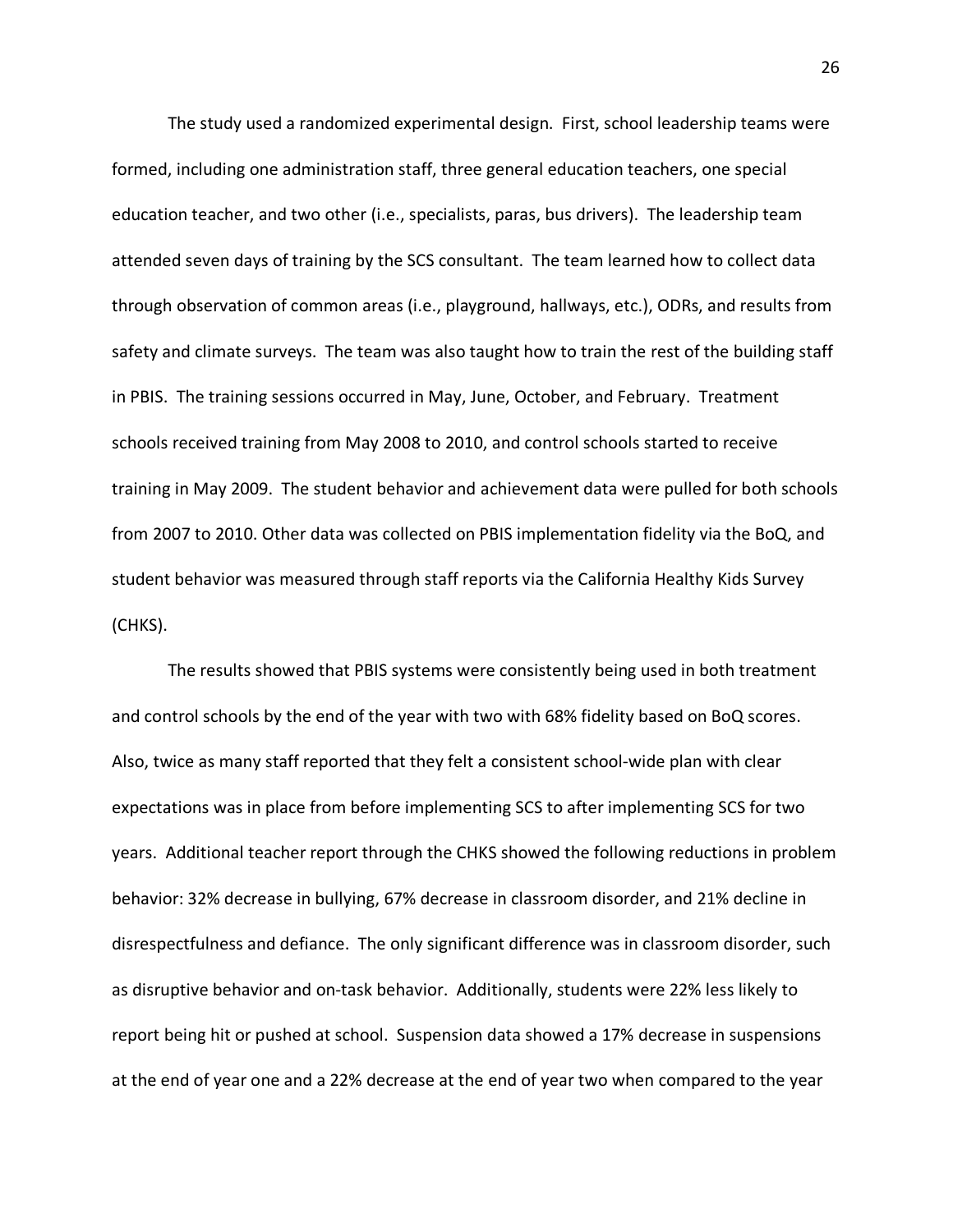prior to implementing SCS. The data also showed student academic performance on statewide tests improved 14 points in math and 9 points in ELA; these changes occurred district wide so likely not due to SCS. The implementation of PBIS in the schools in the study did positively impact staff perception of expectations and behavior management systems. It also decreased the number of suspensions and classroom behaviors. These results cannot be generalized without further replication.

Gage et al. (2018) researched the effect of PBIS implementation in schools on the number of discipline incidents, ISS, and OSS and variation in effectiveness compared to implementation fidelity. The study included all elementary and middle-level public schools in the state of Georgia during the 2015-2016 school year. The school demographics, discipline, and PBIS implementation data were provided by the Georgia Department of Education.

The study included 1,755 schools with an average student enrollment of 548.5 students. The student population was 40.3% White, 39% Black, and 13.8% Hispanic. Sixty-eight and a half percent of students qualified for free or reduced lunch and twelve percent received special education services. The Georgia Department of Education provides district-level planning, school team training, tech assistance, and ongoing coaching on PBIS. Benchmarks of Quality (BoQ) are used to assess the PBIS implementation fidelity. Schools are given one of the following statuses based on their implementation fidelity percentage: installing below 70%, emerging 70-85%, operational above 85%. The study only included emerging and operational to ensure PBIS was being implemented with fidelity. The comparison group was data for all public elementary and middle school data from the Georgia department of education.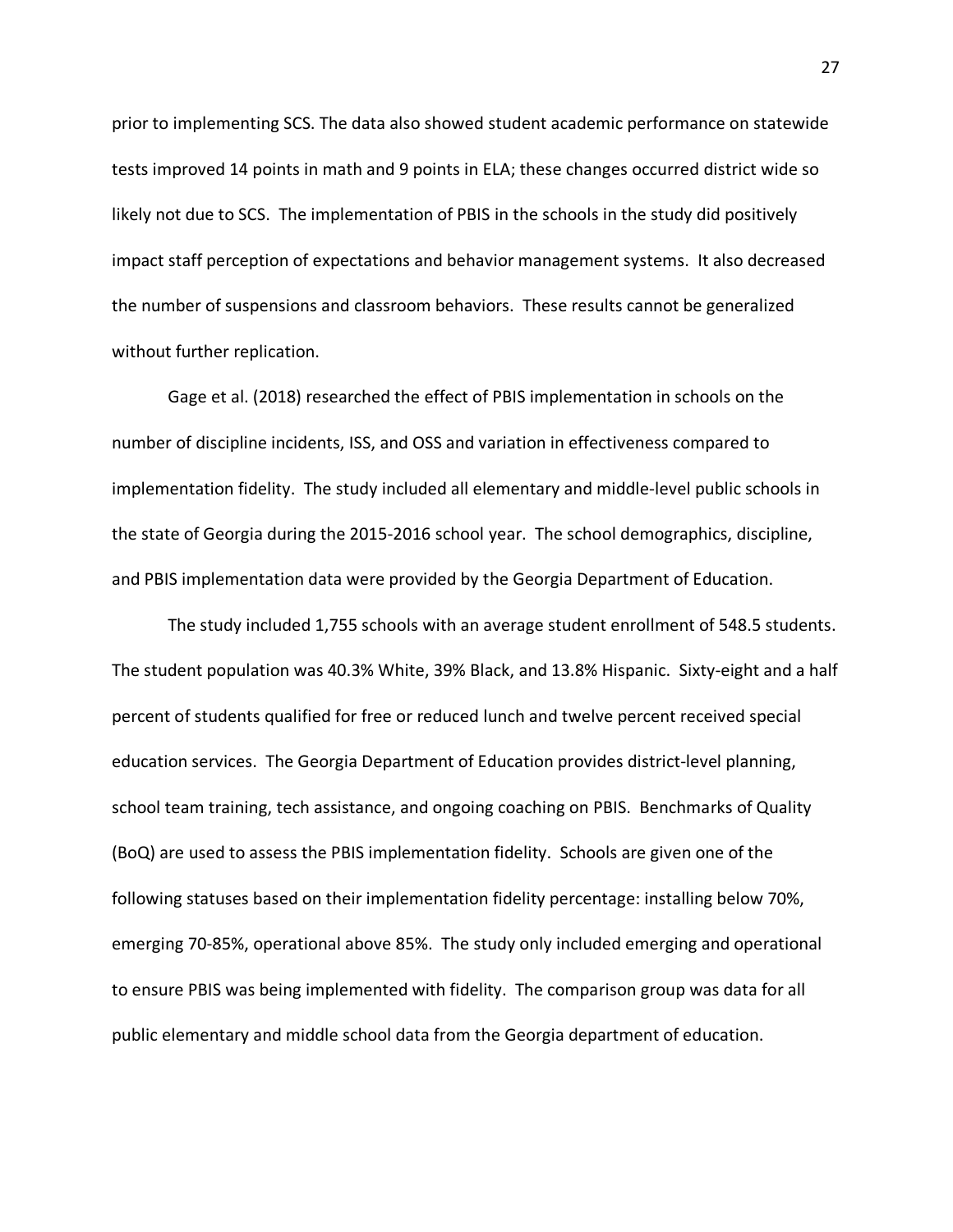The BoQ was a 53-item scale completed to determine the percent of implementation fidelity. This was completed by the PBIS school team and external coach. Academics were measured in the areas of ELA, math, science, and social studies using the Georgia Milestone Assessment System. Behavior incidents, student demographics, ISS for at least half of a school day, and OSS were recorded by the Georgia Department of Education.

The data analysis showed that PBIS schools had statistically fewer ISS and OSS exclusions from schools than schools that were implementing PBIS with 70% or less fidelity. The PBIS schools had 55.1% fewer OSS, 79.8% fewer ISS, 58.9% fewer disciplinary incidents than the comparison schools. There were no statistical differences between installing and operational PBIS schools. In this data-set implementation fidelity had a large effect on student behavior incidents and exclusion in elementary and middle schools. Replication of these findings in different contexts should be done before these findings can be generalized.

Gage et al. (2020) completed a replication study of their Georgia study from 2018. The study looked at the effects of PBIS on OSS, expulsions, and effects of implementation fidelity. The study included all California public schools from the 2016-2017 school year. The data was provided by the California Department of Education. PBIS implementation fidelity was rated by the CA PBIS Coalition, which used the following category labels: bronze, silver, gold, platinum. Bronze schools completed the Tiered Fidelity Inventory (TFI) and the online application. Silver schools implemented PBIS with 70% or greater fidelity on one or more tiers of the TFI, which was completed with an external coach, and they submitted the online application. Gold schools implemented Tier 1 PBIS with 70% or greater fidelity and 70% or greater on Tier 2 or 3 according to their completed TFI. They also submitted the online application and 100 words or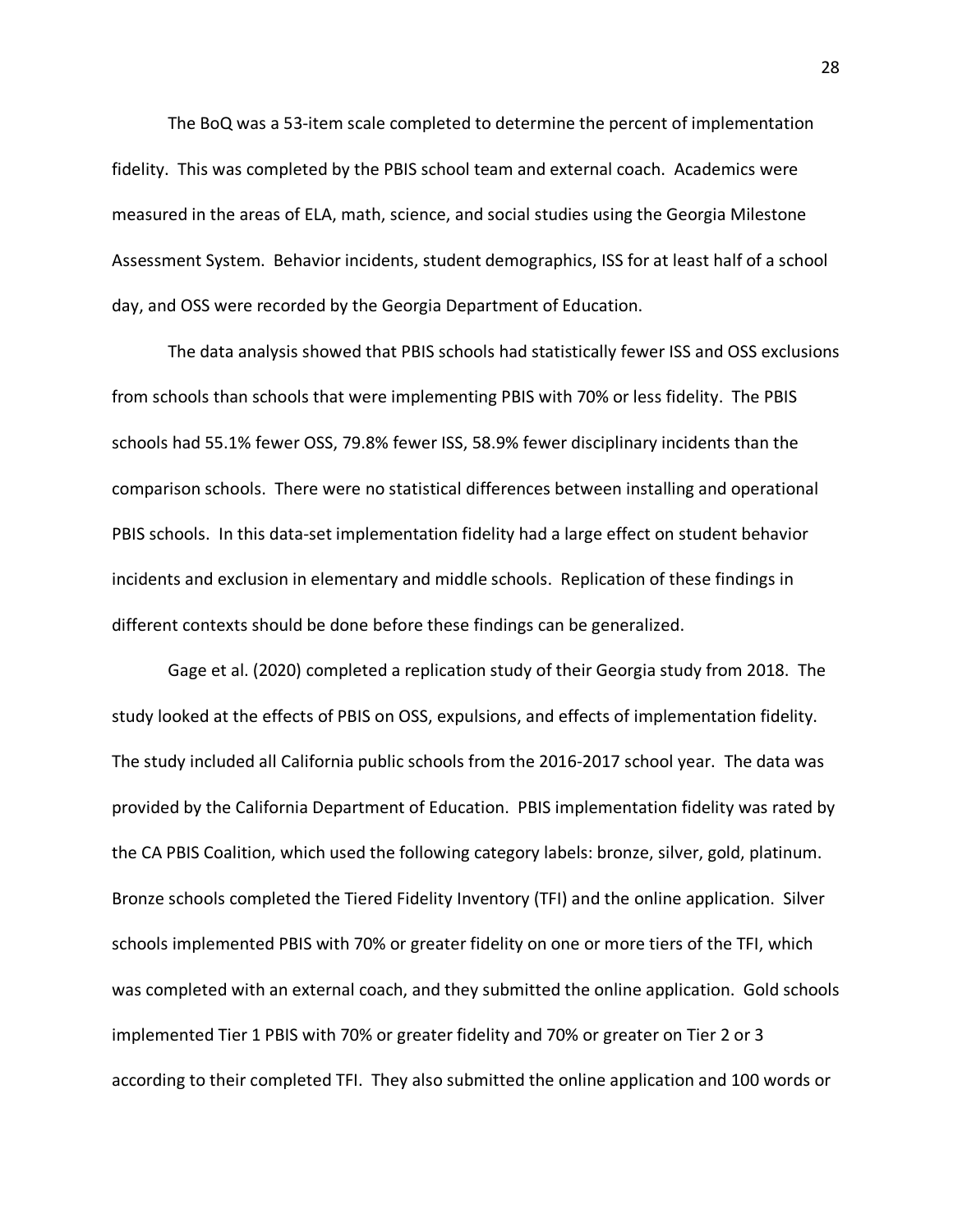less about their school's PBIS effort. Platinum schools implemented all three tiers with 70% or better fidelity, submitted rates of OSS and office discipline referrals (ODRs), sustained or improved positive academic trends, completed the online application, and submitted a 100 or less word statement about their school's PBIS effort.

The schools initially reviewed for inclusion in the study were 60% elementary schools with an average enrollment of 622.6 students. The student demographic averages were 25.7% white, 5.9% African American, and 53.4% Hispanic. Twenty-three and two-tenths percent of the student population qualified as ELL, 12.2% received special education services, and 62.6% qualified for free or reduced lunch. The schools had the following PBIS implementation fidelity classification: 17 platinum schools, 91 gold schools, 559 silver schools, and 222 bronze schools. The final analysis included 98 gold and platinum schools with available OSS and office discipline referral data. These schools were selected to ensure PBIS was implemented with fidelity.

The TFI measured fidelity based on three tiers. Tier 1 was universal interventions for all students, Tier 2 was targeted interventions for 10 to 15 percent of the student population, and Tier 3 was an intensive intervention for five to 10 percent of the population. The TFI was completed with an external PBIS coach. Other categories that were considered during the analysis in addition to PBIS implementation fidelity were school type (regular or alternative), school-age level, urbanicity, and Title I status. It should be noted that the California Assessment of Student Performance scores, which were used to review student academics, were pulled from the 2015-2016 school year since the 2016-2017 scores were not yet available.

In California, students can be excluded for: cause, attempt, or threaten physical harm, violence, firearm or weapon possession or use, unlawful possession or sale of controlled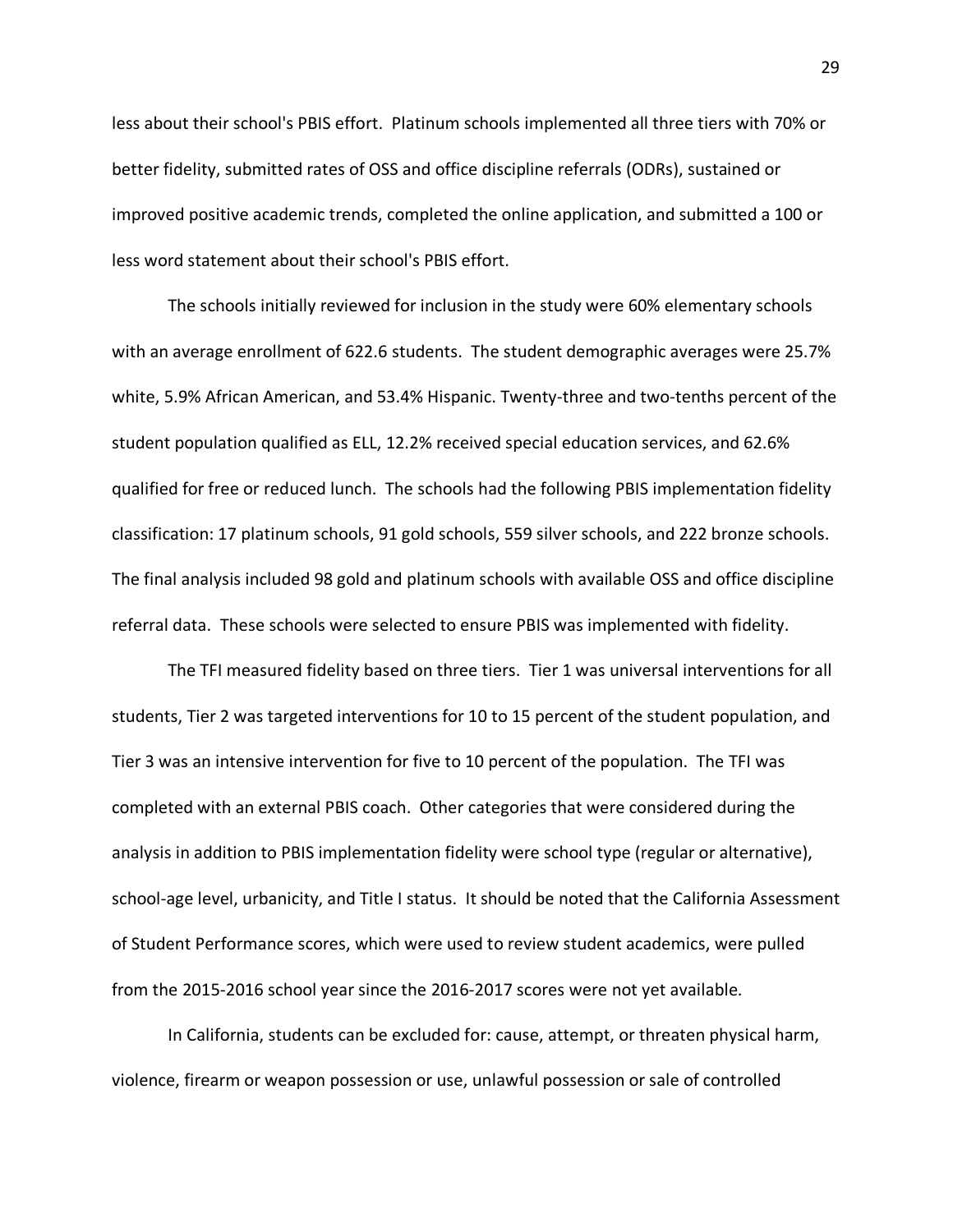substances, robbery or extortion, damage to school property, theft, tobacco possession, committing an obscene act, disrupting school activities (excludes K-3), sexual assault, threatening a witness in a disciplinary proceeding, hazing, and bullying. The suspension data collected gave a total of suspensions per school and did not specify if multiple suspensions were given to one student. The data did identify if students had been suspended or expelled, but it did not separate ISS and OSS.

The data showed schools in the treatment group had fewer suspensions than the comparison schools, and no difference in expulsion. The difference in suspensions was found to be statistically significant. When the Gold and Platinum schools were separated, there were no statistically significant differences between Gold schools and comparison schools; there was a significant difference between Platinum and comparison school suspensions.

The results of this study in California were consistent with the findings in Georgia. Schools that were implementing PBIS with high fidelity had fewer suspensions than schools that were not implementing PBIS with fidelity.

Nocera et al. (2014) studied the effect of positive behavior supports as part of a school improvement process on student behavior and academic achievement in comparison to the traditional exclusionary reactive approach. The study included one middle school with 750 students in  $7<sup>th</sup>$  and  $8<sup>th</sup>$  grade. More than 50% of the student population qualified for freereduced lunch, and 40% of the student population represented minority groups.

The study occurred during the 2007-2008 and 2008-2009 school years. Seventy-five 7th grade and 75 8<sup>th</sup> grade students participated in the student during each school year, totaling 300 students. The study used a mixed methods approach, compilating quantitative and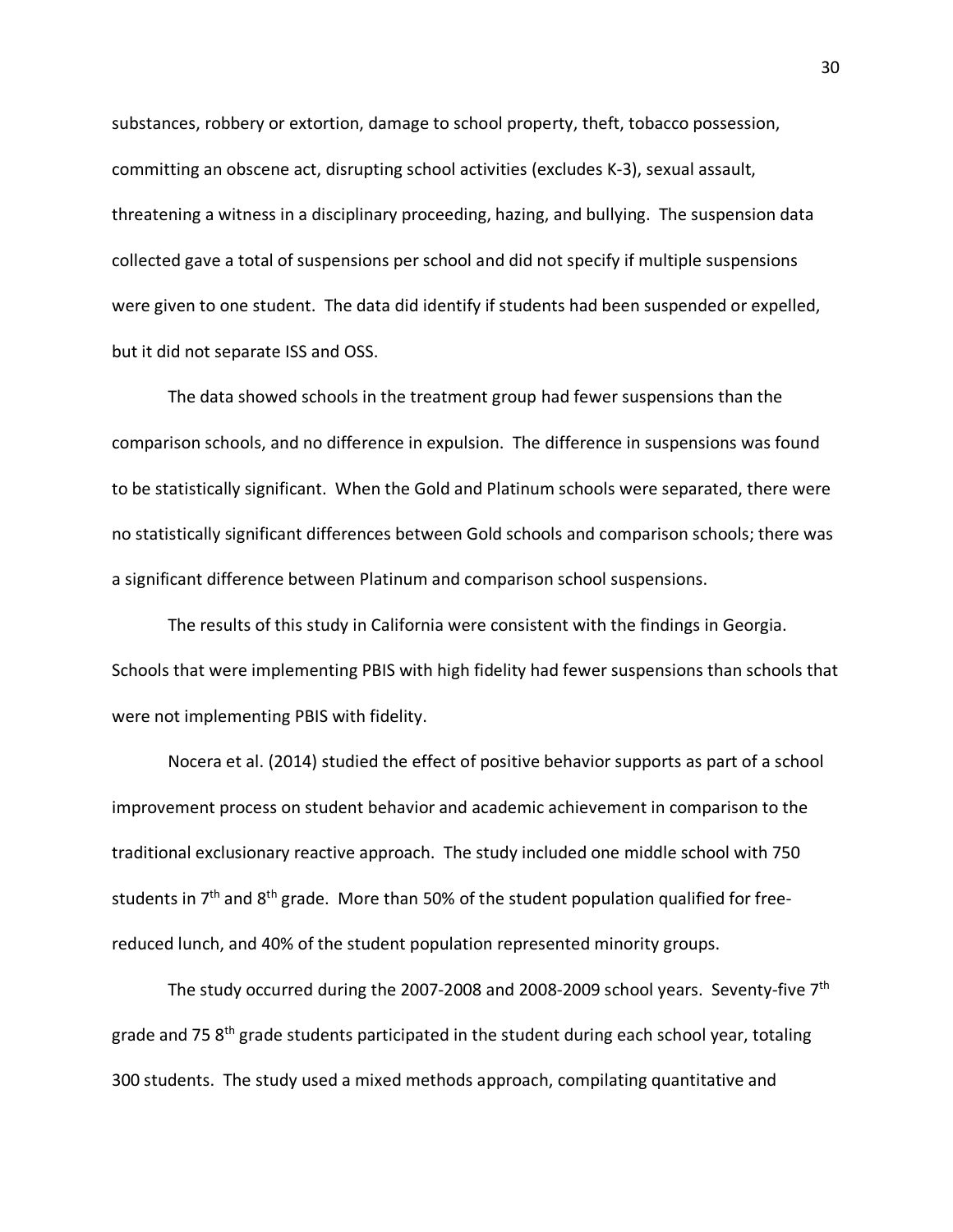qualitative data. The qualitative data was collected from transcripts of administrative and teacher interviews. Quantitative data was collected from the school climate survey completed by students. The survey in 2007 included 47 questions. The data from this survey informed the school improvement plan and was used to develop the goals for academic achievement and school climate. The created positive behavior plan looked to increase parent involvement at school. The plan utilized a tiered support system. Tier I supports and interventions were provided to all students. Tier II was received by 10-15% of the students who were identified as at-risk for problem behavior, so they received specialized supports. Tier III included 5-10% of the students who received support and intervention to address chronic behavior problems.

The implementation of the positive behavior improvement plan was implemented by all teachers in the school. The principal ran in-service with teachers on logical and natural behavior consequences. School staff operated under the belief that behavior continues because it serves a function and replacement behavior needs to be taught. Teachers also attended a two-day seminar on improving school climate and support student behavior and achievement. The Tier I supports utilized in the plan included: all students were taught specific behaviors that met each student's expectation, students were shown how expected behaviors looked in each school environment (i.e., lunch, classroom, etc.), and positive rewards were given to students who performed positive behaviors. The school also had a streamlined approach to respond to problem behaviors. First, teachers offered an opportunity for the student to correct the unwanted behavior before it became a problem and conferenced with the student to review behavior expectations before issuing detention. If not resolved, the parent was contacted about detention, and a parent meeting followed detention to avoid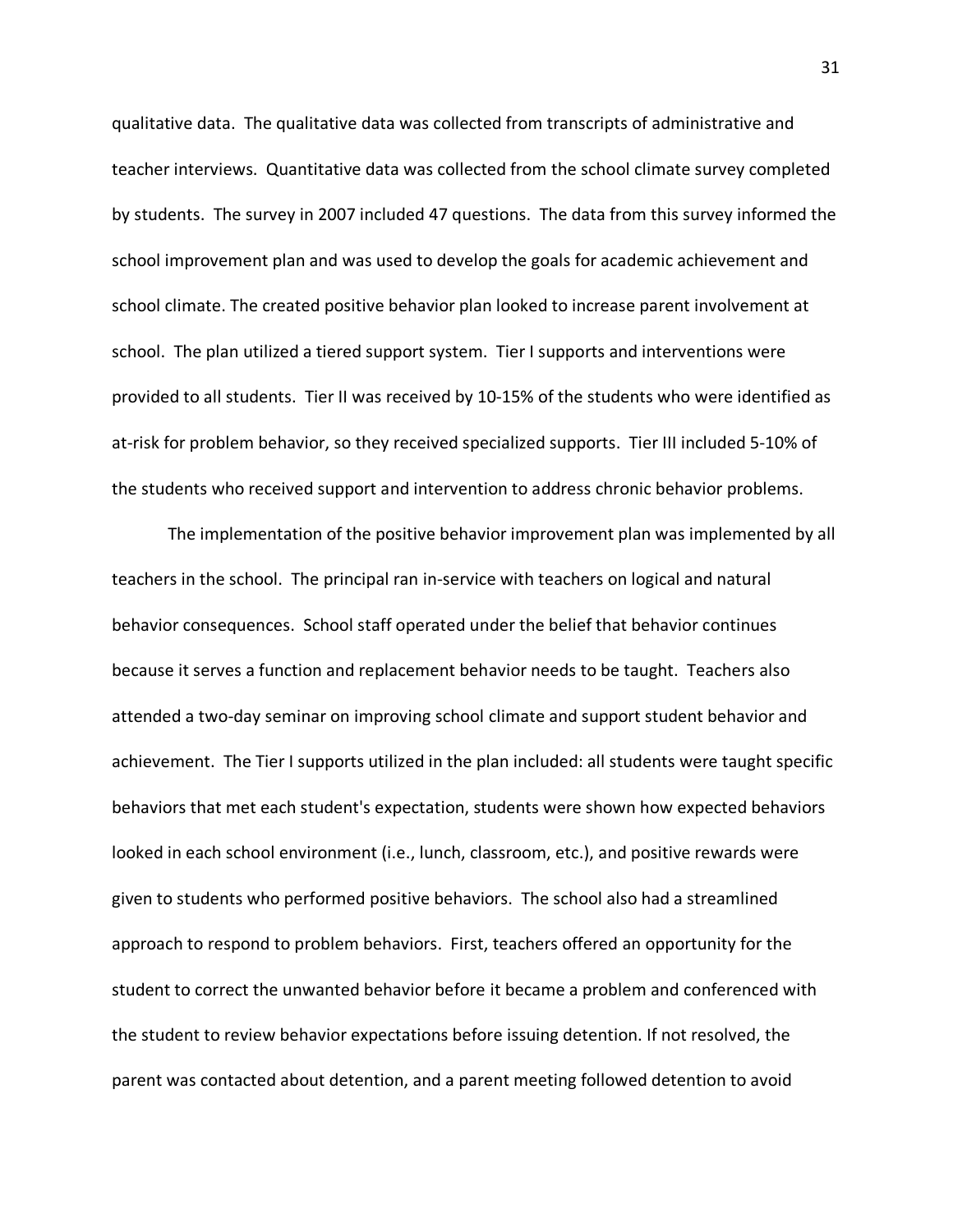future problems. If the behavior continued, then the student received a behavior referral to the office. This plan ensured that the teacher, student, and parent were collaborating to resolve the problem behavior before involving administration.

For Tier II and III interventions, teachers were provided additional PD on conflict cycle, Functional Behavior Analysis (FBA), and Positive Behavior Intervention and Supports (PBIS). Tier II conflict cycle training focused on stressful incidents, student feelings, student behavior, and adult reactions that create power struggles between students and teachers. Staff was given strategies to avoid negative reactions to end the conflict cycle to avoid power struggles. Tier III FBA and PBIS training taught teachers how to define the behavior, collaborate with others, collect baseline data, develop a hypothesis, determine reinforcement, and plan interventions. Behavior Intervention Plans (BIP) for students with Tier III interventions were developed from the FBAs, and included strategies for reducing behaviors and meeting needs in pro-social ways. A specific area of focus for all student interventions was on increasing student academic success to avoid behavior caused by academic failure.

Norcera et al. (2014) analyzed the number of office discipline referrals, number of school suspensions, number of behavioral infractions, pre-post results of a school climate survey, and faculty interview data. The results showed referrals declined by 36% from 2007 to 2010, suspensions declined by 39%, and suspension of special education and minority students also reduced. It was noted that suspension of special education and minority students still runs at a disproportionate rate to typical Caucasian students. In addition to decreased referrals and suspensions, documented classroom problem behaviors decreased by 40% from 2007 to 2009. The behaviors with the greatest improvements were cutting class and low-level infractions that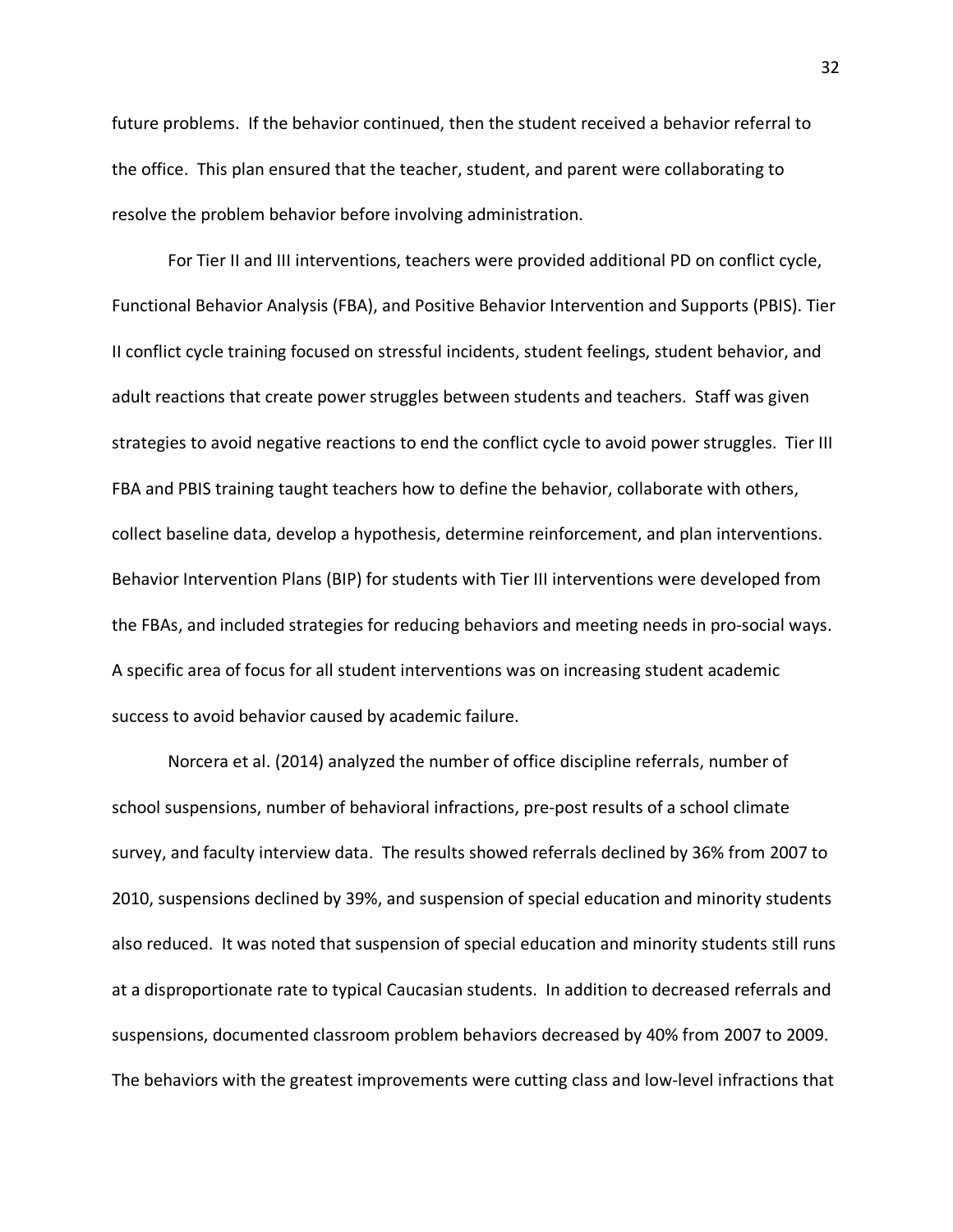are responsive to Tier 1 interventions. Tier I students were the only students who responded positively to the reward system that worked for the majority of students. The reward system was ineffective for Tier II and Tier III students.

Teachers and administration reported that peer and administrative leadership was imperative to the success of the plan. Consistency of discipline empowered students and teachers because the 5 step plan was predictable and didn't lead with a call home or office referral. Teacher-student conference was perceived by the teacher as a key piece to success.

The study only represented one middle school's outcomes after implementing a positive behavior plan building-wide over two school years. The sample size and convenience of the sample limit its generalizability, but it suggests that schools may benefit from shifting away from traditional exclusionary discipline practices towards positive systems that require teachers, students, and parents to collaborate and problem-solve through problem behaviors before involving administration.

Freeman et al. (2015) studied the direct and indirect effects of PBIS on high school dropout rates. The researchers specifically aimed to determine if PBIS implemented with fidelity could address dropout risk factors, thus reducing high school dropout rates.

The study used data from 600 to 800 typical high schools from PBIS Center's dataset from 37 states across seven years, 2005 to 2012. Public data from the state department's website was also included. The high schools had an average enrollment of 1.080 students. The demographic and community breakdown averages were: 40% free or reduced lunch, 33% minority, 22% urban, 21% suburban, 13% large small-towns, and 13% rural area.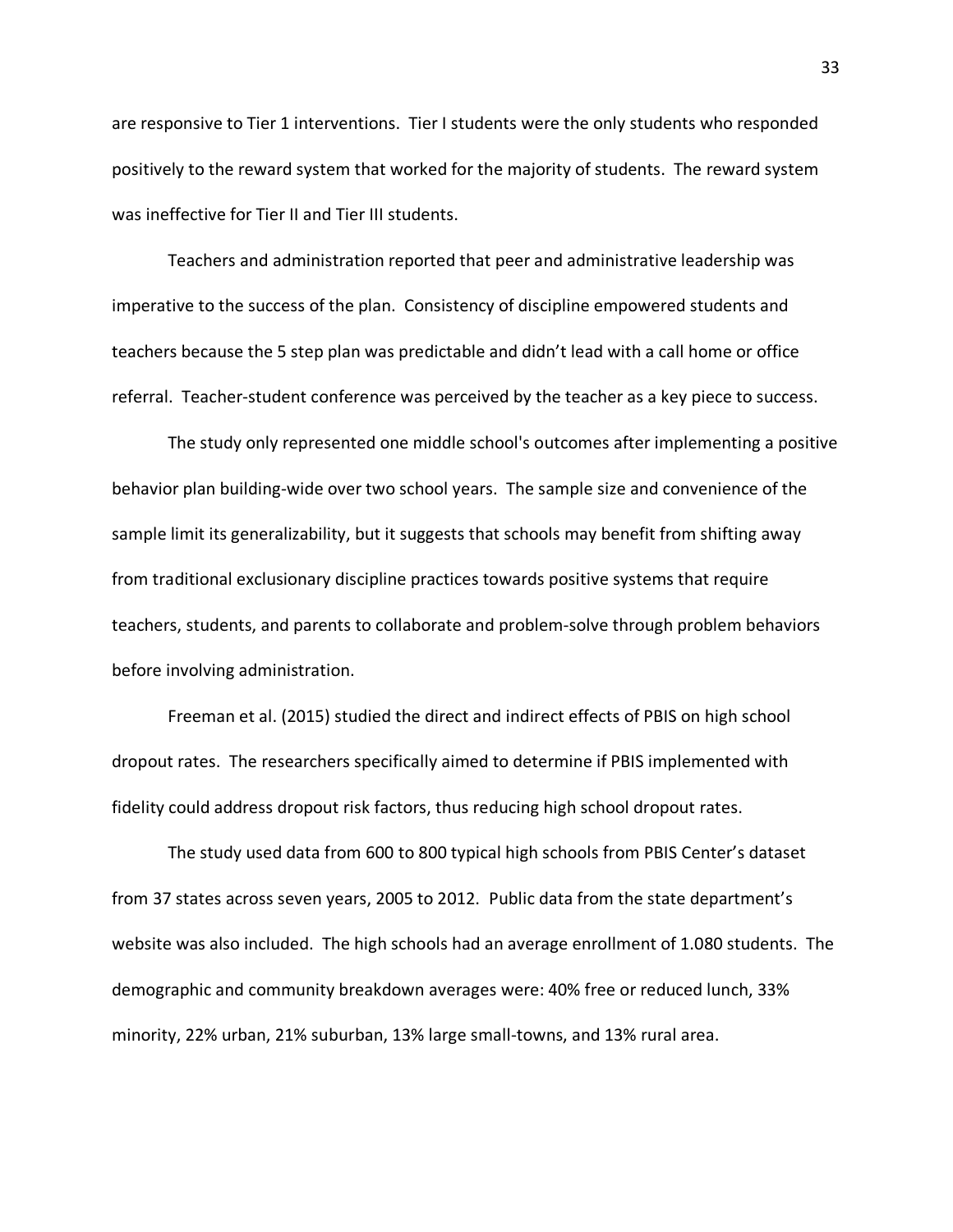The study was a quasi-experiment interrupted time series design. Implementation fidelity of PBIS was determined based on BoQ and SET scores. A BoQ score of 70% and an 80% SET score was considered implementing with fidelity. The school were coded based on their BoQ and SET scores. Schools that met implementation criteria were labeled the implementation fidelity group, partially meeting on the SET or BoQ resulted in a partially implementing label, and schools with a SET score below 40 or BoQ score below 35 were considered not yet implementing schools. Data was pulled from the state department of education on dropout rate, student attendance, and academic performance on state standardized tests.

The results showed that higher attendance correlated with fewer dropouts and higher standardized test scores. Schools that were implementing PBIS with fidelity had a statistically significant positive effect on student attendance, especially schools with large minority populations. Freeman et al. also noted that schools that implemented PBIS with fidelity over many years continued to see small decreases in high school dropout rates. There were no significant effects found for schools that were partially implementing or not implementing PBIS with fidelity. These are not causal findings, but it does draw attention to the impact of student attendance on dropout rates and academic performance. In this study, implementation of PBIS with fidelity aligned with improving student attendance.

Eraldi et al. (2019) conducted a pilot study to assess tier one and two implementation outcomes for PBIS in urban elementary schools. The researchers assessed if tier 1 PBIS interventions reduced ODRs and if tier 2 interventions decreased diagnostic severity for children with, or at-risk for, internalizing and externalizing emotional and behavioral problems.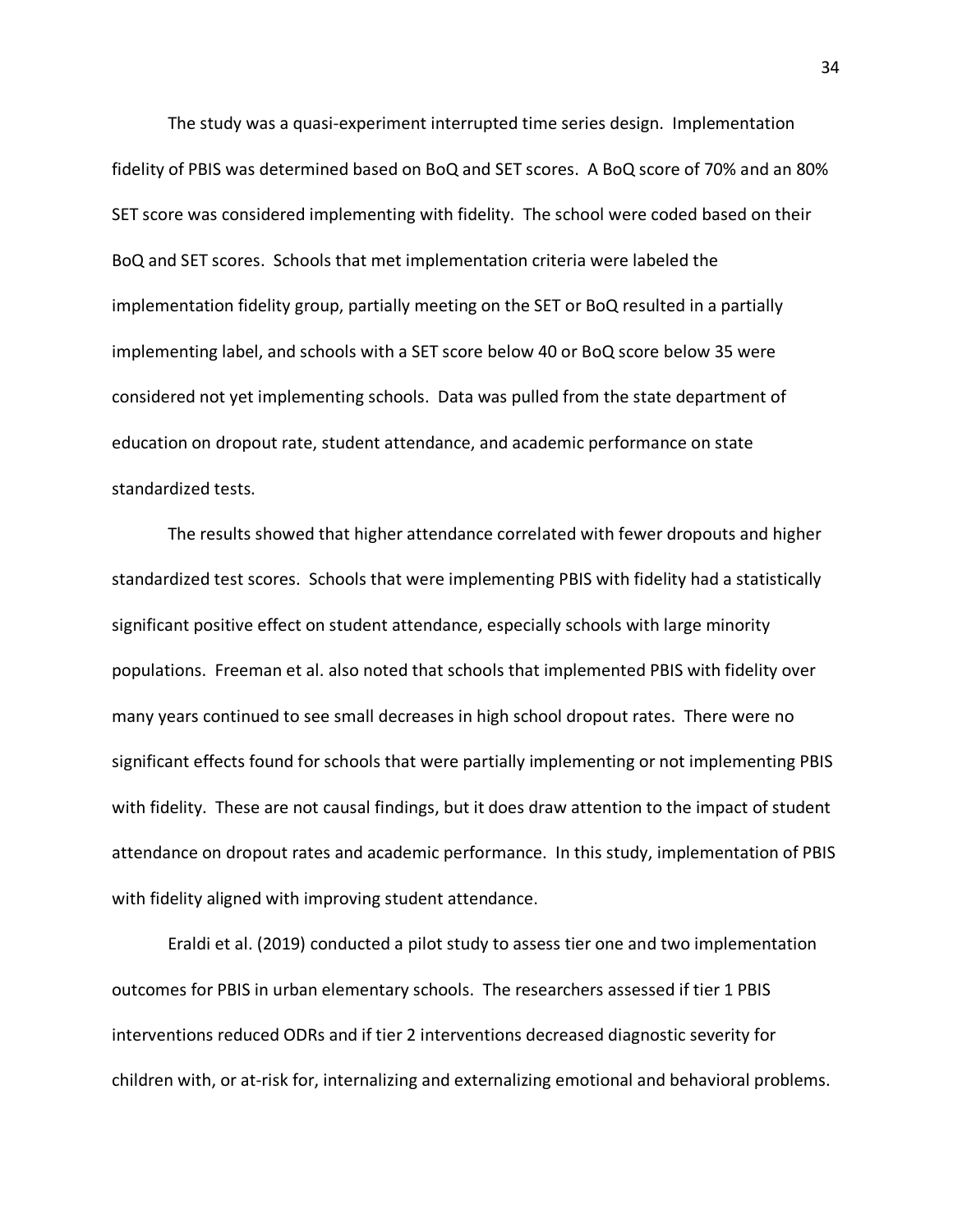The study included two Kindergarten through eighth-grade public schools in large cities in Northeastern USA. The study was conducted over three years. School A had 648 students: 75% Latino, 18% AA, 1% White, 1% Asian, 5% Other. School B had 1,134 students: 65% Latino, 16% AA, 11% Asian, 4% White, 4% other. One-hundred percent of both schools were eligible for free or reduced lunch. From the two schools, 29 parents, 26 school staff, and 23 students completed acceptability surveys. All students received tier one interventions, and 114 students participated in one of the three tier 2 interventions over the three years. There were 14 groups for students in grades four through six, and 15 groups were made for students in grades seven and eight. Four masters-level school counselors and four graduate students in psychology conducted the tier two intervention groups.

The tier 2 evidence-based interventions included: Coping Power Program (CPP) for externalizing behaviors, Friends for Life (FRIENDS) for anxiety symptoms, and Primary and Secondary Control Enhancement Training (PASCET) for depressions symptoms. The interventions each used demonstration, role plays, exposure, and relaxation.

Doctoral-level psychologist and masters-level school psychologist ran two-day training with school leadership teams (professionals, paraprofessionals, and a parent) on tier one PBIS intervention. Consultants attended monthly school leadership meetings to assist the team in using data to evaluate tier 1 plan. Similarly, Tier 2 counselors attended an initial training workshop and had follow-up consultations. Also, a one-and-a-half-day workshop was completed on each program conducted by the research team. The primary investigator and two postdoctoral fellows in clinical child or community psychology did weekly consultation with the school counselors for 45 minutes to review data and plan the next group intervention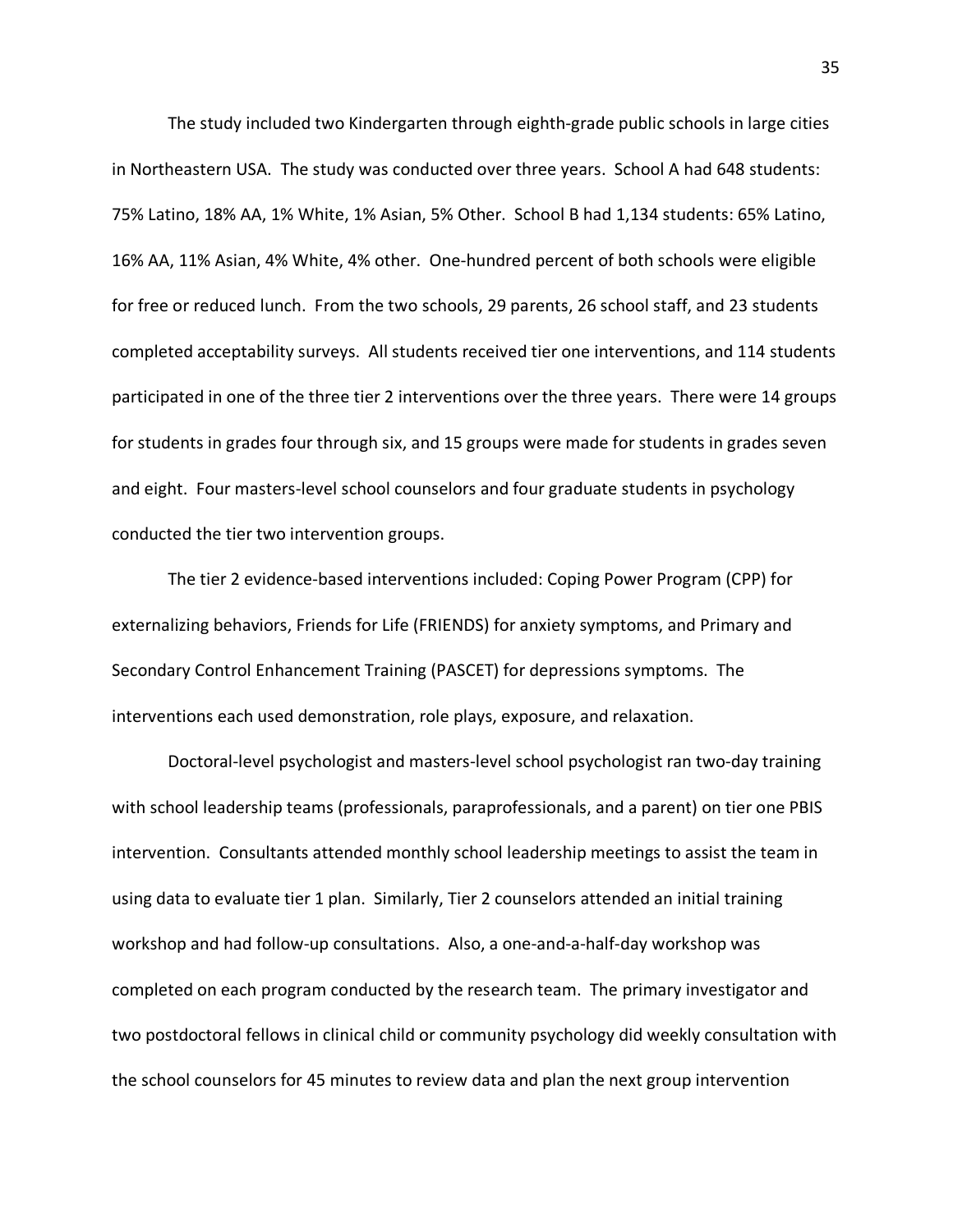session. The tier 2 groups were run by a counselor and a research team member. The schools began implementing tier 1 interventions in September of year one, and the tier 2 interventions began in January of year one. Tier two interventions included twelve 45 minute sessions conducted during lunch time.

Consultants used the School-wide Evaluation Tool (SET) to the implementation fidelity of tier one interventions each year. Total ODRs were recorded for each year to determine the change in discipline referrals. Implementation fidelity for tier 2 sessions was done by independent coders who rated recorded intervention sessions using the Fidelity Checklist developed for the study. Data was also collected from tier 2 parents at baseline and posttreatment. Parents of tier two participants completed the NIMH Diagnostic Interview Schedule for Children, Computer Version, 4<sup>th</sup> Edition (NIMH C-DISC-IV), which was used to determine disorder diagnoses. Parents also completed the Interference Thermometer to determine the degree each disorder impaired the child's functioning. Students who scored positive or intermediate for externalizing behaviors on the NIMHC-C-DISC-IV and IT scale were assigned to CPP, positive and intermediate anxiety disorder were assigned to FRIENDS, and positive and intermediate depressive disorder were assigned to PASCET.

The results of the study showed children, parents, and teachers rated CPP, FRIENDS, and PASCET as acceptable for all components on the acceptability survey. The SET score for tier one implementation fidelity showed both schools met fidelity criteria for years two and three. Tier 2 intervention group fidelity was 88% for CPP, 9 87% for FRIENDS, and 94% for PASCET. The ODRs decreased from year 1 to year 3 for both schools. Diagnostic severity also showed significant changes for intermediate diagnosis students who are at-risk. There were no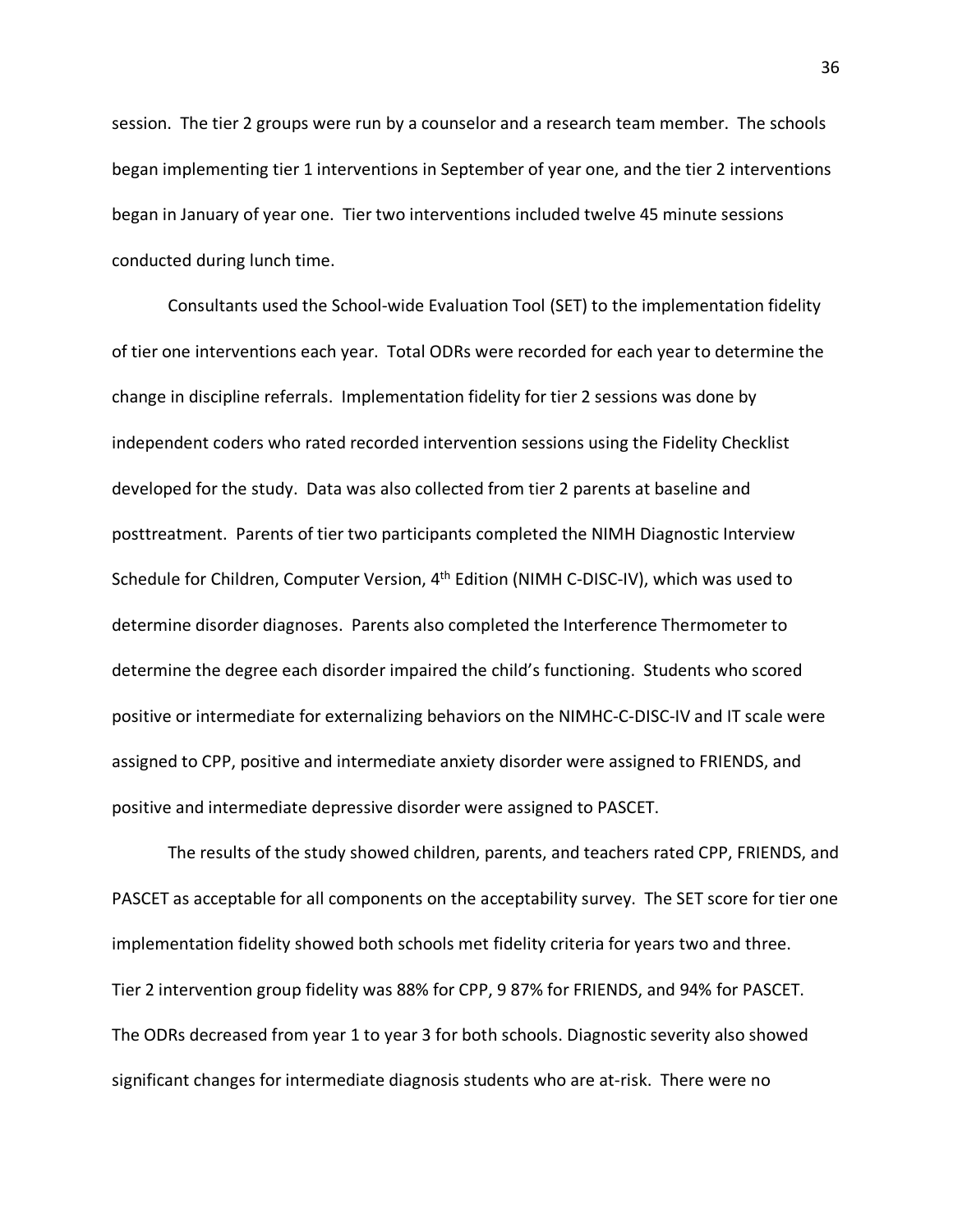significant improvements for positive diagnosis students. This makes sense because tier two interventions are designed for at-risk students and are not expected to be effective interventions for high-need students. The research data showed that PBIS intervention implementation coincided with a decrease in ODRs, and students who were identified as at-risk for externalizing behavior, anxiety, and depression reduced their level of risk from preintervention to post-intervention based on parent feedback.

## **Collaborative Proactive Solutions**

Greene et al. (2004) conducted a study to determine the effectiveness of Collaborative Problem Solving, now referred to as Collaborative Proactive Solutions (CPS), on the behavior of children with Oppositional-Defiant Disorder (ODD) in comparison to Parent Training (PT) programs. ODD is defined as a "recurrent childhood pattern of developmentally inappropriate levels of negativistic, defiant, disobedient, and hostile behavior toward authority figures (Green et. al, 2004)." The two programs work with parents and children. There primary contrast between PT and CPS is CPS focuses on adult-child problem solving, while PT teaches parents how to deliver directives and respond to behavior in ways that motivate their child to comply. To further explain, CPS has the parent and child work together to identify problems that have occurred and work to identify solutions that are agreeable to both parties. This planning lays out a previously agreed-upon framework for the parent and child to follow if a problem situation arises. PT focuses on how parents respond to non-compliance and are more reactive than CPS.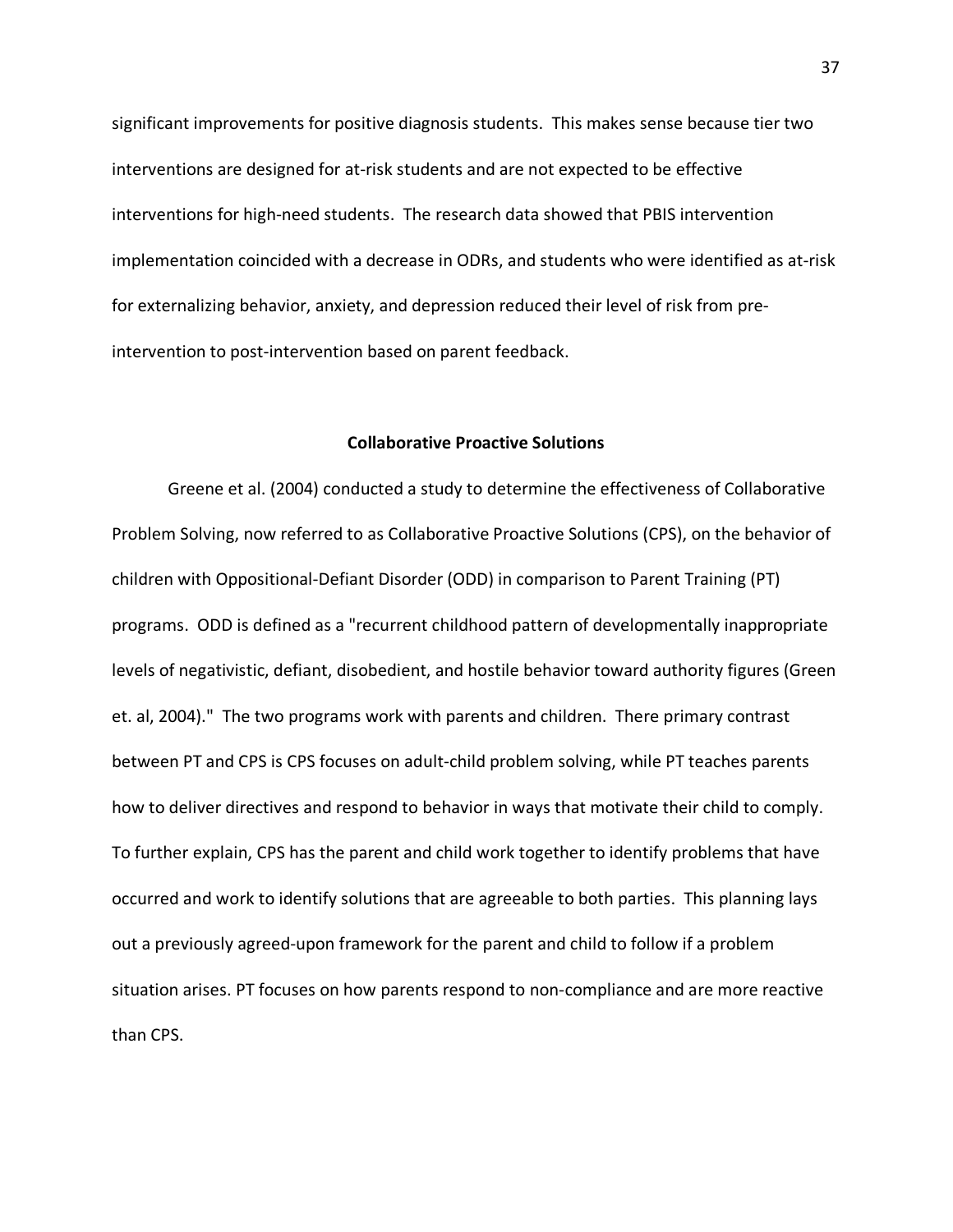The study included 50 children with ODD, ages 4 to 12 years, who were randomly assigned to the CPS and PT groups. For every three participants assigned to CPS, two were assigned to PT. By the end of the study, 3 participants dropped, so 28 CPS and 19 PT participants completed the treatment. Participants included in the study were clinically referred and met the following criteria: ODD diagnosis, no Conduct Disorder diagnosis, partially met criteria for juvenile bipolar disorder or major depressive disorder, had an IQ of at least 80, and were not actively suicidal or homicidal. The sample was primarily White with four Black and one Asian American. Eighty percent of the participants who completed the treatment also completed the 4-month post assessment, 25 CPS, and 16 PT participants.

To determine participant eligibility, a phone diagnostic screening, followed by a full diagnostic interview, was completed. The Kiddie Schedule for Affective Disorders and Schizophrenia for School-Age Children-Epidemiologic version was used to assess child participant eligibility. Cognitive ability was determined by Block Design and Vocabulary subtests of the Wechsler Intelligence Scale for Children-Revised. The screening was conducted by raters with an undergraduate degree in psychology, and they were trained to high levels of inter-rater reliability. One hundred seventy-two children were screened and 50 met all criteria.

The PT group received Barkley's (1997) 10-week behavior management program. The treatment discussed and educated parents about causes of their child's defiant behavior, instructed parents on giving their child positive attention through a special time, trained parents to use attending skills to increase their child's compliance, increased effective parent commands, implemented a contingency management program, used time-out procedures, taught how to manage child's behavior in public, and used daily school-home report card. The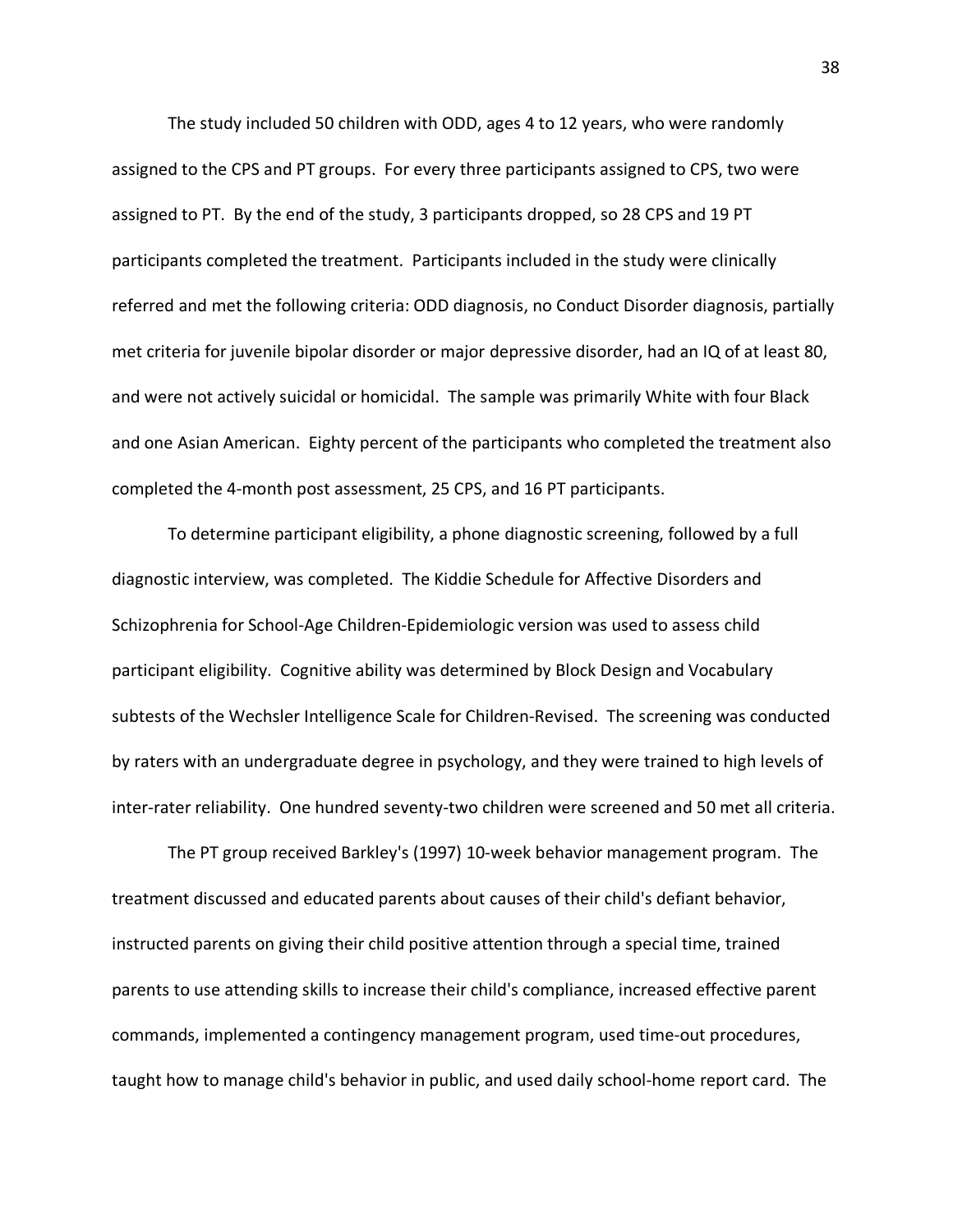treatment primarily provided instruction to parents on how to manage their child's behavior with the intent of avoiding possible behavior triggers and responding to the behavior effectively.

CPS treatment aimed to help adults understand cognitive factors that contribute to aggressive outbursts, including emotion regulation, frustration tolerance, problem-solving, and adaptability skills, and three basic strategies for handling unmet expectations: the imposition of adult will, collaborative problem solving, and removing the expectation. CPS recognized the impact of the three strategies on adult-child interactions and aimed to coach parents and children to become proficient with collaborative problem solving to resolve disagreements and defuse conflicts to reduce aggressive outbursts. CPS treatment was 7-16 weeks, with a mean length of 11 weeks. The treatment was attended primarily by parents. CPS treatment included: identified what contributes to noncompliant behavior, created a user-friendly environment, described implementation of the collaborative problem-solving framework, provided medication education, improved family communication, and provided cognitive-skills training. All clinicians for both treatments were doctoral-level clinical psychologists. Two clinicians delivered PT, and four delivered CPS. Blind rater listened to 20% of tapes to determine consistencies of two treatments across sessions.

The two treatments varied in their primary focus. PT focused on behavior, and CPS focused on cognitive-behavioral therapy. The clinicians had weekly supervision from the primary investigator to ensure implementation fidelity of the treatments. No medications were prescribed or administered to the child participants during treatment. Child participants were permitted to continue medications they were on prior to joining the study. Parents reported

39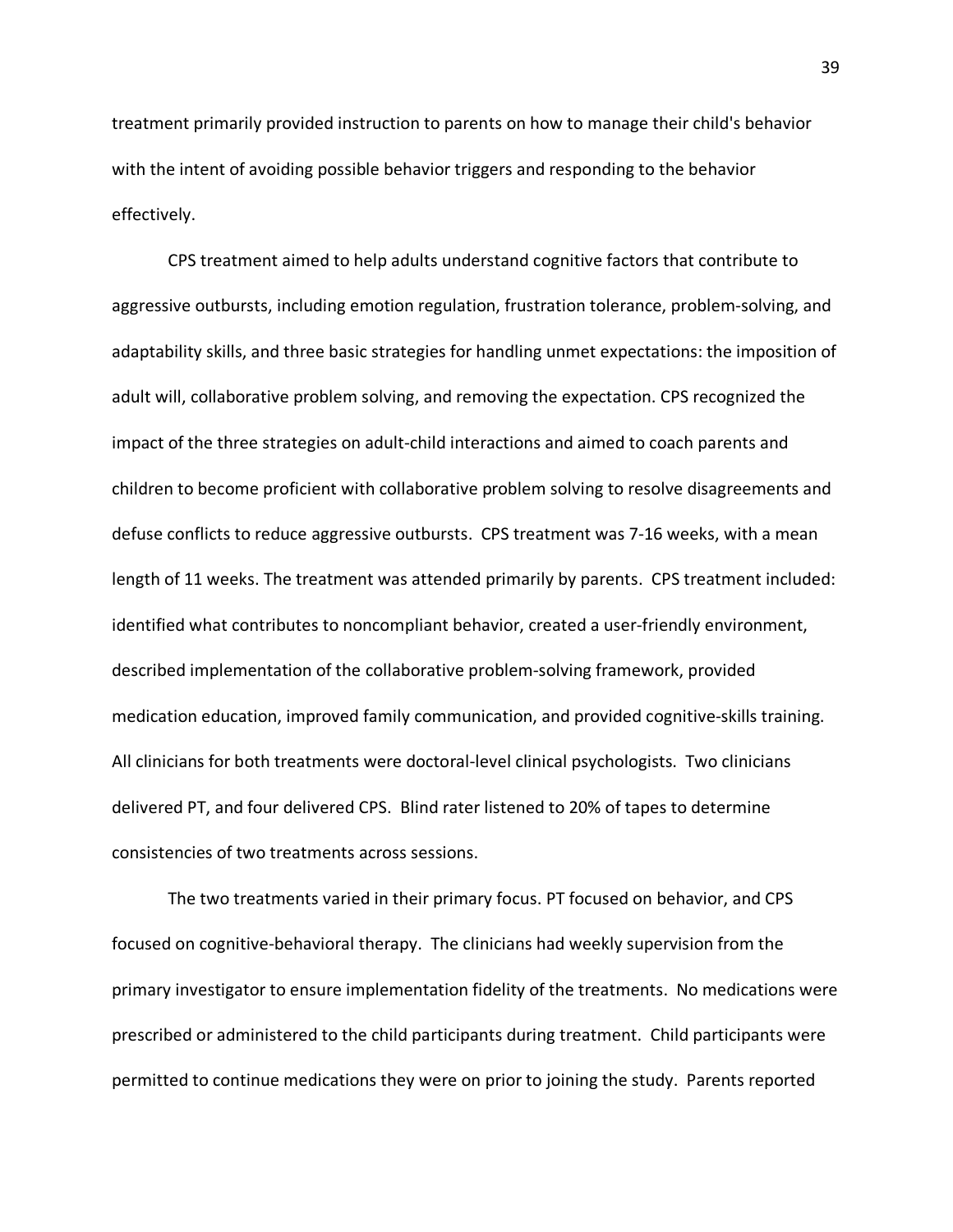medication used weekly to track the change in dosage or termination of medication that occurred during treatment.

Other measures that were completed by the parent included: parent-child relationship inventory (PRCI) pre-and post-treatment, Parenting Stress Index (PSI) completed pre-and posttreatment, parent domain, child domain, and the ODD rating scale (ODDRS) completed pre-, post-, and four months post-treatment. Therapists complete the Clinical Global Impression (CGI) post-treatment and by parents at four months post-treatment.

Pretreatment measures indicated no significant differences between PT and CPS groups in demographics, cognitive ability, rates of diagnostic comorbidity, and medication. The CPS group reported significantly more medication adjustments during treatment. The majority of children in both conditions had two or fewer changes in medication. More medication changes in the CPS group may be due to medication-education component. Medication changes were included as covariant in the final data analysis.

CPS treatment group showed significant improvement on the ODDRS from pre to post and pre to 4t month. Both PT and CPS showed large effect sizes based on ODDRS pre to posttreatment. The pre to post-treatment results showed CPS made 46% clinically significant improvement, and PT made 37% improvement. The pre to 4-month post-treatment results showed 60% improvement for CPS and 37% improvement for PT clinically significant improvement. The PSI for the CPS group showed significant improvement in one parent domain, competence, and three child domains, distractibility-hyperactivity, adaptability, and reinforces parent. Borderline significant improvement for the CPS group occurred in the mood domain. The PCRI showed significant improvement in limit-setting and communication and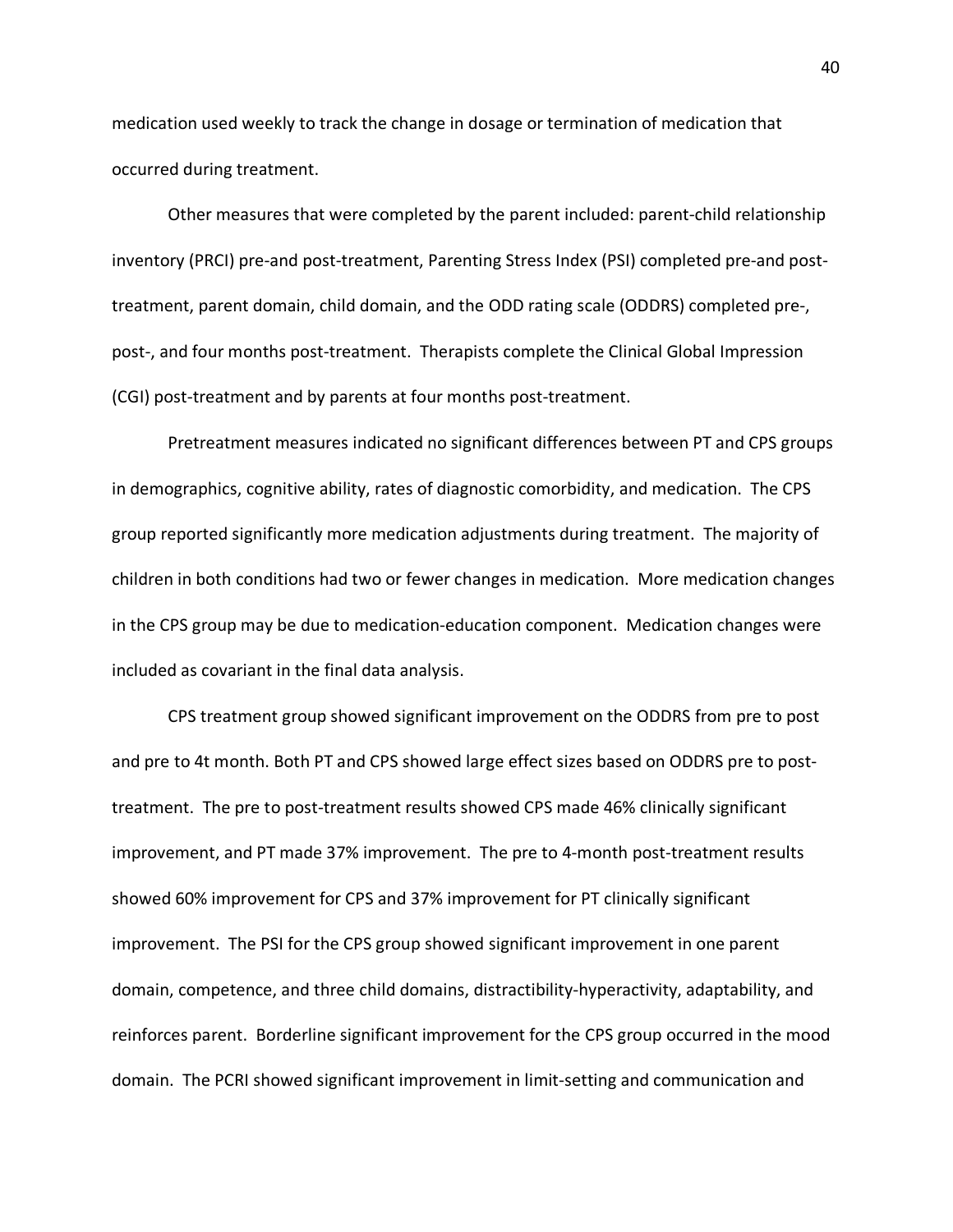borderline significant improvement in autonomy for the CPS group. The variance in results from pre to post-treatment and pre to 4-months-post-treatment suggested deterioration in effectiveness for the PT group and improvement for the CPS group. The CPS group also showed greater improvement than PT on CGI pre to post-treatment.

The results suggest that PT and CPS are both effective treatment methods for improving child behavior in children with ODD. The data suggest that CPS is the more effective method long-term, as it showed to increase in effectiveness over time, while PT remained stagnant from post-treatment to 4-months post-treatment.

Ollendick et al. (2016) conducted a similar study that compared the effectiveness of Parent Management Training (PMT), Collaborative and Proactive Solutions (CPS), and waitlist control condition (WLC) for children with ODD. The researcher's predicted that PMT and CPS will be more effective than WLC, PMT and CPS will be comparable, comorbid ADHD would produce fewer positive treatment outcomes, but anxiety disorder (AD) would not have an effect, and older children, males, and low SES participants will have fewer positive treatment outcomes.

The study was conducted in rural southwest Virginia. It included parents who had kids with ODD who were referred by a mental health professional, physician, school personal, or recruited through ads in local papers and on local tv. Two-hundred fifty-seven kids were screened via phone for ODD. One-hundred sixty-four met the criteria via phone and were then confirmed through a comprehensive in-person assessment, which also measured comorbid disorders. The children who met the criteria were seven- to 14-year-old with ODD. Ninety-nine percent of the participants had a comorbid disorder, and 83% had a second comorbid disorder.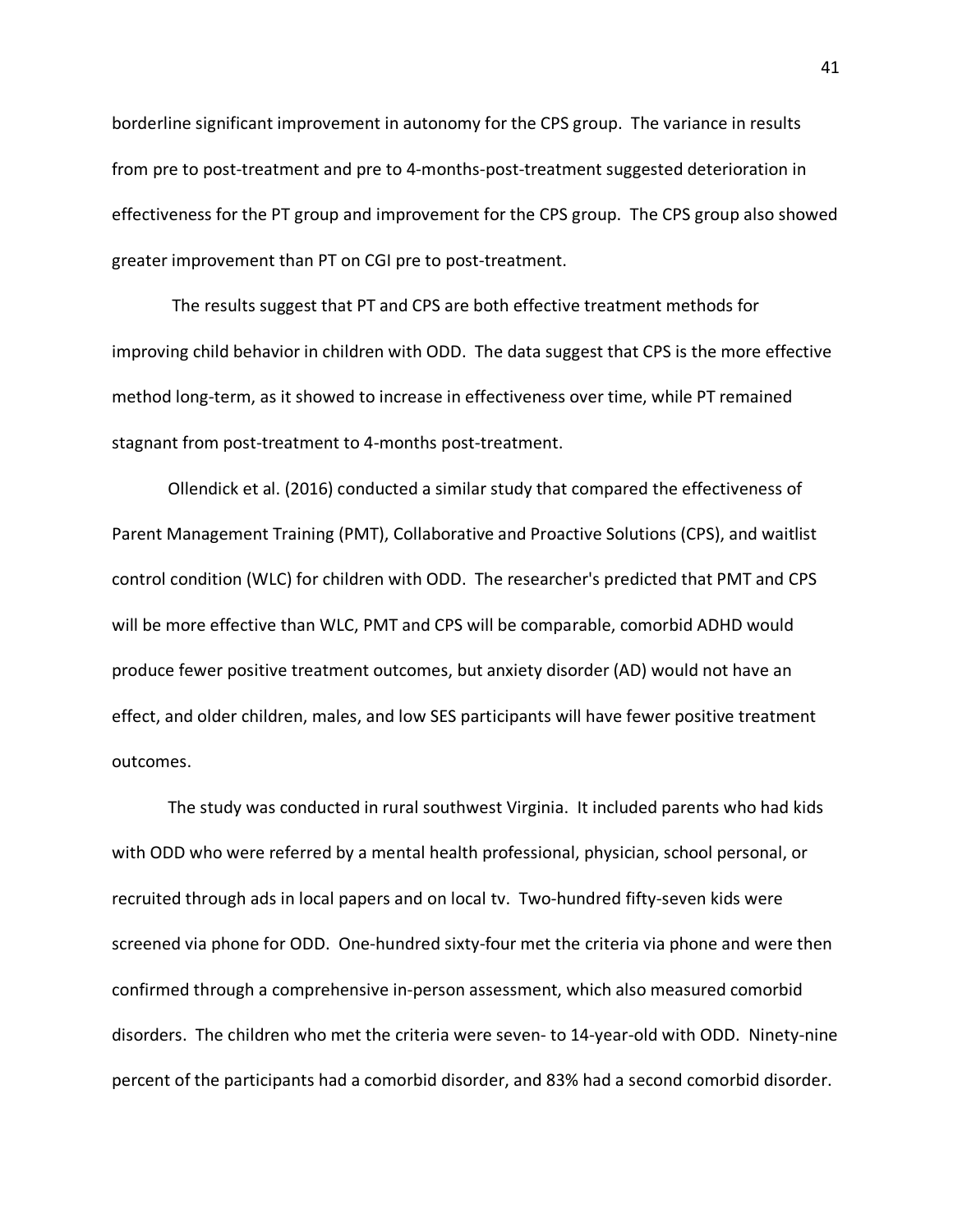A majority of the comorbid disorders were ADHD or AD: generalized anxiety, social anxiety, or separation anxiety. The final study included 134 total participants. Of those participants, 25% were on stimulant medication for ADHD, 8% were on a non-stimulant ADHD medication, 4% were on an antipsychotic/bipolar medication, 3% were on an antidepressant medication, 3% were on an anti-anxiety medication, and 1% was on an antiseizure medication. Participants were excluded if their child had a cognitive disorder, autism spectrum disorder, psychotic disorder, intellectual impairment, or current suicidal or homicidal ideation.

Ollendick et al. (2016) randomly assigned the participants to groups: PMT, CPS, and WLC 6-weeks. Families of kids in the WLC group who continued to qualify ODD after six weeks were randomly assigned to the PMT or CPS group. The children were assessed at the end of the treatment and six months post-treatment. Two clinicians were assigned to one family per assessment. The clinicians were supervised by research assistants and graduate students in a clinical psychology APA approved clinical scientist doctoral program, or they were a postdoctoral fellow. All clinicians and supervisors were trained to ensure the reliability and validity of data collection. No assessment clinicians served as therapists for participating families.

To start the study, there were 60 CPS, 63 PMT, and 11 WLC participants. At the oneweek follow-up, all WLC's were randomly assigned, with four going to PMT and seven to CPS. Of the original groups, 43 CPS participants and 46 PMT participants remained in the treatment. At the 6-month follow, 27 CPS and 28 PMT participants remained.

The study used the Peabody Picture Vocab Test, fourth edition, and Expressive Vocab test, second edition to gather expressive language ability at pretreatment. The Anxiety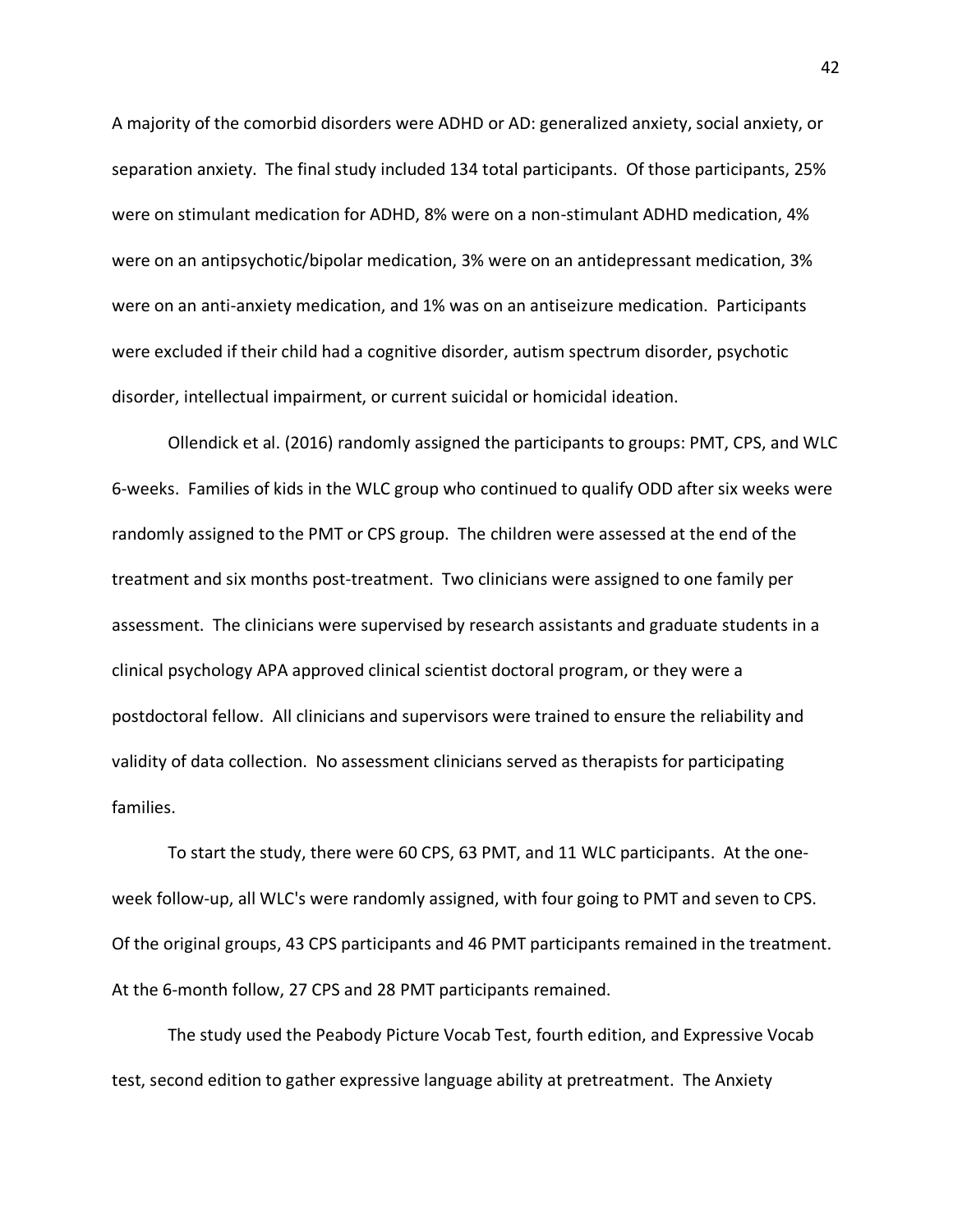Disorder Interview Schedule (ADIS) for DSM-IV child and parent versions were videotaped when administered at the pretreatment and six-month follow-up. The Clinical Global Impression-Severity was completed by the same clinician as the ADIS to rate overall behavior impairment. The Disruptive Behavior Disorders Rating Scale was completed by parents at each assessment, and the Behavior Assessment System for Children – Second edition: Aggression scale was also administered at each assessment.

The PMT treatment group was provided by six therapists for nine consecutive weekly sessions with parents and one additional session four weeks after the last session. The program was modified to include the children in sessions so the parents could practice skills they were learning prior to implementing them at home. Each session started by stating the goals of the session, and printed handouts were provided to the parent. PMT aims to educate parents about the causes of defiant and noncompliant behavior. PMT instructs parents on positive attending through the use of special time and trains parents to use attending skills to increase compliant behavior. The goals of PMT are to increase the effectiveness of parental commands, teach parents to implement a contingency management program, use time-out procedures, manage child behavior in public places, and use daily school and home report cards to consistently manage child behavior. The PMT therapists received 4 hours of training prior to the start of treatment and were supervised in each session.

The CPS treatment group included eight therapists who helped parents and children use problem-solving methods independently. The number of sessions was the same as PMT. CPS focuses on training parents to view their child's behaviors as manifestations of lagging skills.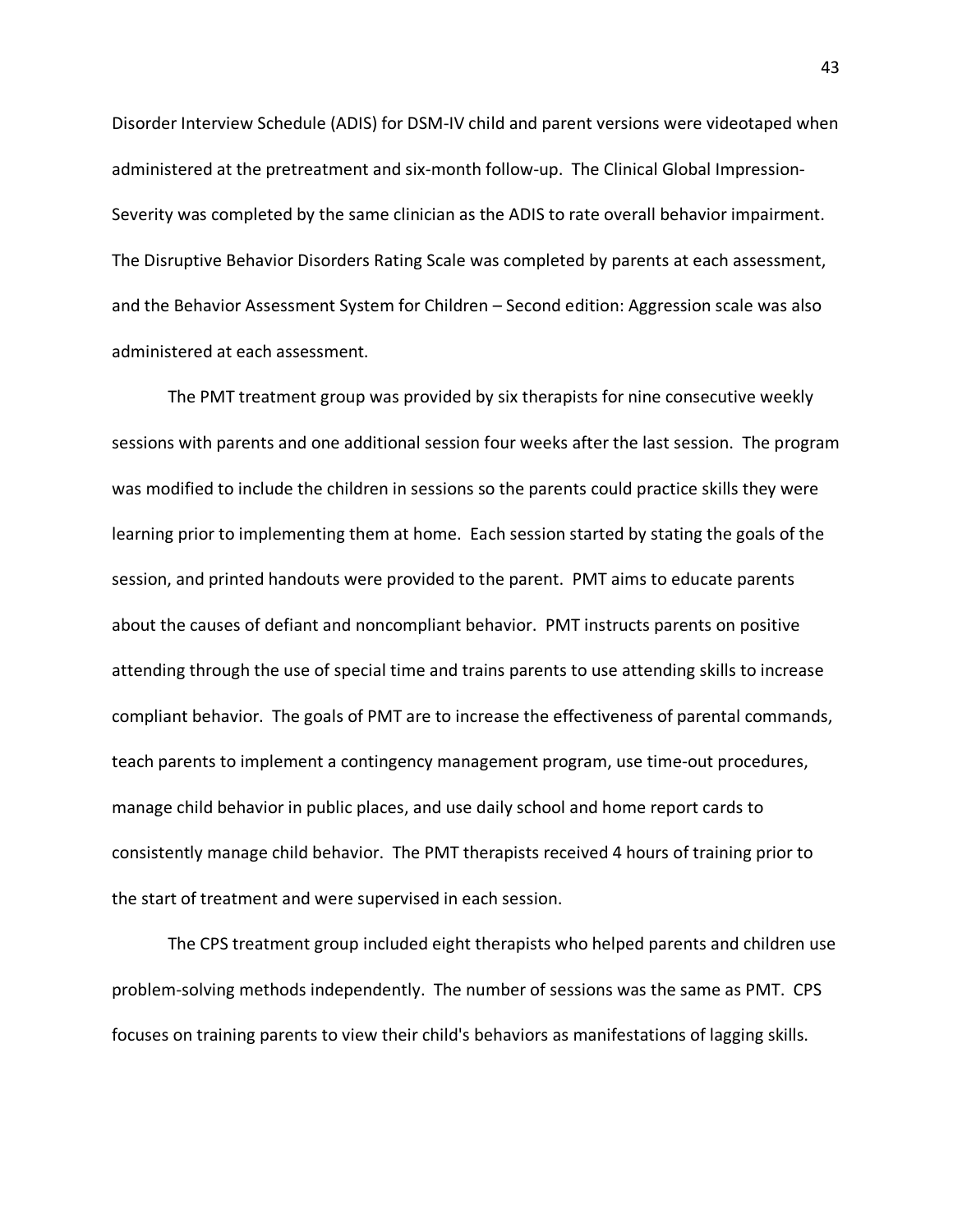The parent and child then work together to identify the problem and come up with mutually agreeable solutions.

The study results showed PMT and CPS were more effective than the WLC treatment. The effectiveness of PMT and CPS was equivalent, with nearly 50% of the participants being diagnosis free at post-treatment. Both PMT and CPS were more effective for younger than older children. The participants of this study were primarily middle-class Caucasian families, so the generalizability is limited. The effectiveness of PMT and CPS may only be seen in educated Caucasian families and limited to families with children who have an ODD diagnosis.

Martin et al. (2008) examined patterns of restraint and seclusion before and after implementing CPS with aggressive children and adolescents. The participants were 755 patients at an inpatient psychiatric facility from 2003 to 2007. The participants' median age was 11. Sixty-three percent were male, 52% White, 25% Black, 23% Hispanic, and 52% were Medicaid covered.

The research team conducted a prospective study on data collected at a psychiatric inpatient unit for school-age children at Yale-New Haven Children's Hospital. The 15-bed facility averaged 198 admissions per year that lasted an average of 29 days over the course of the study.

Staff wide training occurred in 2005 on CPS implementation. The staff team first went through a three-hour overview, followed by 90 minutes sessions twice per week to discuss specific patients and their challenging behaviors. The staff team included: 25 nurses, 35 counselors, two psychiatrists, one psychologist, three school personnel, and six trainees.

44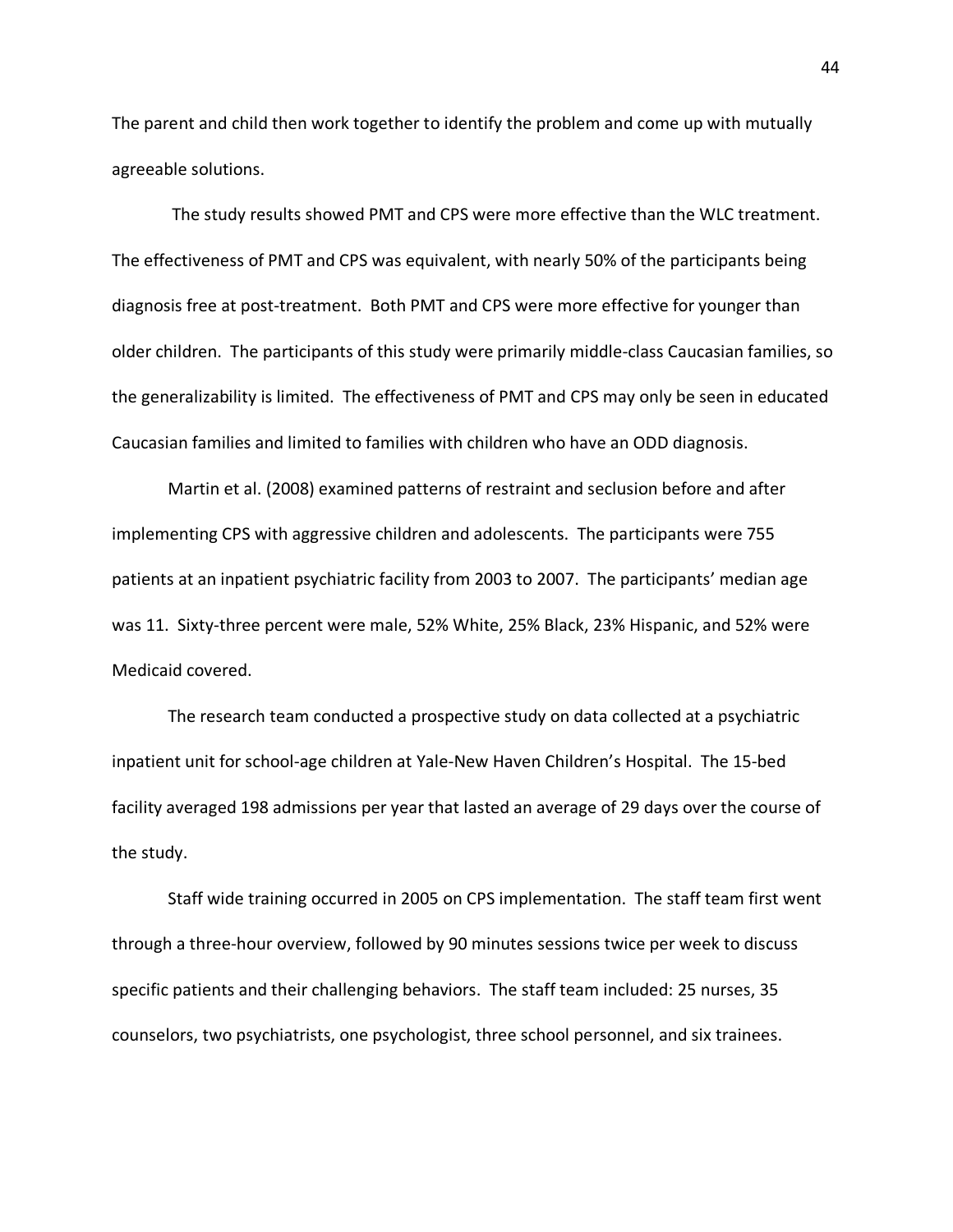From 2003 to 2007, the average stay decreased two days per year, from 35 to 22. The data indicated 2,230 restrictive interventions occurred during the study, 559 restraints (25%) and 1,671 seclusions (75%). Approximately five percent of patients accounted for 50% of restrictive events. The data showed boys were more likely to be restrained and secluded than girls, older age participants were more likely to be restrained and secluded than younger, and patients who were covered by Medicaid were more likely to be secluded. The largest difference when comparing data was Black participants were more than four times as likely to be restrained or secluded as White participants. From pre-CPS implementation to post-CPS implementation, the number of yearly restraints decreased from 263 to seven, and seclusions decreased from 432 to 133. The duration of restraints decreased from 16 plus or minus 10 hours per month to .3 plus or minus .5 hours per month. The length of seclusions dropped from 15 plus or minus 6 hours to 7 plus or minus 6 hours per month. Staff injuries also decreased from 55 in 2003 to 29 in 2007. The data suggests that CPS treatment decreased the need for staff to use restriction and seclusion with patients in an inpatient psychiatric unit.

Epstein and Saltzman-Benaiah (2010) studied how to adapt Collaborative and Proactive Solutions (CPS) to work in a group setting for parents and children with Oppositional Defiant Disorder (ODD) and Tourette's Syndrome (TS). The study subjects were parents of children under the age of 12-years who meet the criteria for TS, another tic disorder, or ODD. All of the children were patients in Tourette Syndrome Neurodevelopmental Clinic at University Health Network and were assessed by a clinical psychiatrist. The study excluded children with conduct disorder (CD), current suicide/homicide, history of brain injury/neurological conditions, or a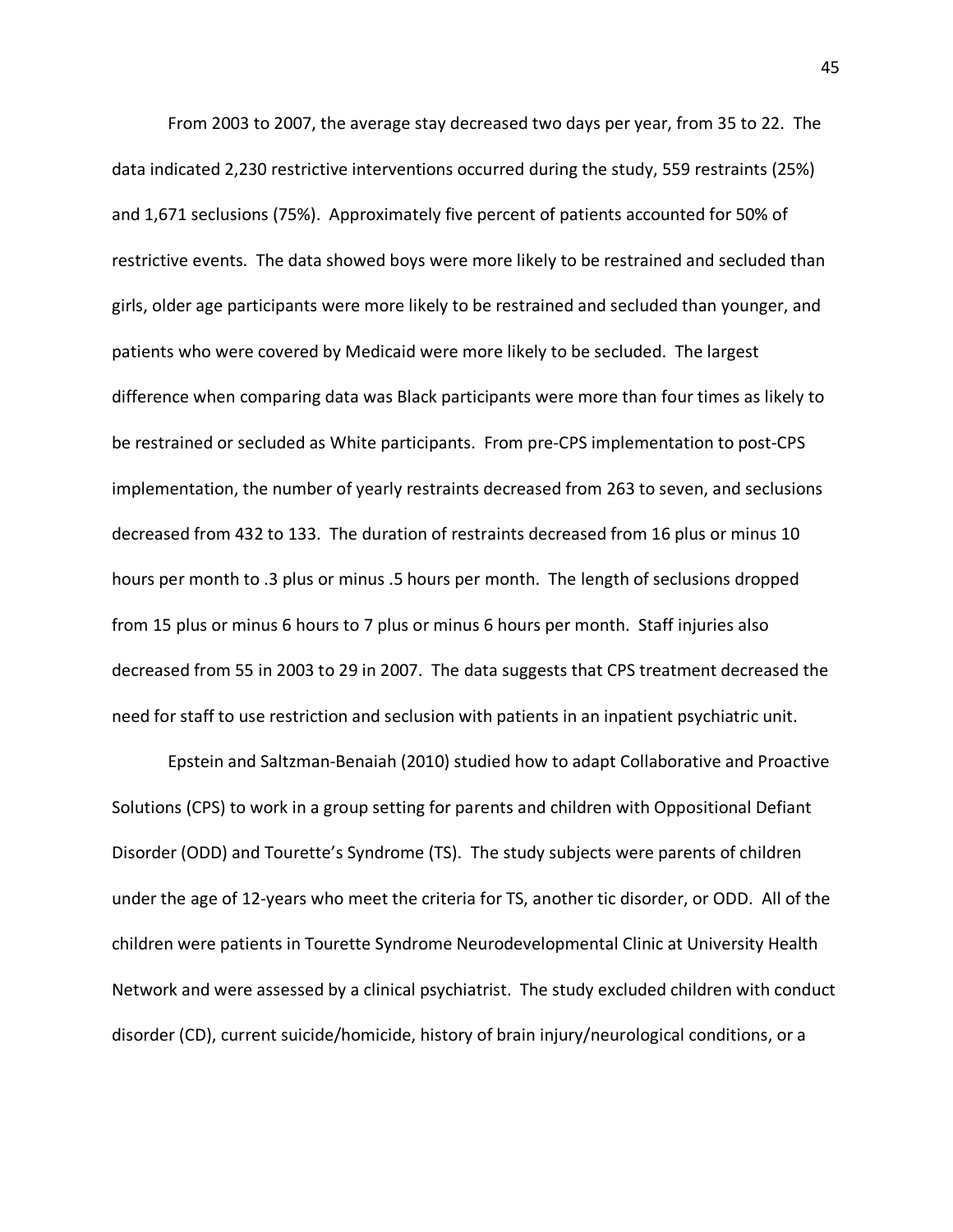full-scale IQ below 80. Families with previous CPS treatment or psychosocial interventions were also excluded. Eighteen families were screen, and fifteen met the study's criteria.

To start, participants completed diagnostic interviews using ODD and CD subsections of Schedule for Affective Disorders and Schizophrenia for School-Aged Children – Present and Lifetime Version. The three questionnaires were completed at the intake procedure (baseline), pre-intervention, post-intervention, and 2-month follow-up. Participants also had a telephone interview at pre-intervention, post-intervention, and 2-month follow-up. Raters, who were doctoral-level clinical psychologists, additionally administered Oppositional Defiant Disorder Rating Scale and the Clinical Global Impression to the participants.

The participants were separated into two separate treatment groups were participated in the treatment at different times. The first group at 11 parents and seven children. The second group had eight parents and five children. Parents were given manual binders, divided into seven sections. The binders included session outlines, written material of new concepts, practice exercises, and homework sheets. The curriculum was designed to help parents understand children's behavioral difficulties and emotional dysregulation are not intentional, identify contributors to the development of noncompliant behavior, environmental changes to prevent difficulty, understand three basic parenting strategies – Plan B, become comfortable with Plan B (empathy, define the problem, invite the child to problem-solving), and recognize challenges that interfere with effective parenting. Clinical psychiatrists worked with participants through the treatment with the goal of helping the parent participants develop the skills necessary to use CPS independently with their children. Participants completed treatment sessions, work through materials in the binder, and completed homework. At the conclusion of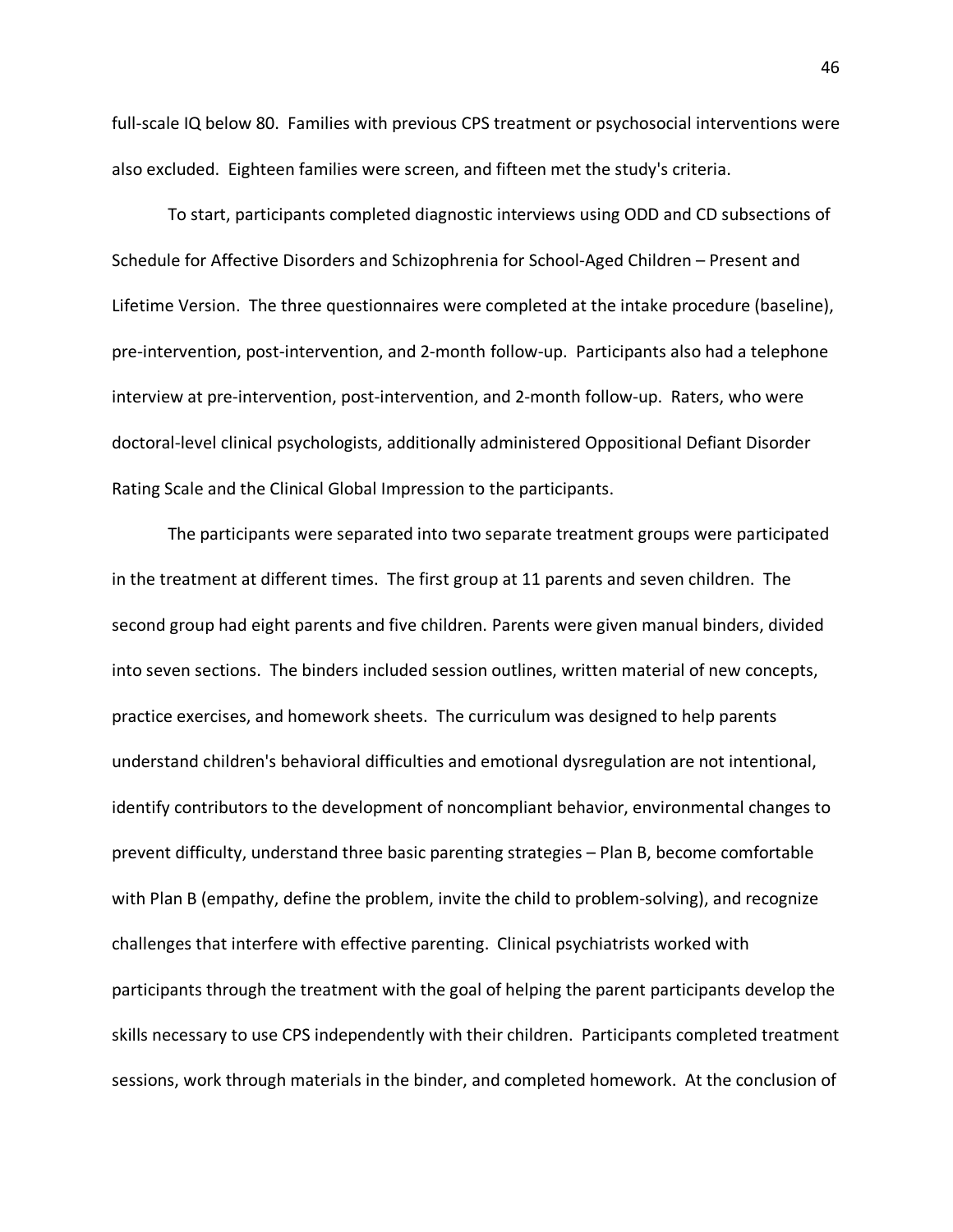the treatment, participants completed a post-treatment satisfaction questionnaire, Eyberg Child Behavior Inventory (ECBI) parent rating scale, which assessed frequency and intensity of behavior at home, social competence scale, and parenting stress index.

Twelve families completed the treatment. All 12 children had ODD, 11 had TS, and one had chronic motor tic disorder and an average age of 9.33. Ninety-one percent of mothers and eighty-eight percent of fathers missed no more than one treatment session and no more than one homework assignment. Mothers and fathers reported significant improvement on the ECBI intensity scale and problem scale. Significant improvement was also reported on the social competence scale, ODD rating scale, and parenting stress outcomes. At the end of treatment, 95 percent of parents felt confident in their ability to use CPS with their child at home. Although the study does not take place in schools, it does suggest that with training, people who are not clinical psychologists are able to utilize this tool with children independently.

Miller-Slough et al. (2016) studied the impact of parent-child synchrony on emotional lability, aggression, and overall functioning. For this study, synchrony was defined as active engagement, shared understanding, and willingness to listen to others. The study included 75 children age seven to 12 years; 46 participants were male. The parents included 55 mothers and 20 fathers. All participants received treatment for ODD, met ODD criteria, and did not meet criteria for CD, ASD, or psychosis. The participants' full-scale IQ was 80 or higher, and they had no current suicidal/homicidal ideation. The majority of the participants were White and from two-parent households. In addition to ODD, 65.4% of participants met the criteria for ADHD, and 58.7% met the anxiety criteria.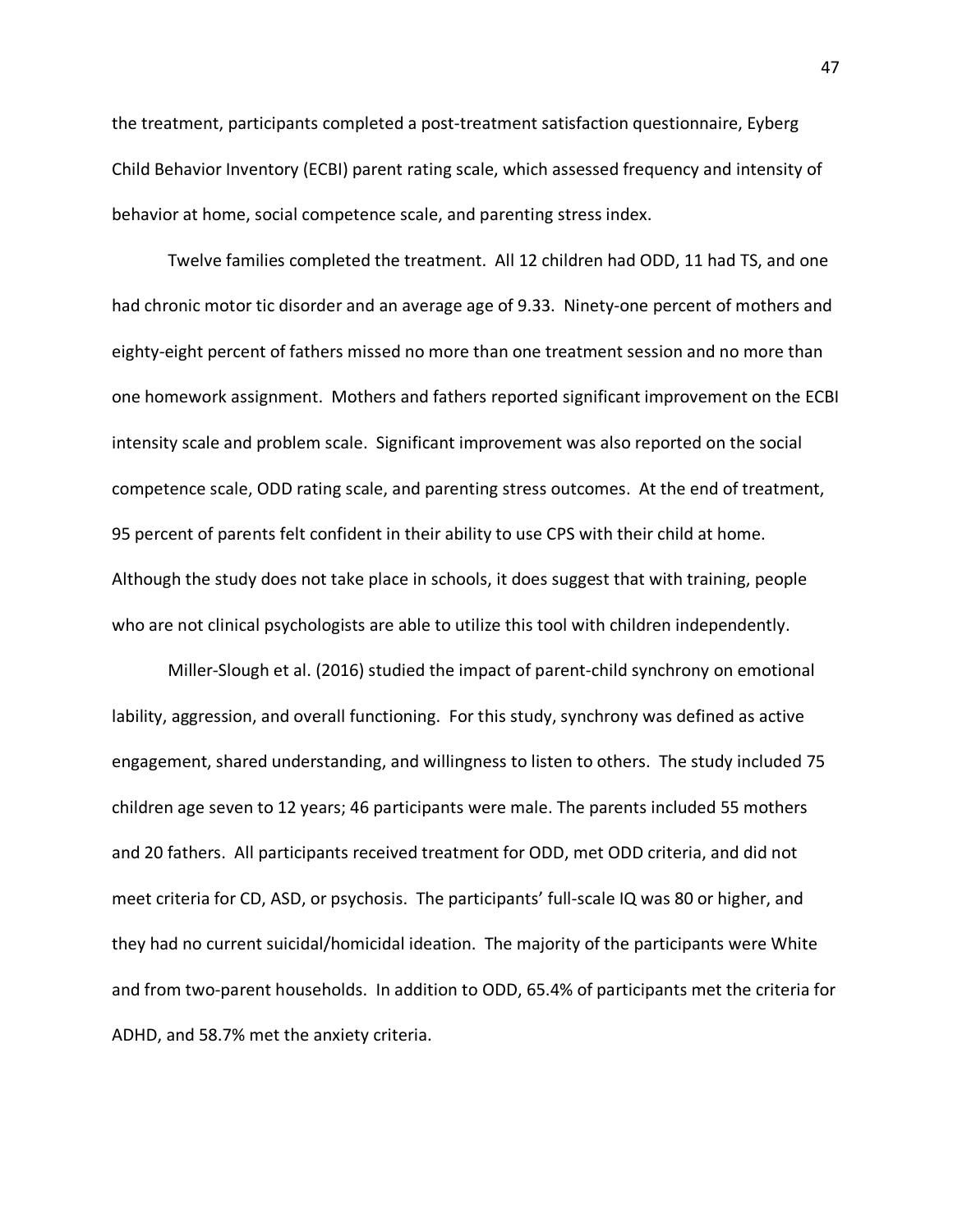The multi-methods assessment recruited participants from a university-based clinic. The participants received weekly treatment sessions up to 14 sessions from clinical therapists. The clinical therapists and assessment interviewers were post-masters graduate students in clinical psychology supervised by a licensed clinical psychologist. Assessment interviewers were blind to treatment conditions.

The Anxiety Disorder Interview Schedule, Fourth Edition (ADIS-IV) was used to measure ODD symptoms and other behavior problems pre- and post-treatment. Additionally, the CGAS measured the overall functioning of the participant. Parent-child synchrony was observed during parent-child conversation tasks on positive and negative emotions that occurred during treatment sessions. The conversations were coded for agreement on details of an event, perceived connectedness, and shared affect. Participants were scored on a 0-4 scale, four being most synchronous. The final measure used was the BASC-2. Parents reported their child's internalizing and externalizing symptoms and adaptive functioning via the BASC-2, preand post-treatment. Only the aggression scale scores were used for the study.

The results showed participants with higher parent-child synchrony pretreatment were associated with lower emotional lability posttreatment. This may be because synchrony makes it easier for parents and children to work on behavior goals and discuss and resolve problems together. Pretreatment parent-child synchrony was also associated with less aggression in children at posttreatment. This study suggests that parent-child synchrony enhances the impact of behavior intervention. This study cannot be generalized to school settings. It does prompt thought about the impact of parent involvement in education on behavior and parentchild synchrony.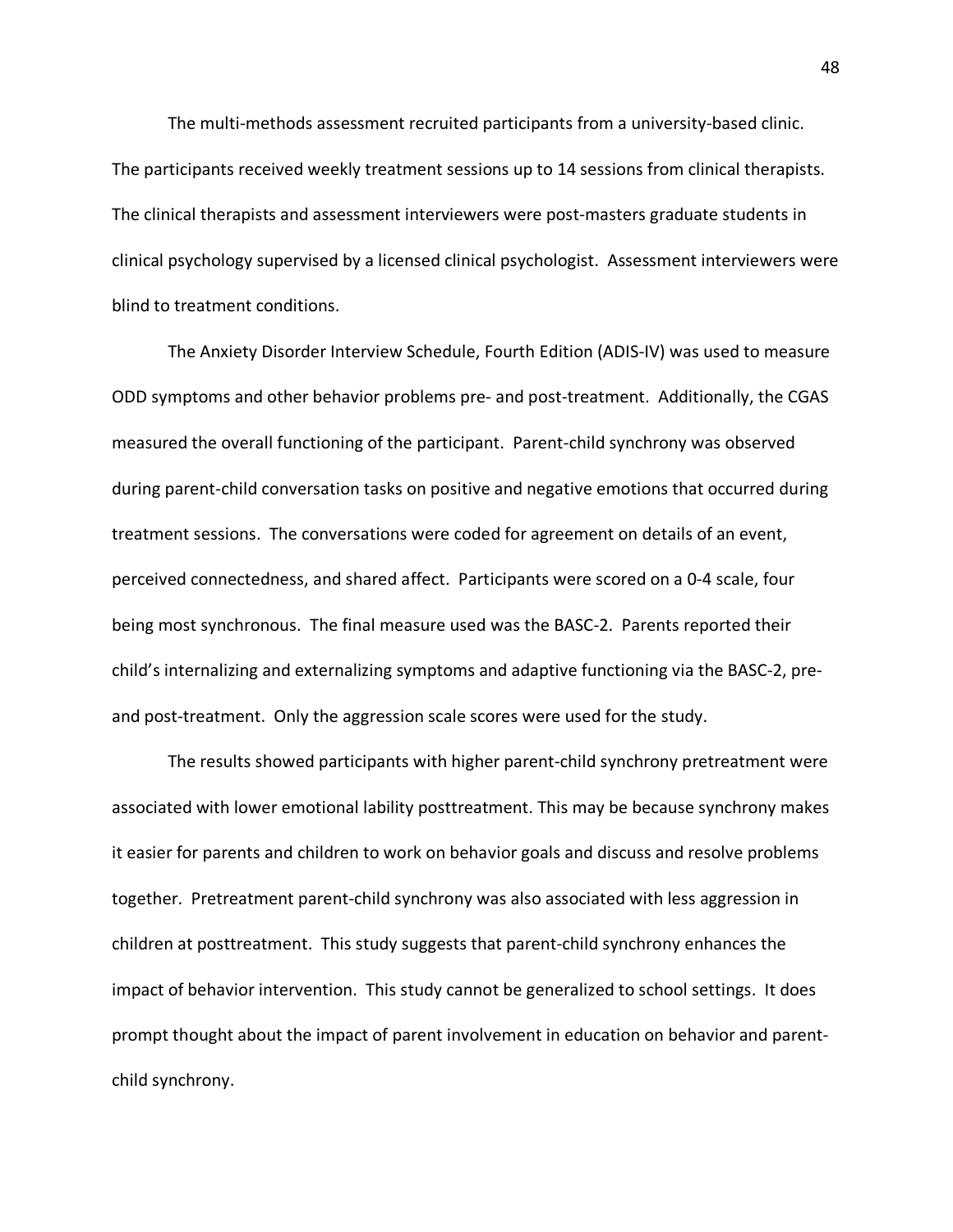#### **Other Interventions**

Johnson et al. (1997) studied middle school students' ability to learn conflict resolution procedures and if they were able to generalize them outside of the classroom setting when presented with conflict situations. The study took place during the 1993-1994 school year in a Midwest suburban middle school. The school had 176 students, grades six through nine. There were 84 boys and 92 girls. The grade breakdown was 55 sixth grade students, 43 seventh grade, 42 eighth grade, and 36 ninth grade students. All students were White and from middleclass families.

The study used a pretest-posttest control-group experimental design. The treatment group received conflict resolution and peer mediation training, and the control group received no training. The training took place three-days per week during the students' 25-minute homeroom class. The students were randomly assigned to one of 12 homeroom teachers, three at each grade level. Two homerooms at each level were randomly assigned to receive the training, and one was designated as the control group. The training ran from February to May, totaling 14 hours of training.

Prior to starting the training program, all of the participants completed the How I Manage Conflicts measure and Conflict Scenario written measure and the Strategy Constructiveness Scale. These measures were also complete by all participants at the conclusion of the study. Participants in the treatment group were taught integrative negotiations and perspective-reversal. Integrative negotiations teach students to find mutually satisfying solutions to problems, and perspective-reversal teaches students to view the conflict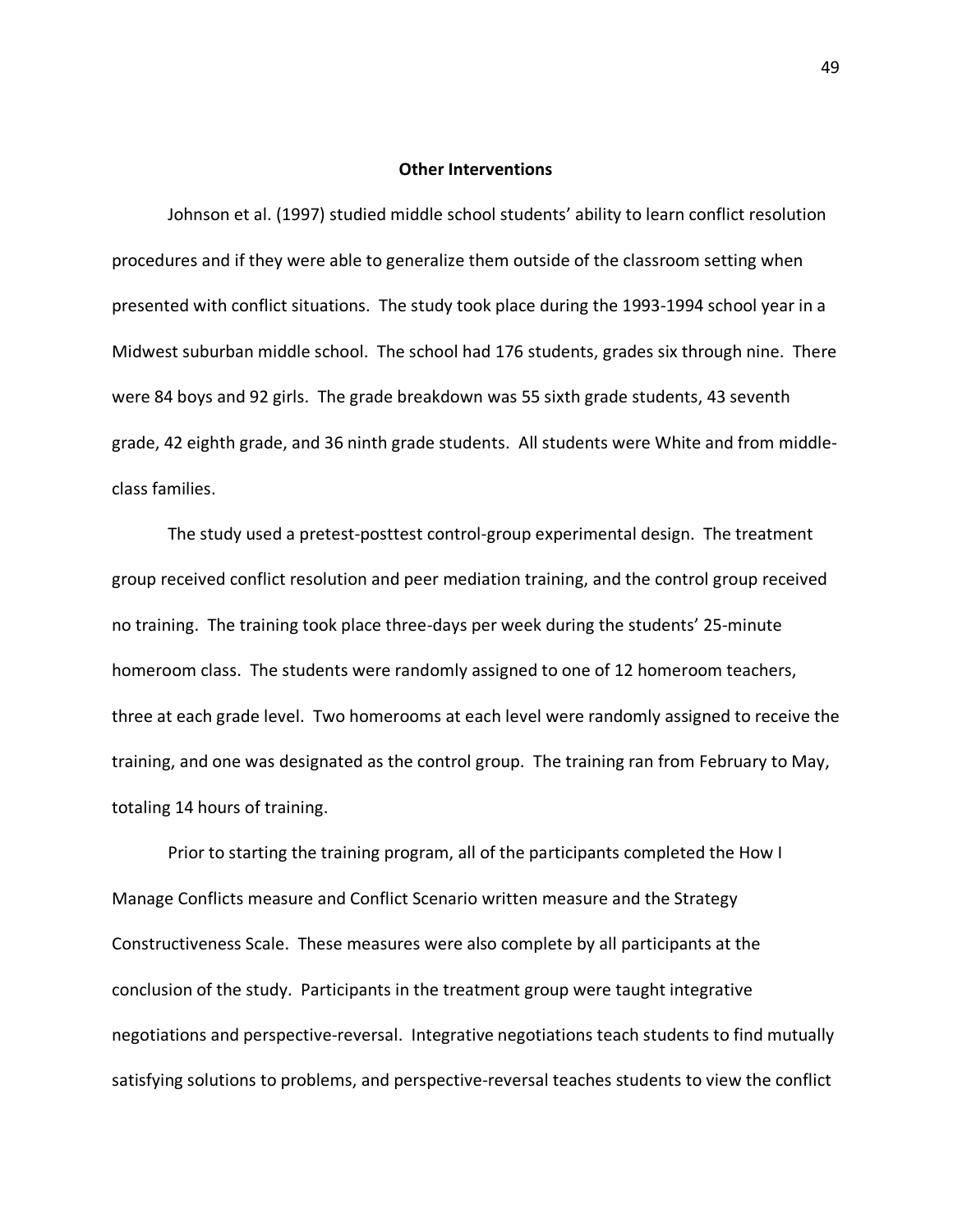from both points of view. Participants in the treatment group completed lessons from *My Mediation Notebook* from *Teaching Students to be Peacemakers* program. The program taught participants the nature of conflict, how to engage in integrative negotiations, and how to mediate peers' conflicts. Participants were also taught the six steps of negotiation: describe what you want, describe how you feel, explain the reasons for your wants and feelings, reverse perspectives, invent three optional mutual agreements, and reach an integrative agreement. Participants then applied their knowledge of negotiation to the four-step mediation process: end hostilities, ensure commitment to mediation, facilitate negotiations, and formalize the agreement. The training was done by four graduate students and the professor who wrote the program.

The results of the study were 75% of the sample reported using mediation to solve conflict post-treatment compared to 0% pretreatment. This was determined by student responses to the How I Manage Conflicts measure. Also, students reported on the Strategy Constructiveness Scale the strategies they would use when presented with a conflict situation. The strategies pretreatment included: telling the teacher, commanding the other to give in, and physical force. Posttreatment, 34% of the experimental group reported using negotiation, and 22% proposed alternative agreements. Only one student in the control group reported using negotiations and proposing alternative agreements. There were no significant differences found among grade levels or between girls and boys. The results of this study suggest that students need to be taught conflict resolution skills and that they are capable of learning them at the middle school level. Replication of these results is needed before generalizing these findings.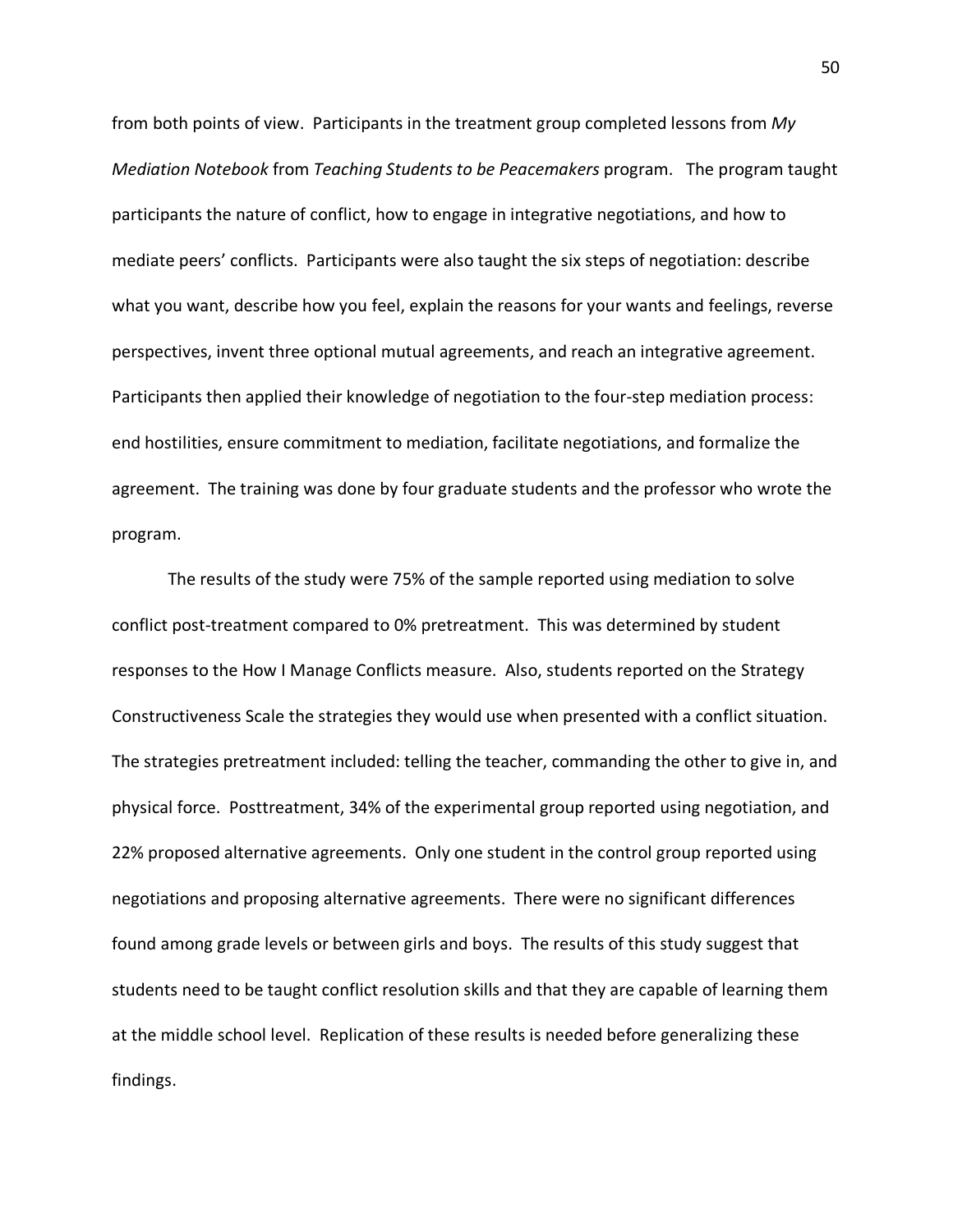Choi and HeckenLaible-Gotto (1998) researched the effectiveness of using regular education teachers and certified school psychologists as co-facilitators when implementing a social skills training program within a regular education classroom. The study included students and teachers from 2 first-grade classrooms from two different school districts in the Midwest. The small-rural elementary students were in the treatment group, and the small community elementary school was the control group. The two groups were closely matched demographically and had an almost equal number of girls and boys. The classes had 12 to 13 Caucasian students who were an average of 7-years-old.

The study used a peer rating sociometric procedure to measure the effectiveness of the social skills training program. The students, with support from Choi and HeckenLaible-Gotto, reported how much they liked to work with each peer in their class from not at all to a lot. Then they used the same scale to rate how much they like to play with each peer in their class. Students only rated peers of the same gender to eliminate gender bias. Each student was given a score made from the average of all the reports.

The treatment group teacher participated in 2 1-hour sessions with a certified school psychologist prior to implementing the psychoeducational behavioral approach social skills training program. The program had four basic components: modeling, role-playing, performance feedback, and transfer of training. Students participated in the treatment in two 30 minutes sessions per week for four weeks. In each session, the teacher or psychologist modeled a skill for students. The students were encouraged to practice what they saw, using role-play scenes. Each student participated in at least one role play scene. The teacher and psychologist provided feedback to students to assist their learning until they could show the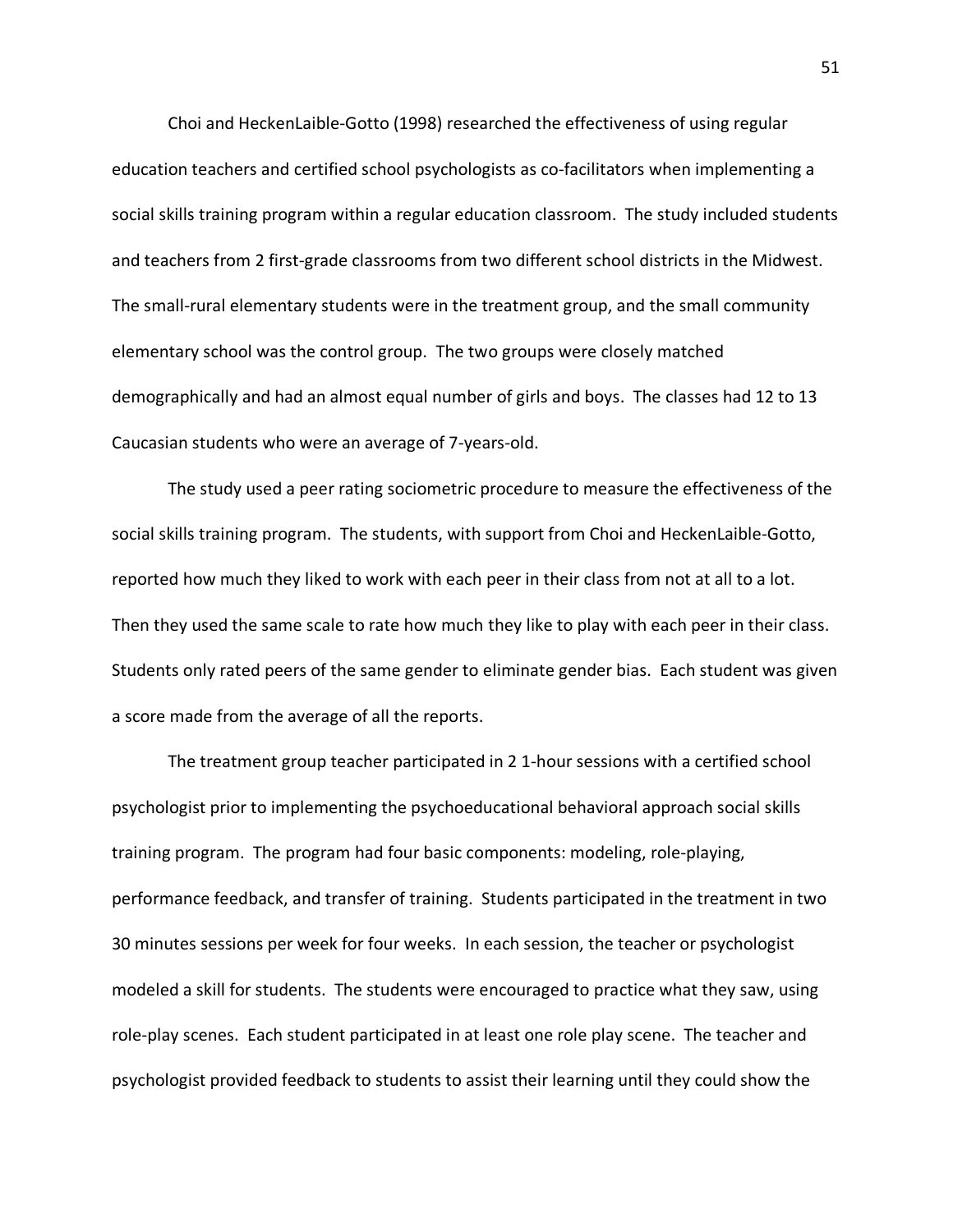skill. Students also gave feedback to peers during the practice and role-play phase. To help students generalize what they learned into other classroom contexts, the teacher rewarded students' effort to show behaviors outside of the training session. The same peer rating process was completed again at the end of the training program.

The data showed that the control group students had significantly higher scores than the treatment group students on the work with and play with peer rating scales. From pre-topost, the treatment group increased significantly in their peer rating scale scores. There were no significant increases or decreases found for the control group. This may be because the control group's peer rating scale scores were significantly higher at the pretest phase, so there was less room for improvement. The study is limited by its size and how data was collected. Although subject to rater bias, the data for the treatment group showed that explicitly teaching social skills to the students did improve students' want to work and play with their peers.

Wyman et al. (2010) studied the Rochester Resilience Project (RRP), which is used to address child emerging behavioral and social-emotional problems through school-based interventions. They aimed to determine the impact of the RRP on classroom behavior, socialemotional functioning, and discipline incidents. They also wanted to know if the effectiveness varied by age and type of behavior problem.

The study included children who attend urban elementary schools in grade Kindergarten through third grade. The students had two or more of the following difficulties: external behavior, social-emotional, and staying on-task. Two-hundred twenty-six students from two elementary schools from 59 different classrooms were included. The identified students were 54.4% male, 60% African American, and 90% were eligible for free or reduced lunch.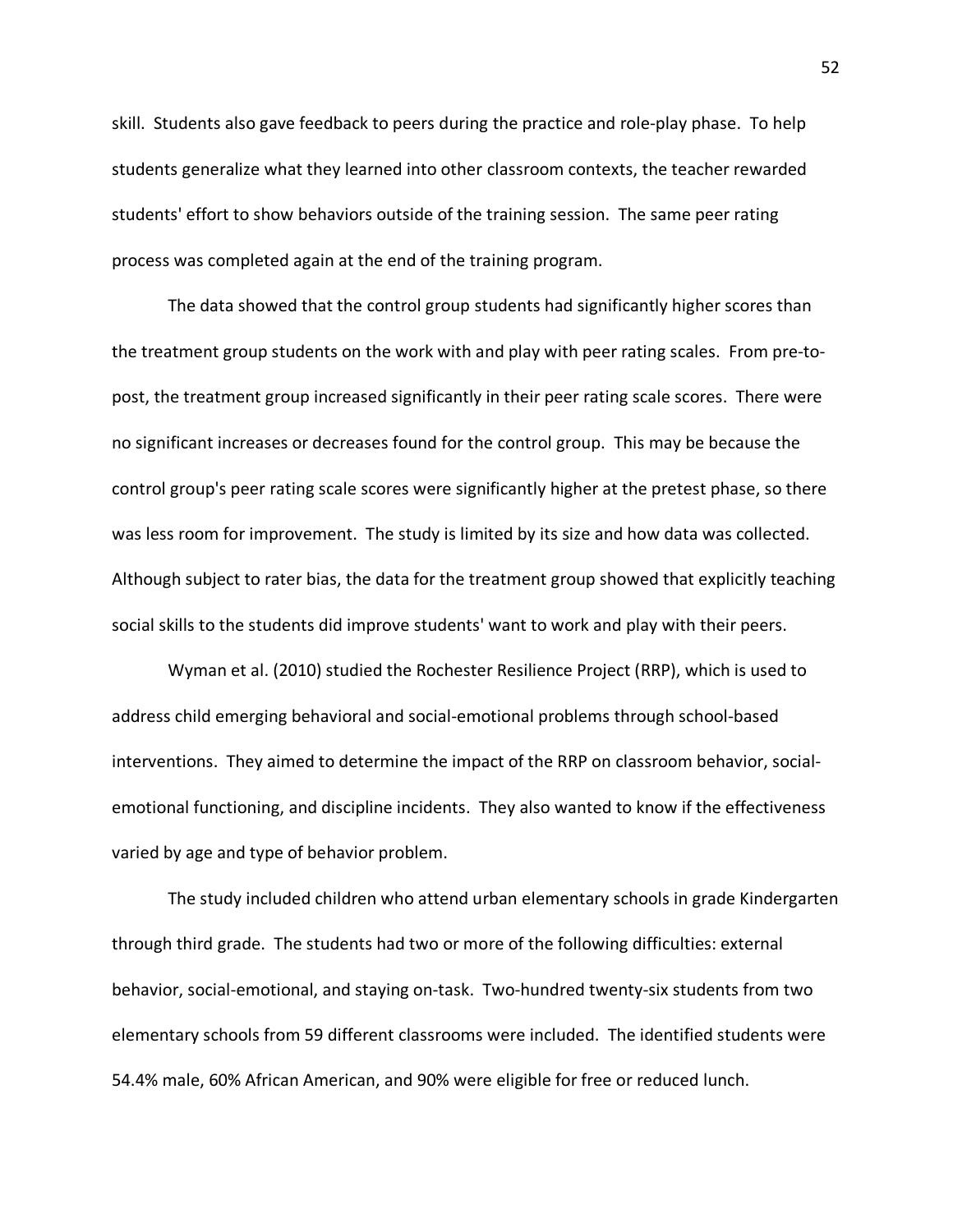The randomized trial assigned school to the intervention or control group.

Pretreatment, teachers completed behavior ratings on behavior control, task orientation, assertiveness vs withdrawn, anxious behavior, peer social skills for all students 4-6 weeks after school start. Special education classrooms were excluded. The intervention group had Resilience Mentors who taught students emotional self-monitoring skills and cognitivebehavioral strategies during weekly sessions over 14 weeks. Students were taught how to monitor emotions of self and others, self-control, reducing escalation of emotions, and skills for maintaining control and regaining equilibrium. All the skills were modeled and practiced in a neutral setting before being applied in the classroom setting. Additional data pulled were office disciplinary referrals and out-of-school suspension from 3-months before the intervention to 4 months after the conclusion of the intervention.

The data showed pretreatment in the intervention and control group were comparable for office discipline referrals and suspensions. After the intervention, the intervention students improved in all areas of behavior, according to the teacher behavior reports. The intervention group also reduced their ODRs by 46% and suspensions by 43%. The only statistically significant change was in ODRs, which dropped from 30.6% to 25% for the intervention group. The control group showed no significant changes. The study showed that RRP intervention aligned with student decrease in behavior and ODRs, while the control group saw no changes. No definitive conclusions can be made. The findings suggest that students benefit from direct instruction in the social-emotional areas if positive change is desired.

Crosby et al. (2018) examined the effectiveness of trauma-informed intervention for court-involved African American female students. The focus was on how student mood and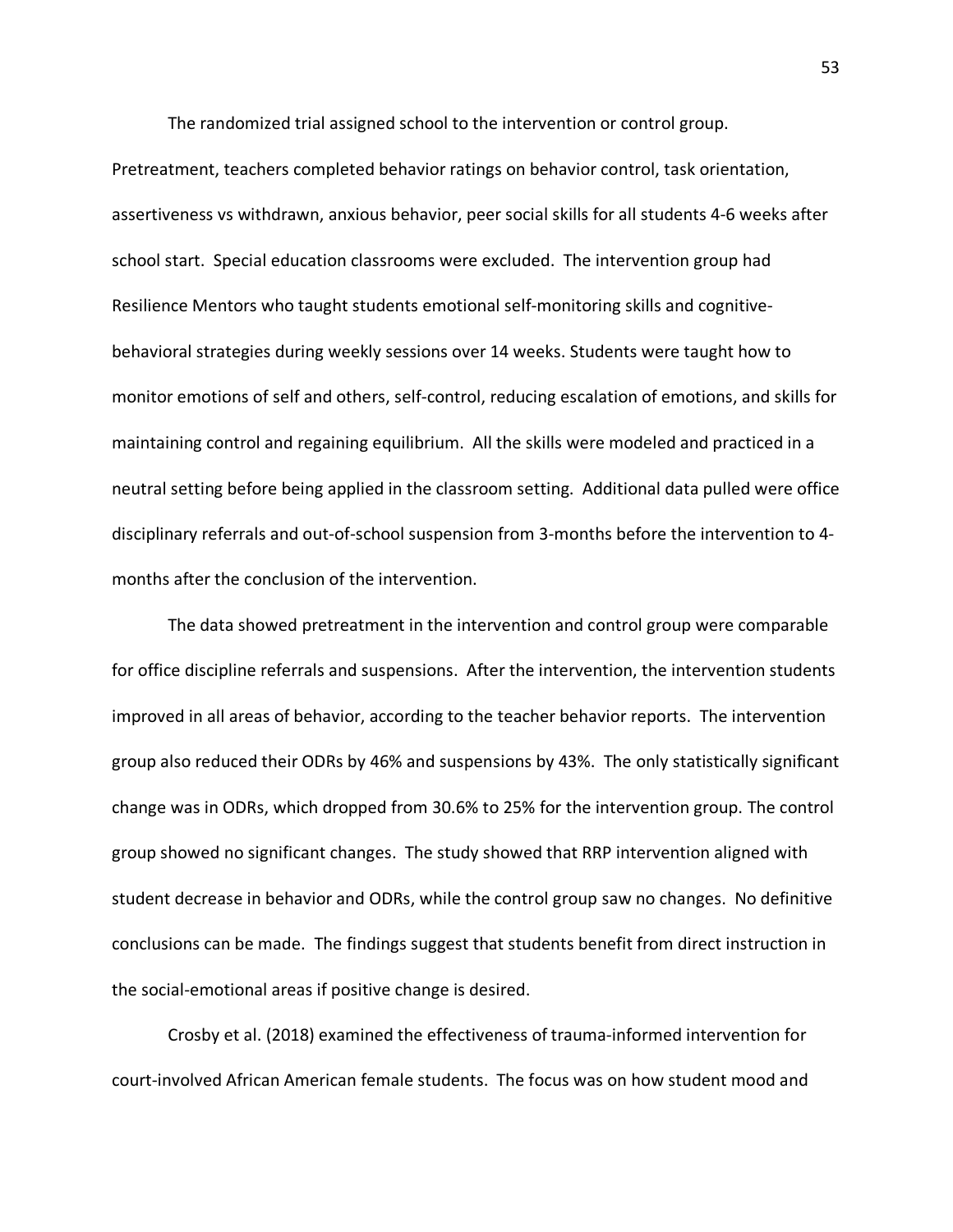focus in school was impacted after participating in the trauma-informed intervention discipline practice, referred to as Monarch Room.

The study included students who participated in the Monarch Room for the full year. The sample included 71 participants. A total of 141 participants, 35% of the school population, utilized Monarch Room. Seventy of the participants were excluded because they did not attend the school for the full year. For the qualitative portion of the study, 23 participants were randomly selected from the entire school population. Of the 23 participants, 70% accessed Monarch Room during the year.

The study took place during the 2014-2015 school year, running from September to June, at a public charter high school. The school was on a large Midwestern child welfare placement agency and residential unit campus. The charter school only served female students with a history of abuse, neglect, and home removal. Monarch Room recognizes the impact of trauma and triggers on student behavior. The trauma-informed intervention responded to student behavior with an attachment driven discipline in place of exclusionary discipline practice. Monarch Room participants were either self-referred or referred by school staff. The intervention lasted less than 10 minutes, focusing on problem-solving skills and sensory-motor input. The qualitative portion of the study review time spent in the Monarch Room. The qualitative portion collected student perceptions of the Monarch Room.

The results of the study show that the average participant spent 10 to 20 minutes per visit in the Monarch Room. Monarch Room was used most in January to March, followed by September to December. April to June had the lowest number of visits to the Monarch Room. This suggests that there is a need for behavior intervention throughout the year, but the need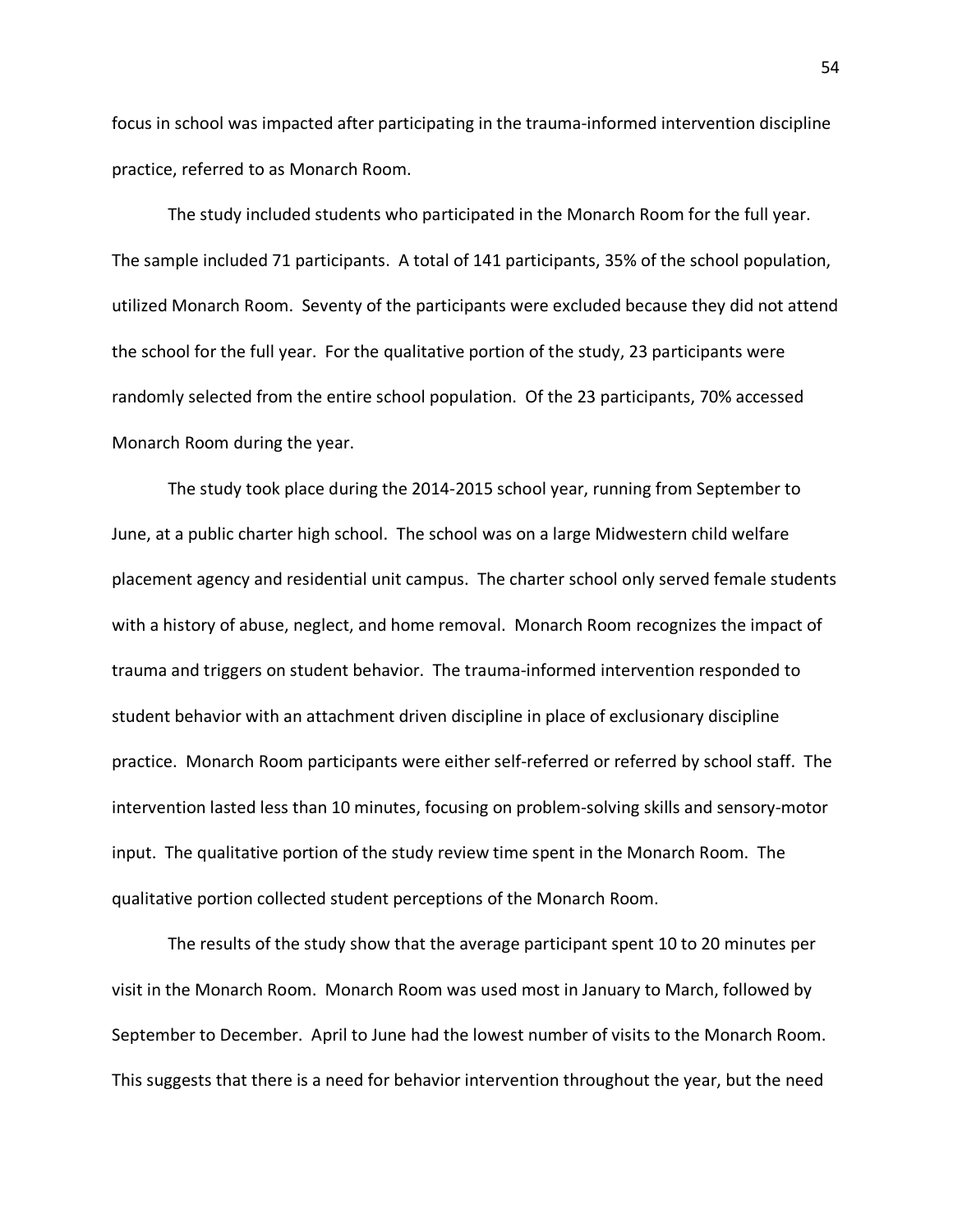for intervention may vary by time of year. Students reported that Monarch Room improved their moods, helped them calm, and helped them to de-escalate and self-soothe so they could return to class. Nine out of 400 students were suspended during the 2014-2015 school year. Of these students, two of them accessed the Monarch Room.

The study only included one school during one school year, so the generalizability is limited. It also lacked a comparison component to previous school years, so it is unclear if nine students is a typical suspension rate for the school. The authors did note that the primary problem of Monarch Room was it lacked a component to teach participants how to generalize the skills they learned in the Monarch Room to other settings. This is likely why participants were repeatedly accessing the Monarch Room throughout the school year.

Brasof and Peterson (2017) compared the perceived fairness of Youth Court in comparison to traditional discipline. The researchers were interested in teacher and student perspectives, as well as if Youth Court could improve legitimate authority. Legitimate authority is defined as when students believe an authority figure has the right to make demands, so they need to obey.

The study included three urban schools in Northeastern USA. The schools included: a public school grades six through 12, Kindergarten through 8 charter school, and a magnet high school. All three schools were primarily African American and Latino and qualified for Title I. The study was conducted during the 2014-2015 school year.

Youth court was run by 25 9<sup>th</sup> graders in Advanced Programming for Underserved Students for grades six through 12 at the public high school. The magnet high school had 17  $10<sup>th</sup>$  graders in psychology class run Youth Court, and the charter school had 20 5<sup>th</sup> graders who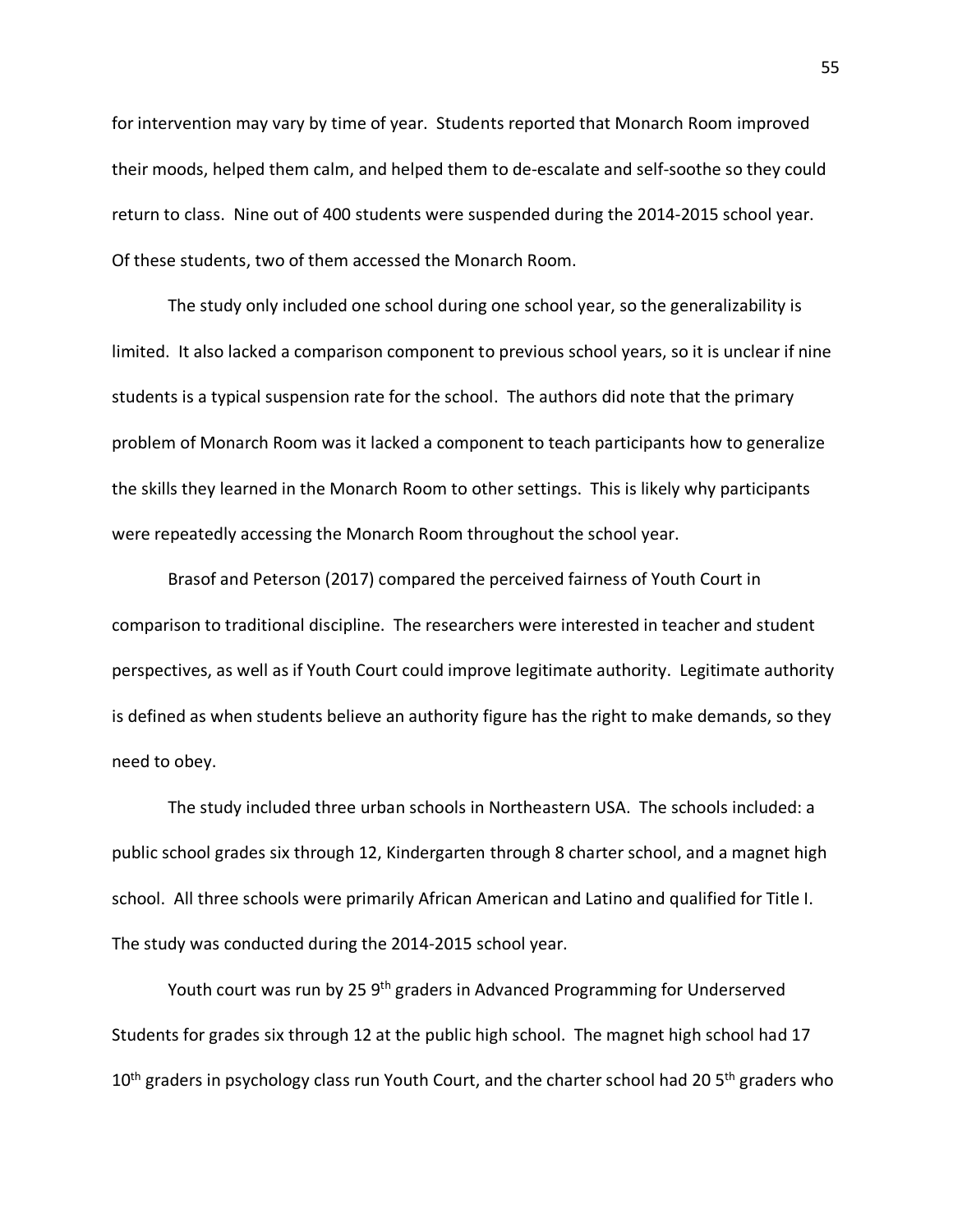ran Youth Court for K-5 students only. All Youth Court groups received in class training from the same trainer.

Youth Court students to prepared for their cases by reading referral/history, interviewing the defendant and witnesses, and preparing questions. During court, students would question the defendant, students witnesses, and staff witnesses so all sides of the story were heard. Students were in control of decision making and could request guidance from the staff advisor. The students who ran Youth Court would determine the sentence, which could be accepted or rejected by the defendant. Rejected statements could be amended with a proposed alternative from the defendant or it could default back to the traditional discipline system if an agreement could not be reached.

The study relied on qualitative data collected by the primary researcher. The primary researcher completed 26 observations that included: 12 hearings and post-hearing conferences, seven in class trainings, and seven informal conversations between Youth Court and primary researcher. Additional data included: 13 discipline referrals and supporting documents about attendance and grades, interviews with each of the three advisory teachers, the Youth Court trainer, and one school disciplinarian. The primary researcher also conducted 3 focus groups with 15 students.

The results showed students and teachers described traditional discipline as inconsistent or inequitable and unfair. Students reported they were often not given due process for punishment, and the majority of students expressed wanting to be heard or communicated with prior to punishment decisions being made. The three schools had suspension rates that significantly exceed the national average of six percent. The study was

56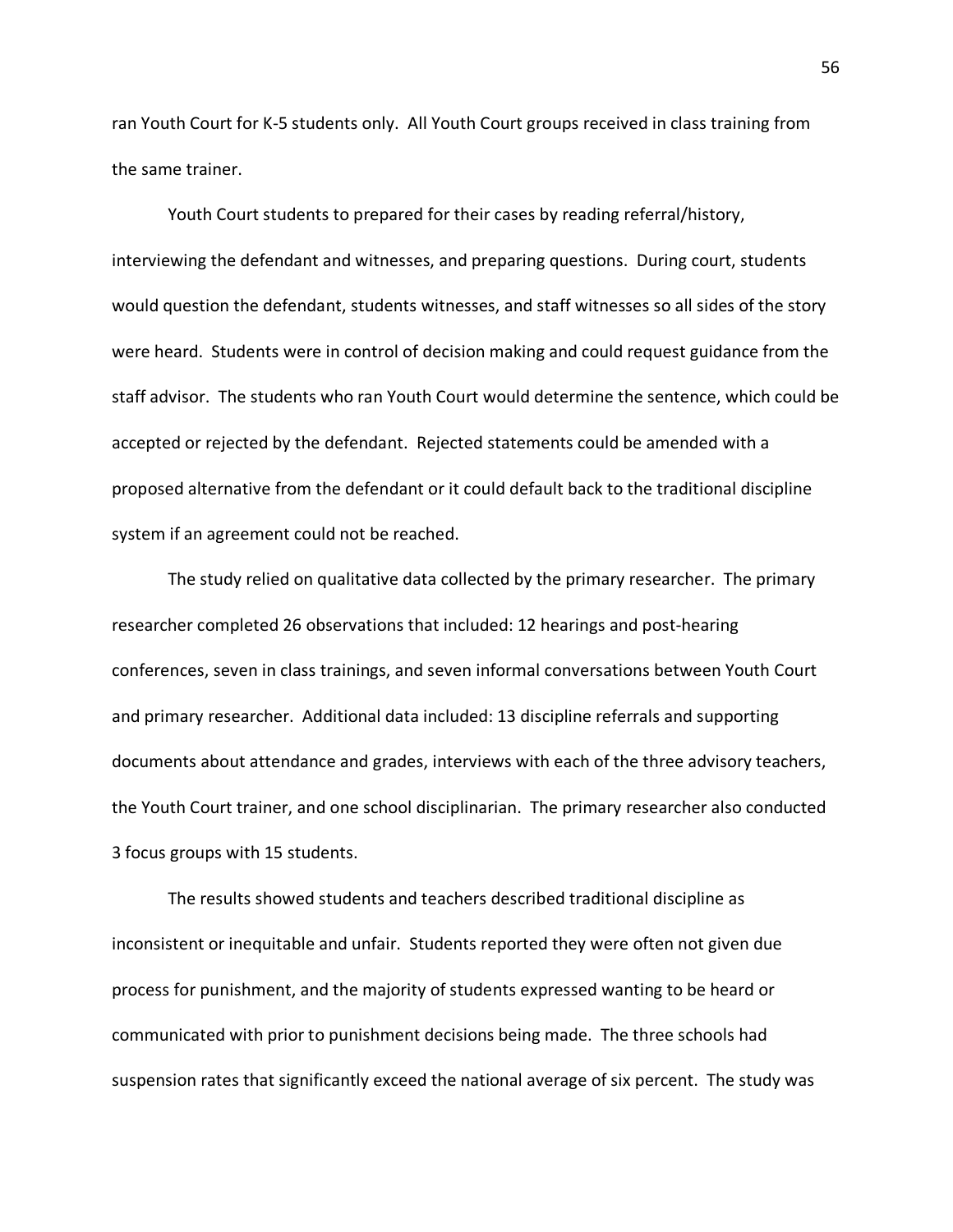limited because it was not able to show how Youth Court impacted suspension rates since the majority of school discipline was still being handled via the traditional model during the 2014- 2015 school year. The study did collect student reports that indicated the students felt Youth Court was more equitable and that they felt better understood. Youth Court as an intervention in school would require more research to be done before considering it as an alternative intervention model to traditional discipline.

Rebok et al. (2019) studied if the Experience Corps (EC) intergenerational program would improve academic achievement and decrease office discipline referrals, suspensions, and expulsions in Kindergarten through third graders. EC sends trained adult volunteers over 60 years-old into school to serve 15 or more hours were week with children to assist with reading, math, and behavior skills through face-to-face mentoring, tutoring, and role modeling.

The study took place in 25 Baltimore City public elementary schools over four waves from 2006 to 2011. At the start of the study, there were no significant differences between EC and control schools. The researchers conducted a quasi-experimental study where adult volunteers over 60-years-old were randomly assigned to the EC or low-activity control condition. Academic achievement data for grades one through three, and office referrals, suspensions, and expulsions for grades Kindergarten through three were collected from the Office of Achievement and Accountability of the Baltimore City Public School System. The Stanford Achievement Test Series, Tenth Edition (Stanford-10) was given in the spring of each academic year to students in grades 1 and 2. The Maryland School Assessment (MSA) was used for grade 3. No academic testing was completed for Kindergarten students, which is why there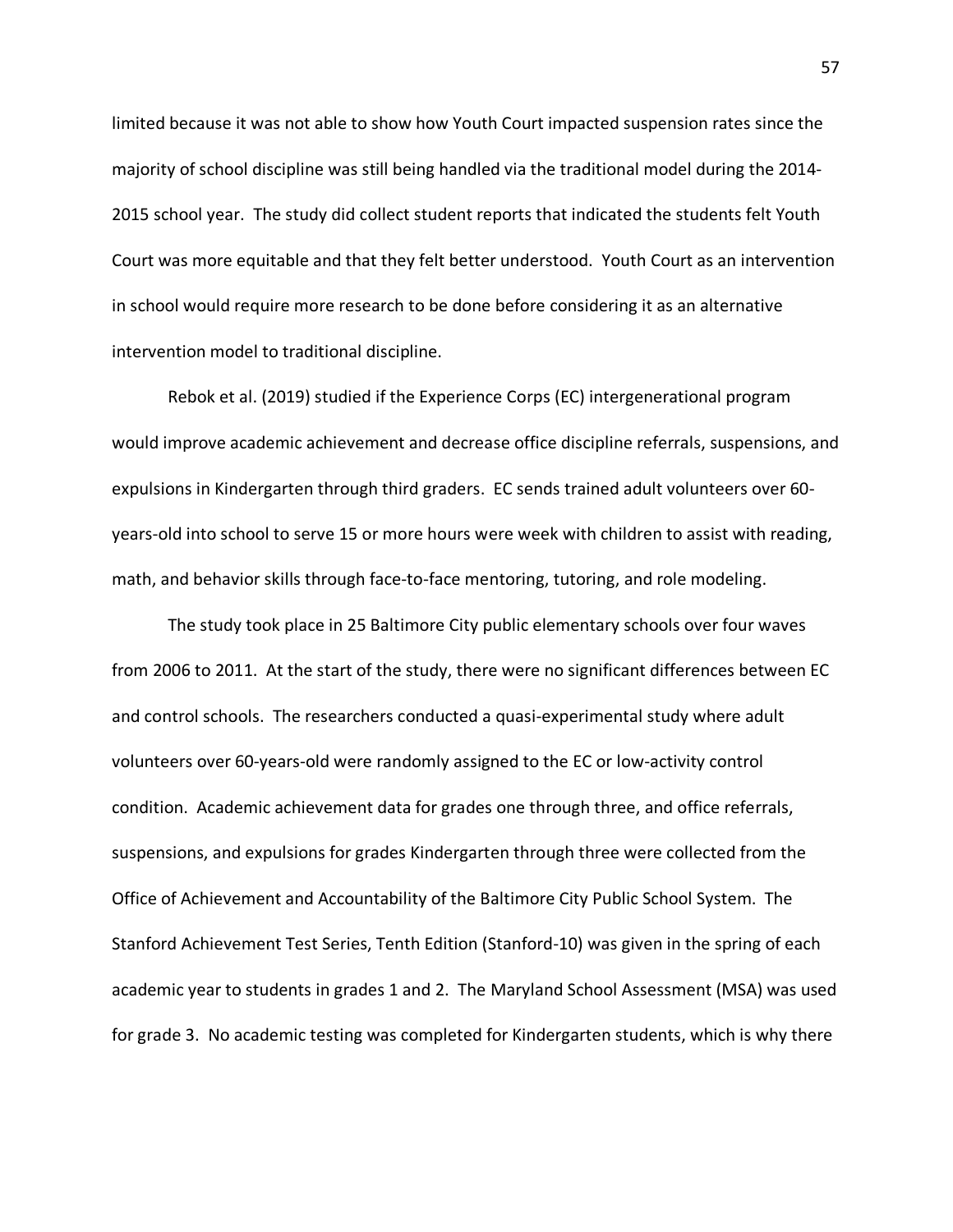was no academic data collected for that age group. The number of office referrals, suspensions, and expulsions was counted for each student each year.

The results showed no significant differences in the Stanford-10 or MSA scores after year 1 or 2 of the study between the EC and control groups. There was a significant intervention effect for office referrals for Kindergarten and  $1<sup>st</sup>$  grade students in the  $2<sup>nd</sup>$  year of the EC program compared to the control group. The second grade EC group had fewer suspensions and expulsions than the control group after year 1. The EC intervention for this sample group positively impacted student behavior and did not impact academic achievement. Mentoring may be a preventative approach to limiting student behavior in younger age children, but this cannot be concluded based on this study alone.

Henderson and Guy (2017) examined the effects of community-based programs on social connectedness and its effects on student-teacher relationships and reducing short-term suspension. The research aimed to determine if the students who participate in community programs will feel more socially connected, if higher social connectedness will have better relations with the teacher, and if social connectedness will decrease the likelihood of resuspension.

The study included 143 of 175 students who participated in a community-based program through the local YMCA during their time of suspension from school. Thirty percent of the participants were involved with the court, and six percent of participants had attendance issues at the time of intake. The mean age of the participants was 15-years, ranging from 12-19 years. Sixty-six percent of the participants were male, 71% were economically disadvantaged, and 66% were of an ethnic minority. The average stay of students in the program was four

58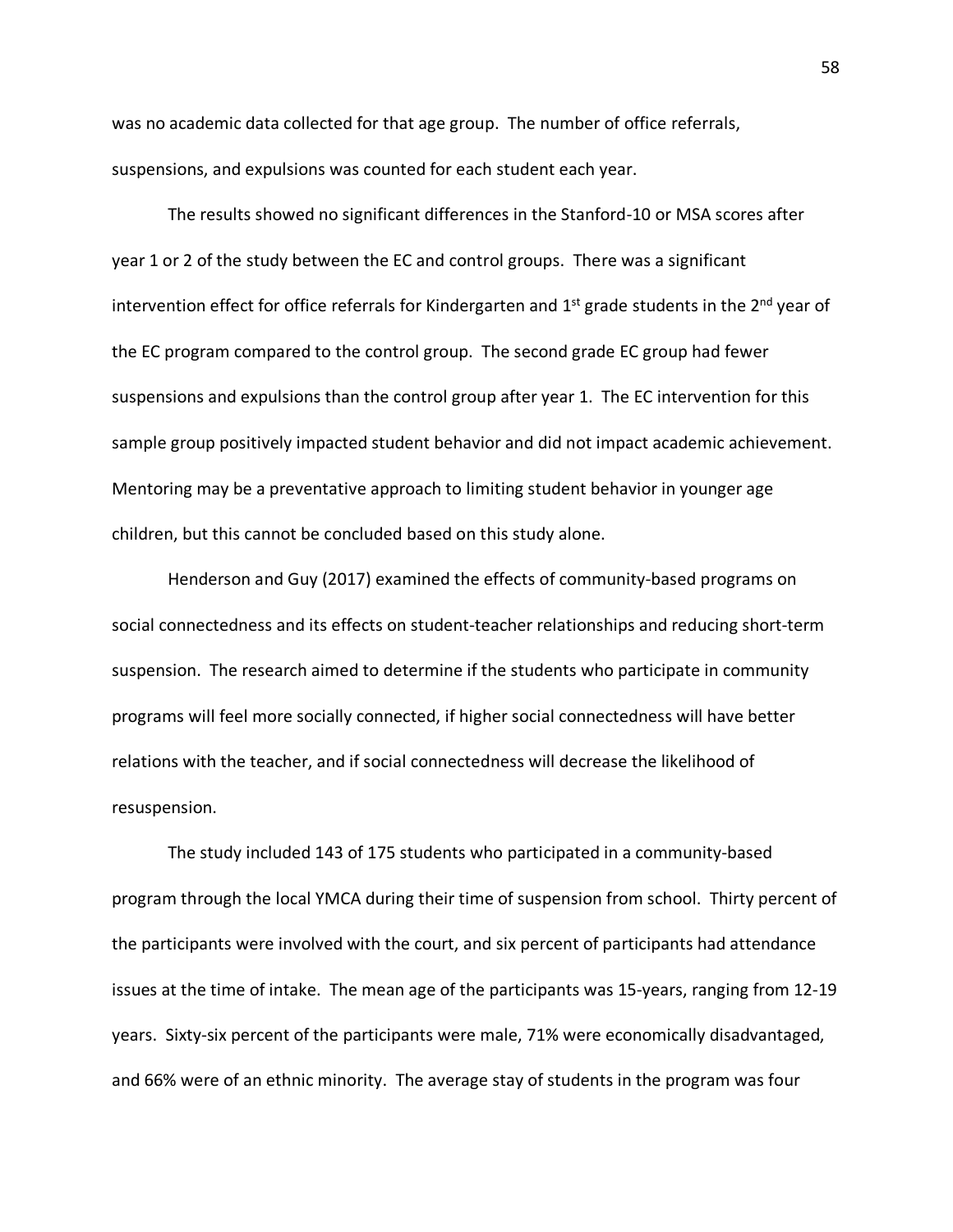days, with 49% of the suspension being related to violence-related suspension. The participants were referred to the program by their school, and parents gave consent prior to their participation.

An academic coordinator who would connect the teachers and students via email or phone ran the program. The directors of the program were two licensed social workers, and the program staff received annual training on positive behavioral intervention strategies. The participants were from middle and high schools in two districts.

The study occurred during the 2011-2012 school year. The program was for unsupervised suspended students. It focused on community and family strengths, providing participants with counseling, academic support, life skills training, access to positive adults. Three hours were dedicated to academics and the remaining four hours focused on conflict resolution, life skills, and healthy relationships.

Teachers were emailed a 14 item student-teacher relationship scale. Of 213 forms sent, 51% were completed. Of the 108 teachers who completed the form, 28% completed the form more than once due to having multiple students participate in the study. Social connectedness was measured by a 20-item scale completed by the students while at the program. Resuspension data for three months post-program dismissal was collected from the participants' school districts.

The study found that students' perception of social-connectedness increased from the beginning to the end of the program for 76% of participants. Students who reported an increase in social-connectedness were more likely to report an increase in student-teacher relationships, but there was no statistical significance within the student-teacher relationship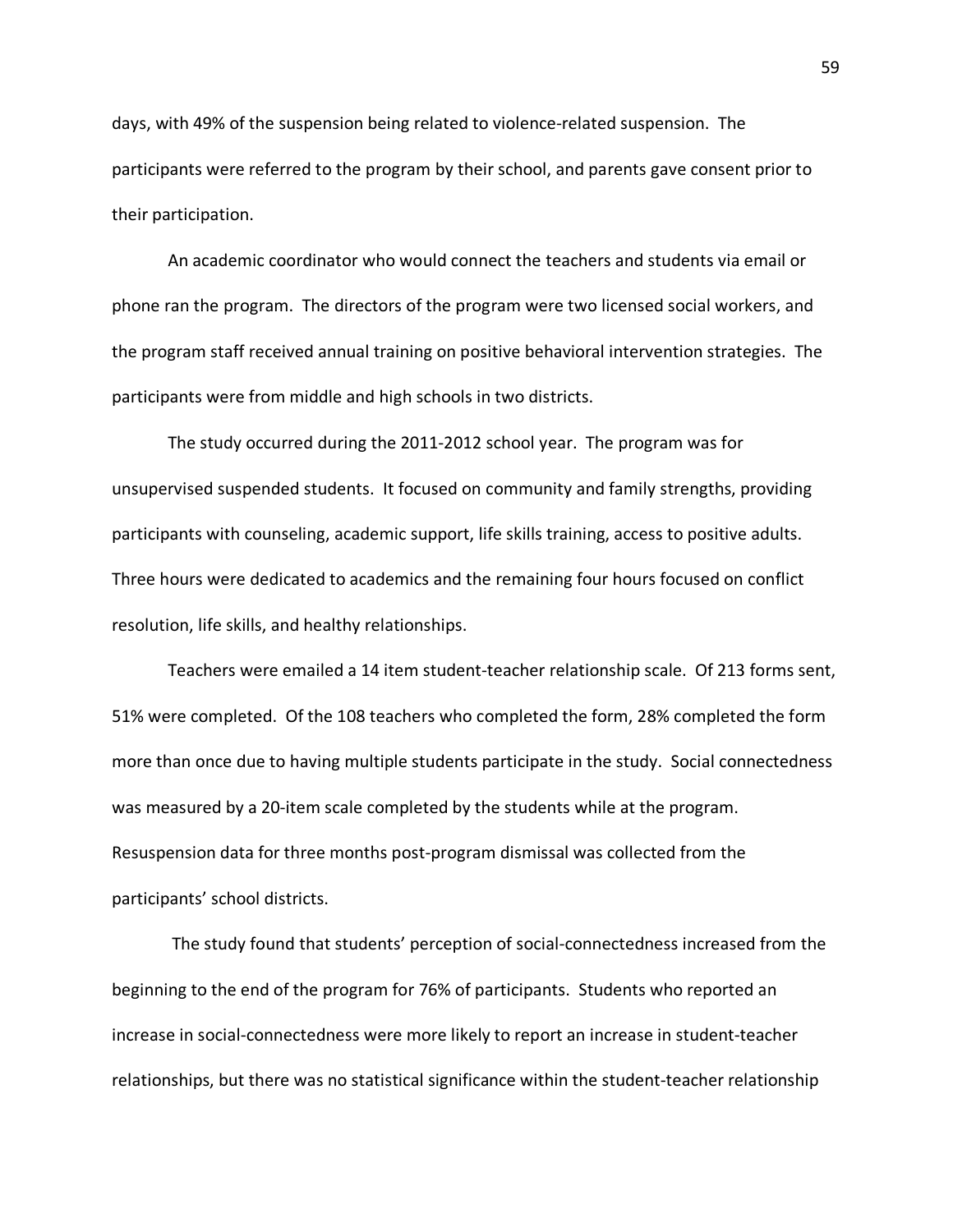data. Higher social connectedness scores did correlate with no resuspension in three months following. This suggests that students who are provided opportunities to increase their social connectedness within their community are less likely to produce behavior that results in suspension.

The primary problem with this study is that it did not compare the students who participated in the program to suspend students who did not participate in the program. Therefore, we cannot make definitive conclusions from this data. What we can do is acknowledge the need for intervention following a suspended offense that will help foster a feeling of connectedness within a student. Otherwise, the data suggest that failure to increase social-connectedness may result in resuspension.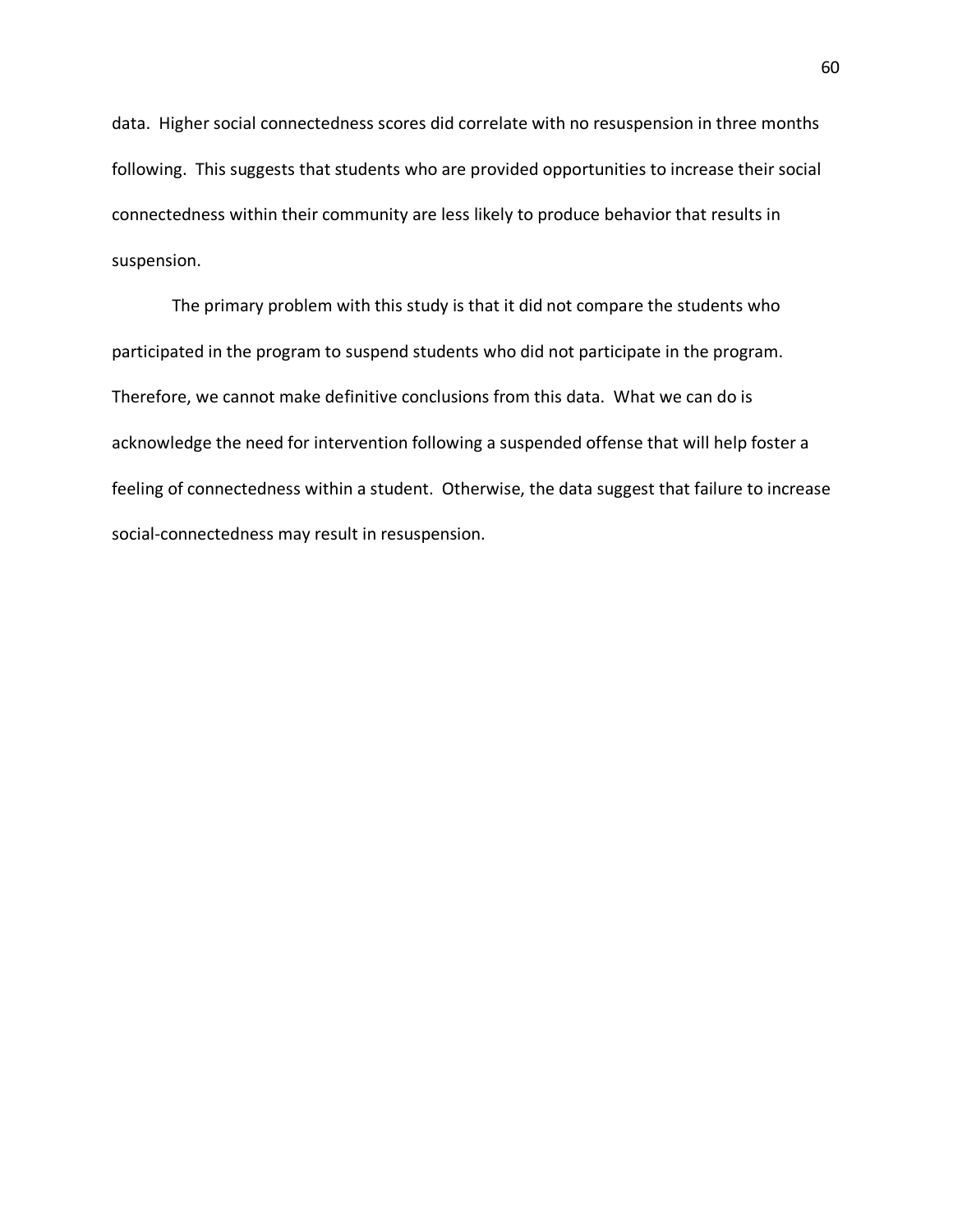#### **CHAPTER III: DISCUSSION AND CONCLUSION**

#### **Summary**

The first research question addressed was who is impacted most by school exclusion and how are they impacted. Costenbader and Markson (1998) studied the effectiveness of suspension on addressing behavior problems in urban and rural middle and high school. The results showed 12% of students reported they learned a lot, 36% reported they learned a little, and 67% reported they did not learn anything that would help them avoid future suspensions. The primary reasons for why the incident that resulted in exclusion occurred were, as reported by students, lack of self-control, failure to understand rules, frustration with schoolwork, lack of interest in schoolwork, and problems with substance abuse.

Raffaele Mendez (2003) conducted a longitudinal study on predictors of suspension and effects on academic achievement and graduation. The best predictor for future suspension was past suspension. Past suspension also correlated with poor academic performance and failure to graduate on time. Black males who qualified for free or reduced lunch and special education services and Black females who qualified for free or reduced lunch, regardless of special education status, were the most overrepresented groups. Free or reduced lunch and special education were common predictors for students of all races.

Arcia (2006) conducted a longitudinal retrospective analysis on suspensions, achievement, and long-term enrollment of students in urban schools. The results showed older students were excluded more than younger with LD and ADHD labels; age was not a predictor for students with an EBD label. The best predictor for exclusion was low SES, followed by Black students and students who qualify for special education services under the EBD label.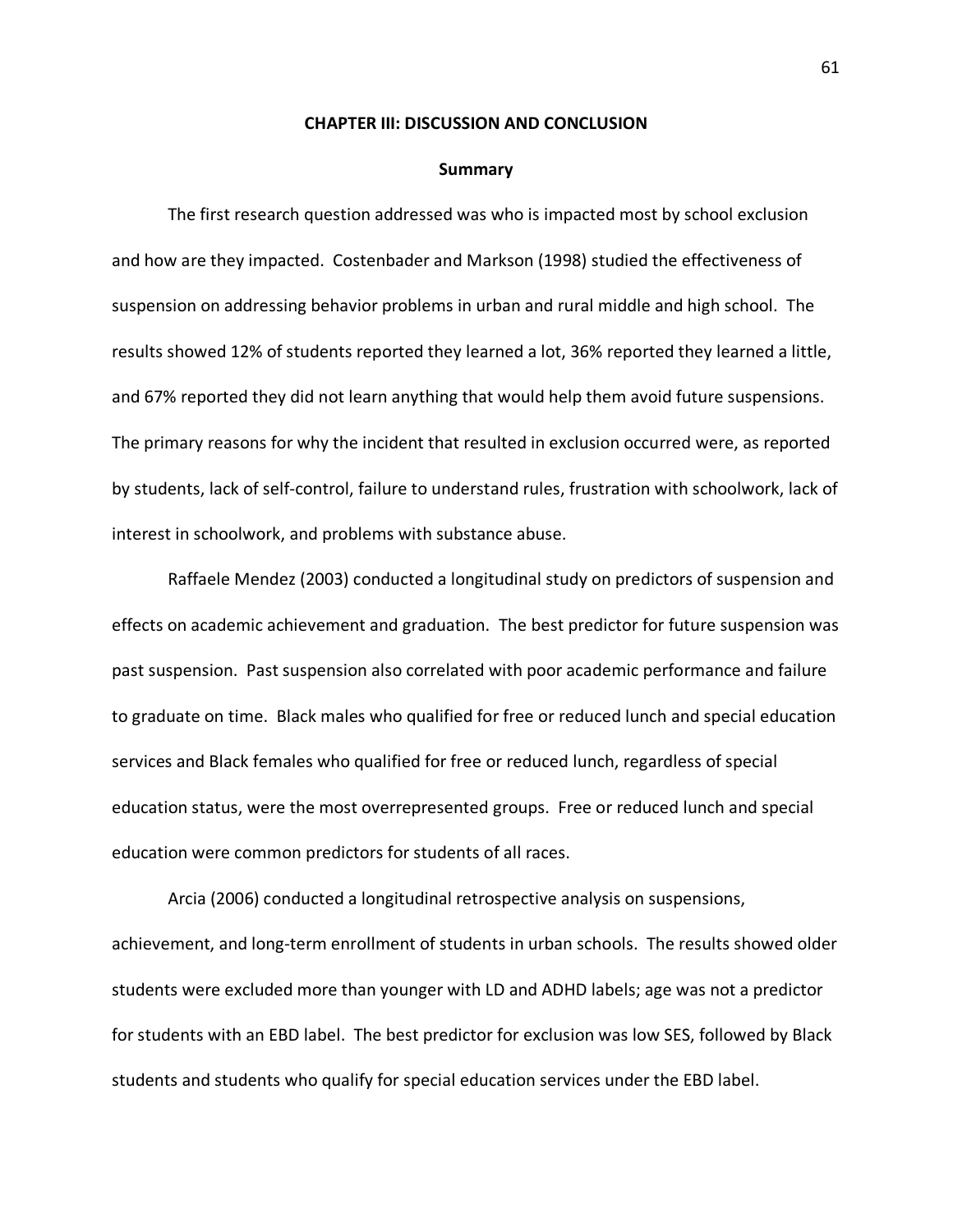Jacobsen et al. (2019) studied the rate of suspension and expulsion in urban elementary schools. Black girls and boys were more likely to be suspended than any other race. The data showed schools with fewer economic resources relied more on suspension and expulsion for discipline. Theriot et al. (2010) studied the likelihood of exclusion in middle and high school students who have previously been excluded. The data showed statistically significant predictors for exclusion were Black race, free or reduced lunch status, ELL status, and special education status.

Gorgan and Gage (2011) studied the relationship between language, behavior, cognitive ability, and academic performance for students with EBD and LD labels. Students with EBD had significantly higher suspension rates than students with the LD label. The data also showed students with the EBD label had similar deficits in language, cognitive, and academic areas as students with the LD label. Hemphill et al. (2013) compared students in Australia to Washington state when they studied if school suspension was a predictor of youth non-violent antisocial behavior. The study found suspension was not a predictor of non-violent antisocial behavior. The identified predictors were peer groups, family relationships, and school relationships. Positive student outcomes were related to positive peer, family, and school relationships.

Greene and Ollendick (1993) researched how students with poor academic transitions to middle school are impacted by other social-emotional difficulties. The results showed improvement in social-emotional difficulties required separate social-emotional intervention to see improvement. The academic intervention did not improve students' social-emotional difficulties.

62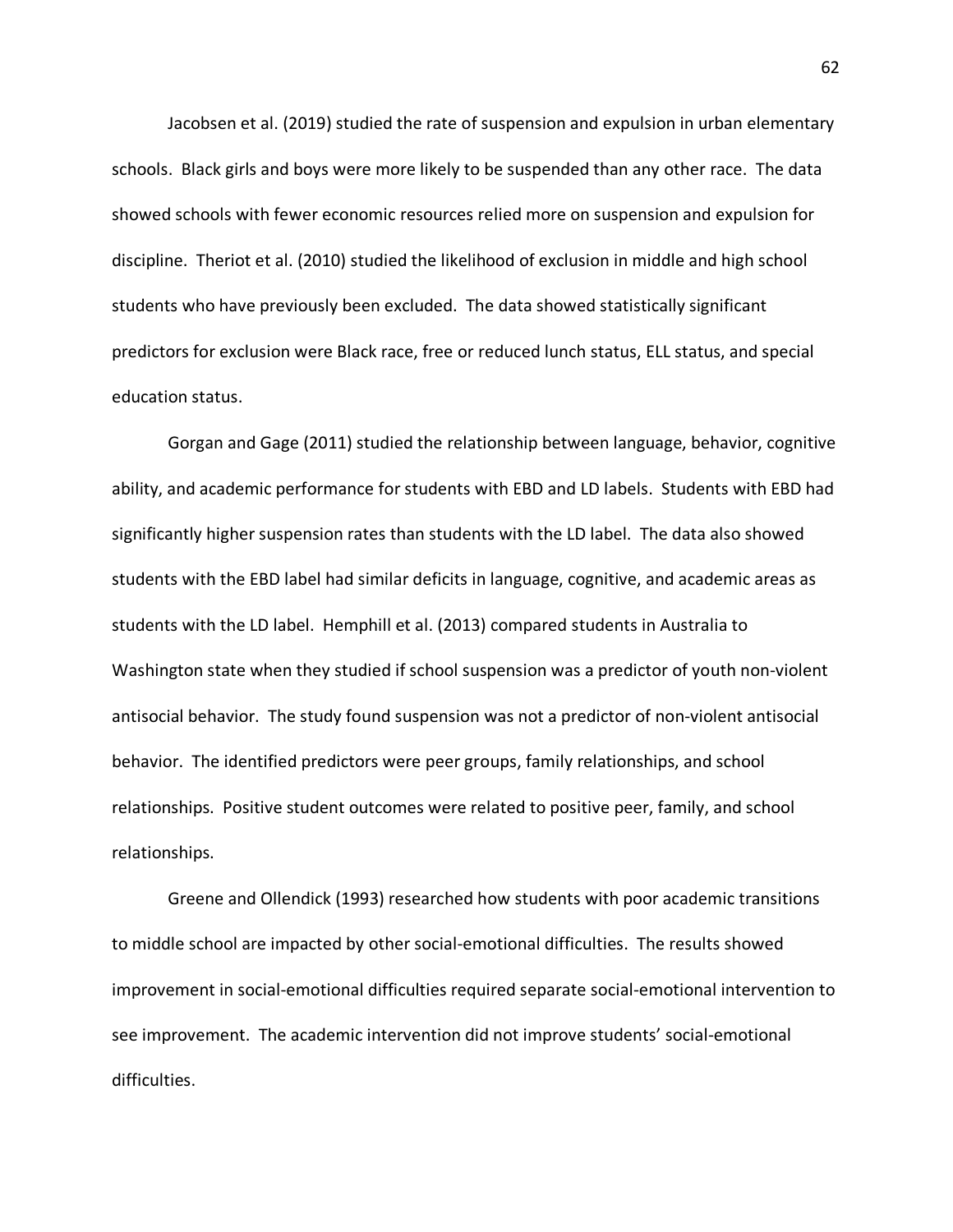The second research question was, are there alternatives to traditional exclusionary discipline, and how do the alternative options impact students? The first intervention that was reviewed was the impact of PBIS. Bradshaw et al. (2017) conducted a randomized control effectiveness trial on the impact of PBIS on school climate and how fidelity of implementation impacted the outcome of PBIS in schools. Formal training and coaching allowed for the implementation of PBIS with fidelity in schools. Staff reported improved school climate and a sense of trust and confidence in school teams post-implementation of PBIS.

Ward and Gersten (2013) conducted a randomized experimental design to assess if the SCS approach to PBIS improved the development and enforcement of school discipline policy, student behavior, and academic achievement. There was a significant decrease in classroom disorder, disruptive behavior, and on-task behavior. Suspensions decreased 22% over two years, and academic performance increased 14 points in math and nine points in reading.

Gage et al. (2018) studied the effect of PBIS on the number of discipline incidents, ISS, and OSS. They compared the effectiveness based on implementation fidelity level in elementary and middle schools. PBIS schools implementing with fidelity greater than 70% had statistically fewer ISS and OSS than PBIS schools implementing with fidelity less than 70%. Gage et al. (2020) did a replication study of Gage et al. (2018). The results again showed schools implementing PBIS with high fidelity had fewer suspensions than schools implementing PBIS without fidelity. The 2018 Georgia results were replicated in the 2020 California study.

Norcera et al. (2014) studied the effect of positive behavior supports on student behavior and academic achievement in comparison to the traditional exclusionary reactive approach. The data showed referrals declined by 36%, and suspensions declined 39% over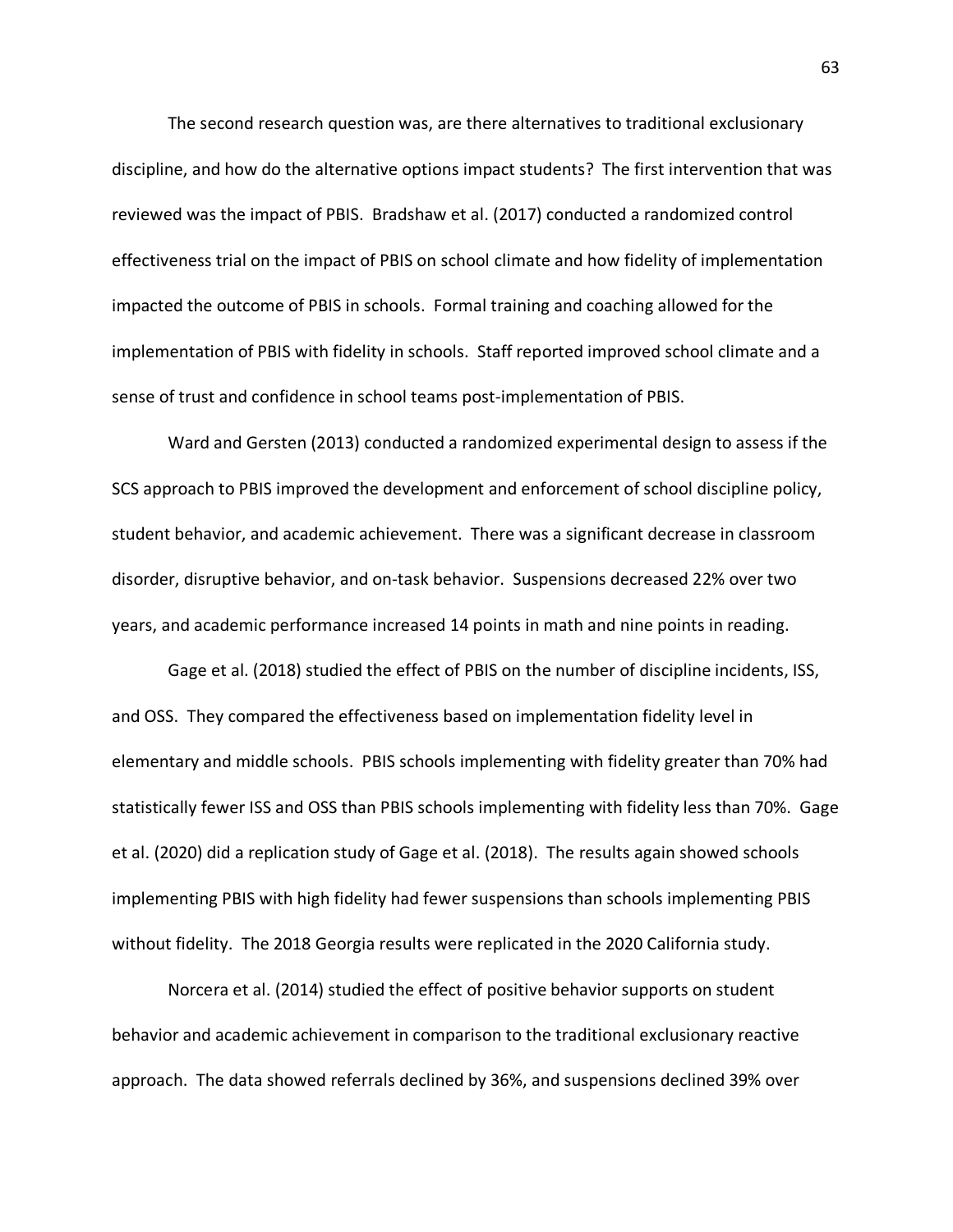three years. Teachers and administration reported leadership was imperative to the success of the plan and that consistency of discipline empowered students and teachers because the plan was predictable and didn't lead with calls home or referrals.

Freeman et al. (2015) conducted a quasi-experimental study on direct and indirect effects of PBIS on high school dropout rates. Higher student attendance correlated with fewer dropouts and higher standardized test scores. Implementing PBIS with fidelity had a significant positive effect on student attendance.

Eraldi et al. (2019) conducted a pilot study on the impact of tier 1 PBIS interventions on ODRs and tier 2 PBIS interventions on diagnostic severity for children who are at-risk for have internalizing and externalizing problems in urban elementary schools. The data showed ODRs decreased, and diagnostic severity showed significant change only for students who were atrisk.

The second alternative reviewed was CPS. Greene et al. (2004) studied the effectiveness of CPS on children with ODD compared to the PT program. Both treatments were equally effective at improving behavior, limit setting, and communication in children with ODD. The CPS intervention group showed continued improvement four months posttreatment, while the PT group showed deterioration in skills four months posttreatment. Ollendick et al. (2016) compared the effectiveness of CPS, PT, and WLC for children with ODD. The PT and CPS interventions were more effective than WLC. The PT and CPS interventions were equally effective for middle-class Caucasian families and were more effective for younger than older children. Martin et al. (2008) studied the patterns of restraint and seclusion before and after implementing CPS with aggressive children and adolescents in an inpatient psychiatric unit.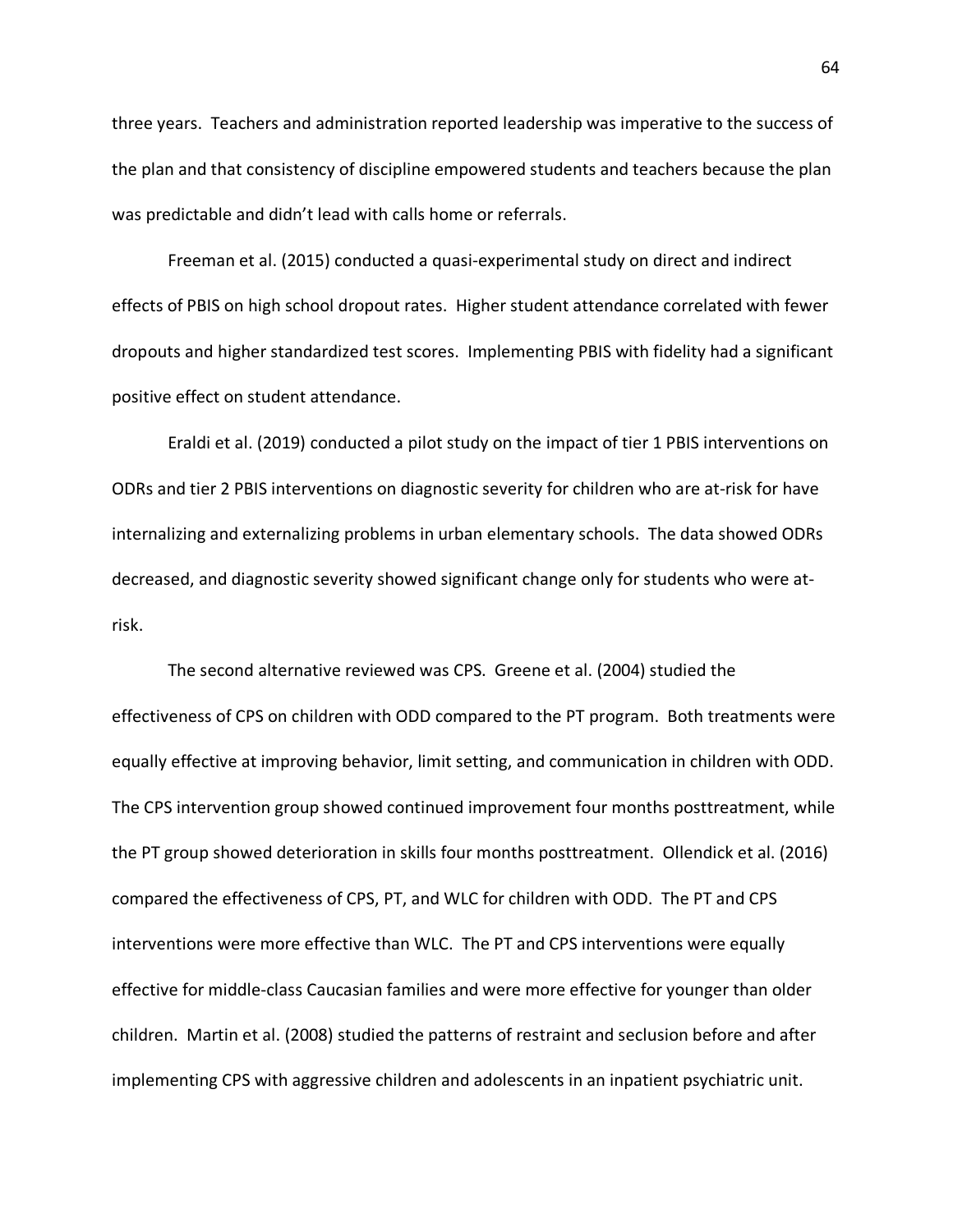Posttreatment the number of restraints and seclusions decreased significantly, and the duration also decreased. Epstein and Saltzman-Benaiah (2010) studied how to adapt CPS to work in a group setting for parents and children with ODD and TS. Parents reported significant improvement posttreatment in intensity and severity of child behaviors. Ninety-five percent of parents felt confident in their ability to use CPS with their child independently posttreatment. Miller-Slough et al. (2016) studied the impact of parent-child synchrony on emotional lability, aggression, and overall functioning. Higher parent-child synchrony was associated with lower emotional lability, less aggression in children, and a higher impact of behavior intervention.

Other alternative interventions for child behavior were also reviewed to determine how they impact student outcomes. Johnson et al. (1997) studied middle school students' ability to learn conflict resolution procedures and generalize the skills when presented with a conflict situation outside of the controlled classroom setting. Students' significantly increased their reported use of conflict resolution strategies from pretreatment to posttreatment. Students in the control group did not identify conflict resolution strategies when asked how they would address a conflict. Choi and HeckenLaible-Gotto (1998) studied the effectiveness of using regular education teachers and certified school psychologists as co-facilitators when implementing a social skills training program within a regular education classroom. There was a significant increase in peer willingness to work and play with one another posttreatment. Wyman et al. (2010) conducted a randomized trial on the impact of RRP on classroom behavior, social-emotional functioning, and ODRs. Students who received the intervention improved in all areas of behavior, and ODRs were significantly reduced. Crosby et al. (2018) studied the effectiveness of trauma-informed intervention for court-involved African-American female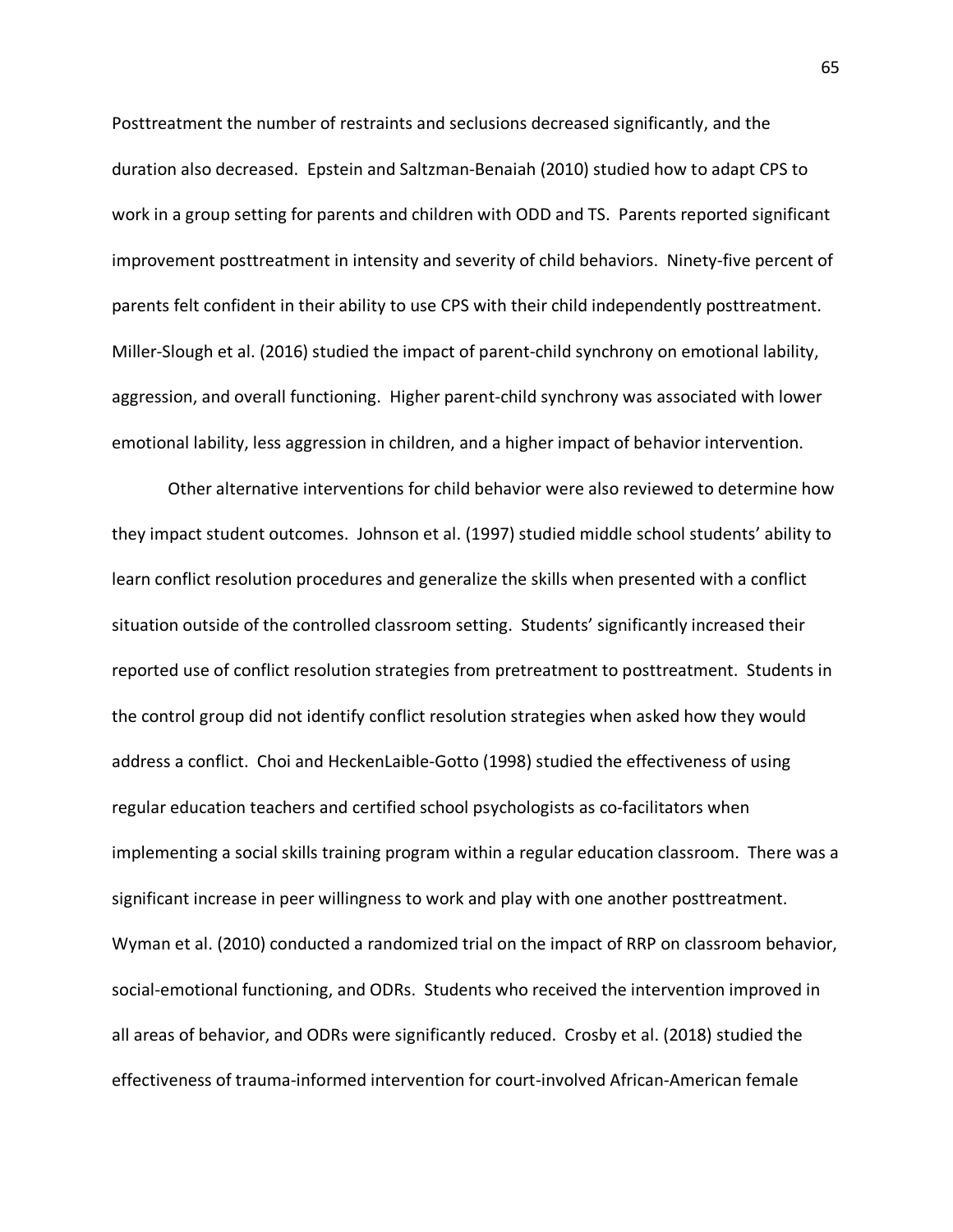students. Students reported having the intervention available allowed them to improve their mood, calm, de-escalate, and self-soothe so they could return to class. Brasof and Peterson (2017) compared the perceived fairness of Youth Court to traditional discipline. Students and teachers reported traditional discipline was inequitable and unfair. Students reported Youth Court was more equitable and that they felt better understood. It was noted that students who rejected traditional discipline consequences accepted the same consequence willingly when given to them through the Youth Court process. Rebok et al. (2019) studied the effectiveness of EC on improving academic achievement and decrease ODRs, suspensions, and expulsions in Kindergarten through third graders. There were no significant intervention effects on academics. The data showed significant intervention effects on ODRs for Kindergarten and first graders. Henderson and Guy (2017) studied the effects of community-based programs on social connectedness, student-teacher relations, and reducing short-term suspensions. Seventy-six percent of students who participated in the program during suspension reported increase social-connectedness. Higher social-connectedness correlated with no resuspension in three months following the end of program.

## **Limitations of Research**

The reviewed research was limited in several ways. Exclusion data was often pulled from databases that reflect one school district during one school year. These trends alone cannot be generalized to the greater populous and require replication in multiple settings, as well as identifying trends that occur over many years. Also, data on exclusionary discipline was only collected on who was excluded and how it impacted the students who were excluded. There were no studies that addressed the impact of exclusion as a behavior intervention. There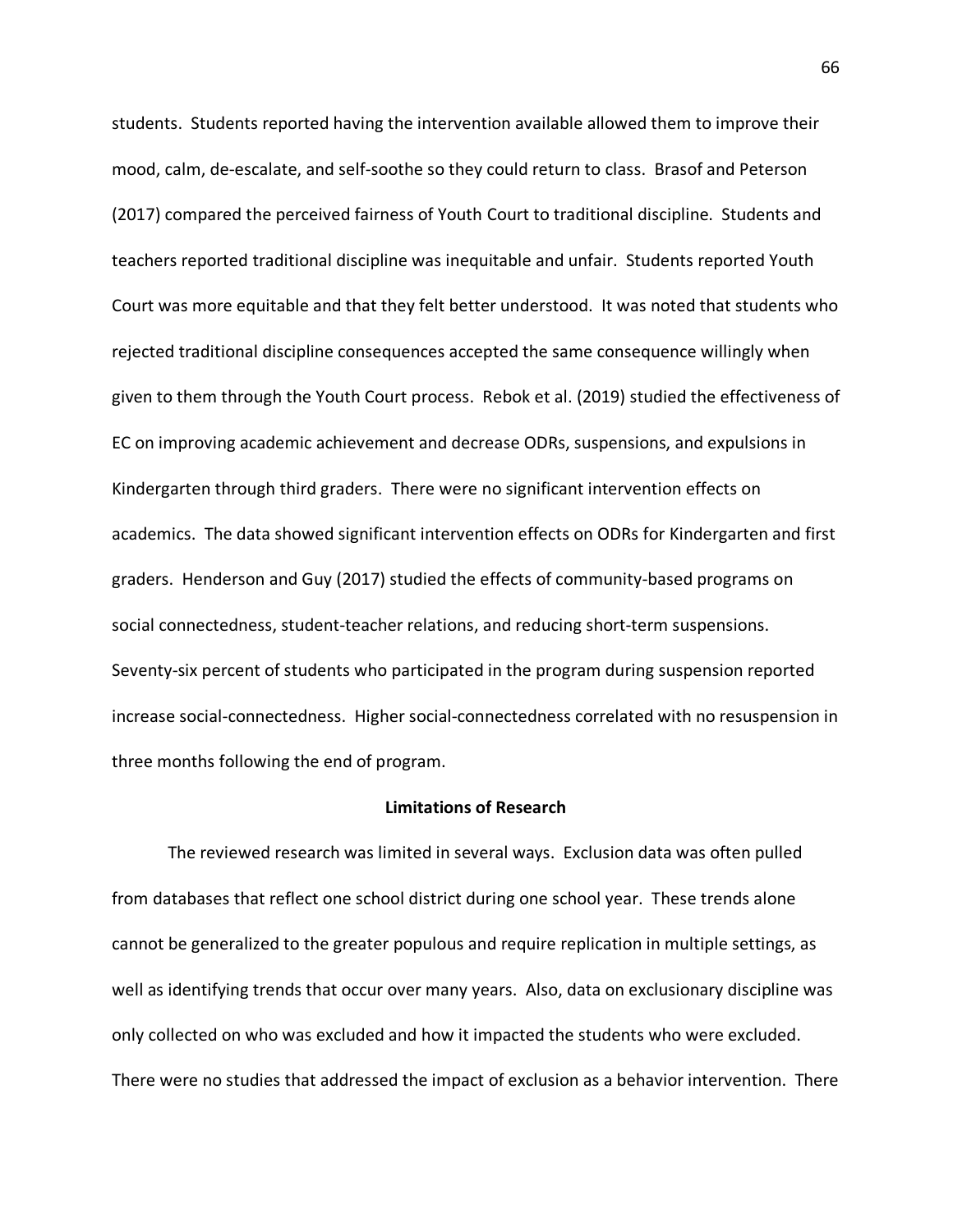was also no research that reviewed the impact of exclusion on students who remain in the classroom, so it is unknown if excluding certain students improves the outcomes of the remaining students in the classroom. Studies on PBIS lacked longitudinal data, so it cannot be determined if the impact of the intervention increases, decreases, or plateaus over time. CPS studies lacked direct application in school settings and only included participants with an ODD diagnosis. PBIS and CPS both lacked comparison studies that compared student outcomes before the intervention to student outcomes after the school shifted to PBIS or CPS. This was true for other alternative interventions as well. No research was found that was able to support causal findings, and few were able to identify correlation due to lack of randomization and controlled environments. The only limitation imposed by the author was studies that were excluded if they did not partially or fully take place in the United States.

# **Professional Applications**

The research presented should be used to draw attention to current school disciplinary practices and prompt reflection upon how the current practices being used on impacting students. For schools using exclusionary data, patterns in exclusion data should be analyzed to determine what predictors exist for exclusion. This would allow for early identification of atrisk students and allow for early intervention. It could also start a conversation with staff about implicit bias, culturally relevant teaching, and how to support all students within the classroom. School administration may also consider analyzing the impact of exclusion on students. Are students who are excluded less likely or more likely to be excluded in the future? If a district finds that exclusion is leading to more exclusion, the administrative team may consider a shift to an alternative disciplinary practice.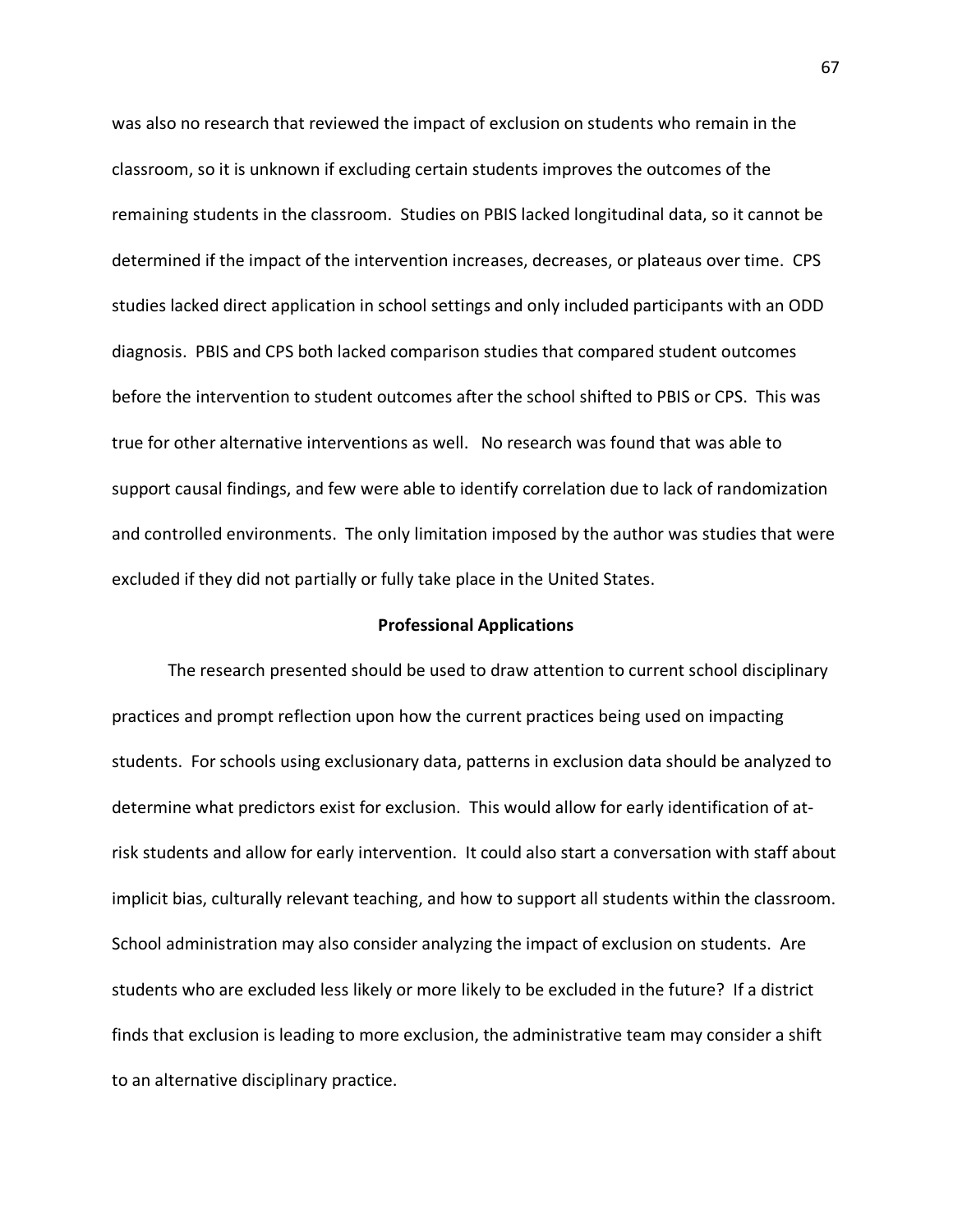PBIS research repeatedly showed that implementation fidelity was the key component to positive student outcomes. Implementation fidelity was achieved through school-wide plans, staff training, ongoing coaching, and a PBIS school team. Schools who claim to use PBIS interventions may be doing so, but without implementation fidelity, the intervention is likely not impacting students as it does in schools implementing with fidelity. I currently work in a school that says they are a PBIS school. In five years, I have not received training or been informed of the school-wide plan beyond tier 1 behavior. The research has empowered me to begin the conversation with my district administration about what we can do as a building to improve our practice so we can support students by using PBIS with fidelity.

CPS research suggested that parent-child collaboration in proactive problem solving was effective for students with ODD and aggressive behavior. I wonder if this would also prove to be a more effective practice in schools. Teachers and students could problem-solve together while the administration covers the classroom, instead of the administration handling a behavior situation that often was not present for. CPS is developing more research and materials to make the intervention more accessible to schools. I plan to continue to monitor the research for direct application in schools.

The research has caused me to look at school discipline through a reflective lens. What are the impacts of discipline practice on students? Is traditional discipline equitable and fair? Is there a practical way to change the current practice to improve student outcomes? Moving forward, I will be more intentional with how I approach student behavior in my classroom to ensure that I am doing the best that I can to support students' growth in all areas, not just academics.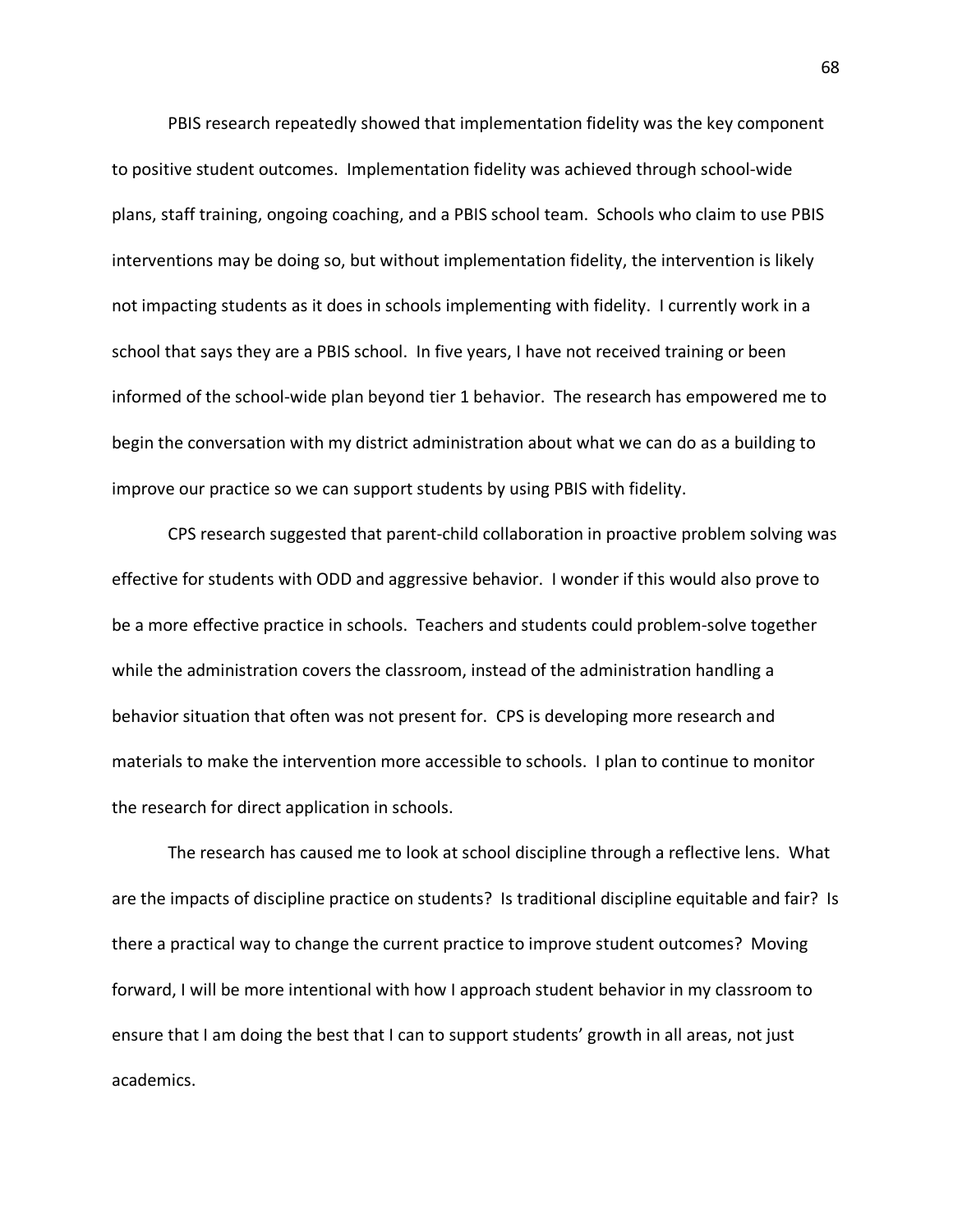### **Conclusion**

The review of the research looked at the impact of traditional discipline and alternative options. Traditional discipline data showed an over-representation of certain student populations, including Black students, males, special education students, and students who qualify for free or reduced lunch. The best predictor for future exclusion was past exclusion, suggesting that exclusion is not an effective intervention for students who present behavior in school. PBIS showed positive outcomes for students, including lowering suspension rates, improving academic outcomes, and improving student attendance. CPS data showed it was an effective behavior intervention for children with ODD, but the studies were not conducted within the school setting. Other alternative interventions showed that students need to be taught social-emotional and social skills in order to improve and grow in those areas. The academic intervention did not improve student behavior or social-emotional skills. Traditional disciplinary practice does not double as an intervention. Future research should compare the impact of traditional discipline paired with targeted behavioral interventions to alternative discipline strategies like PBIS and CPS. Schools do not send students home who cannot read and expect them to return to school with that ability, yet students who have deficits in socialemotional and self-regulation skills are expected to return to school ready to behave. This unrealistic expectation needs to end. School districts need to reflect on their current discipline system and determine how they will help students who are being excluded from school learn the skills needed to stay in school.

69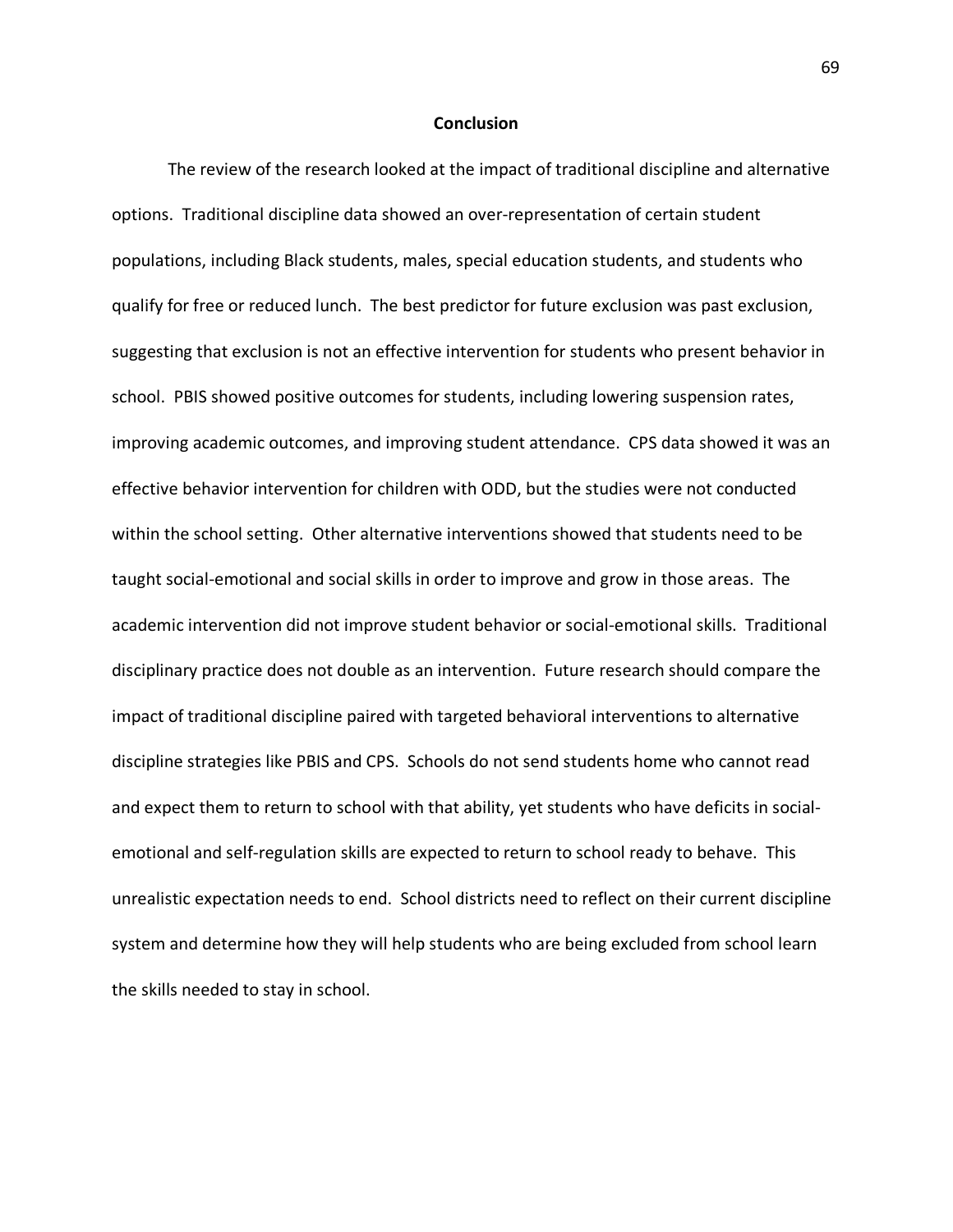- Achilles, G.M., McLaughlin, M.J., & Croninger, R.G., (2007). Sociocultural correlates of disciplinary exclusion among students with emotional, behavioral, and learning disabilities in the SEELS national dataset. *Journal of Emotional and Behavioral Disorders, Vol. 15*(1), 33-45. https://doi.org/10.1177/10634266070150010401
- Arcia, E. (2006). Achievement and enrollment status of suspended students: Outcomes in a large, multicultural school district. *Education and Urban Society, Vol. 38*(3), 359-369. https://doi.org/10.1177/0013124506286947
- Baez, J.C., Renshaw, K.J., Bachman, L.E.M., Kim, D., Smith, V.D., & Stafford, R.E., (2019). Understanding the necessity of trauma-informed care in community schools: A mixedmethods program evaluation. *Children and Schools, Vol.41*(2), 101-110. https://doi.org/10.1093/cs/cdz007
- Bradshaw, C.P., Koth, C.W., Thornton, L.A., & Leaf, P.J. (2009). Altering school climate through school-wide positive behavioral interventions and supports: Finding from a grouprandomized effectiveness trial. *Prev Sci, Vol. 10*, 100-115.

https://doi.org/10.1007/s11121-008-0114-9

- Brasof, M. & Peterson, K., (2017). Creating procedural justice and legitimate authority within school discipline systems through youth court. *Psychology Schools, Vol.55*, 832-849. https://doi.org/10.1002/pits.22137
- Choi, H. & Heckenlaible-Gotto, M.J., (1998). Classroom-based social skills training: Impact on peer acceptance of first-grade students. *The Journal of Education Research, Vol.91*(4), 209-214. https://doi.org/10.1080/00220679809597545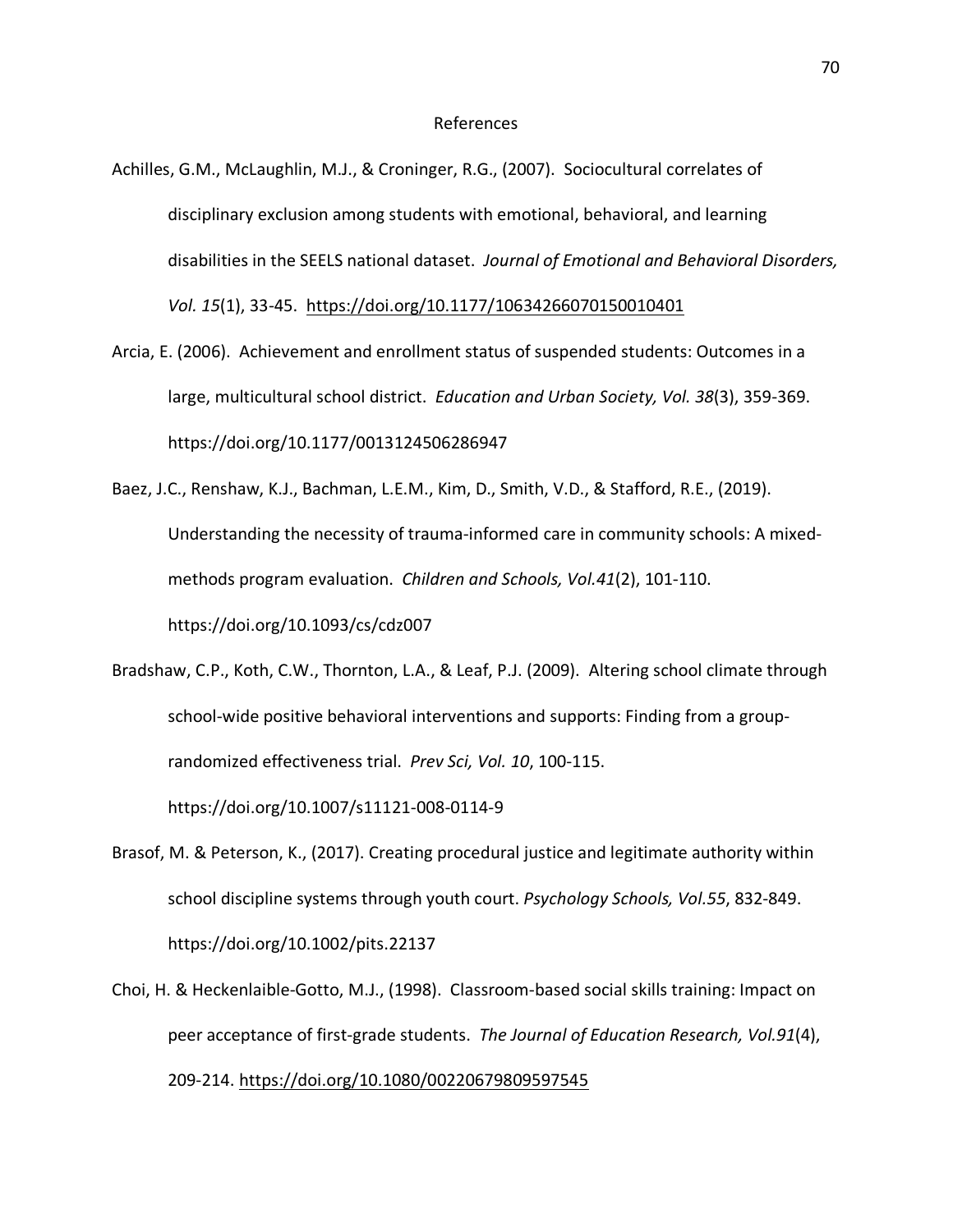Costenbader, V. & Markson, S., (1998). School suspension: A study with secondary school students. *Journal of School Psychology, Vol.36*(1), 59-82.

https://doi.org/10.1016/S0022-4405(97)00050-2

Crosby, S.D., Day, A.G., Somers, C.L., & Baroni, B.A. (2018). Avoiding school suspension: Assessment of a trauma-informed intervention with court-involved female students. *Preventing School Failure, Vol.62*(3), 229-237.

https://doi.org/10.1080/1045988X.2018.1431873

- Epstein, T. & Saltzman-Benaiah, J., (2010). Parent children with disruptive behaviours: Evaluation of a collaborative problem solving pilot program. *Journal of Clinical Psychology Practice, Vol.1*, 27-40. https://doi.org/10.1007/s10567-019-00295-z
- Eiraldi, R., McCurdy, B., Schwartz, B., Wolk, C.B., Abraham, M., Jawad, A.F., Nastasi, B.K., & Mautone, J.A., (2019). Pilot study for the fidelity, acceptability, and effectiveness of a PBIS program plus mental health supports in under-resourced urban schools. *Psychology in the Schools, Vol.56*, 1230-1245. https://doi.org/10.1002/pits.22272
- Freeman, J., Simonsen, B., McCoach, D.B., Sugai, G., Lombardi, A., & Horner, R., 2015. An analysis of the relationship between implementation of school-wide positive behavior interventions and supports and high school dropout rates. *The High School Journal, Vol.98*(4), 290-315. https://doi.org/10.1353/hsj.2015.0009
- Gage, N.A., Grasley-Boy, N., Lombardo, M., & Anderson, L., (2020). The effect of school-wide positive behavior interventions and supports on disciplinary exclusions: A conceptual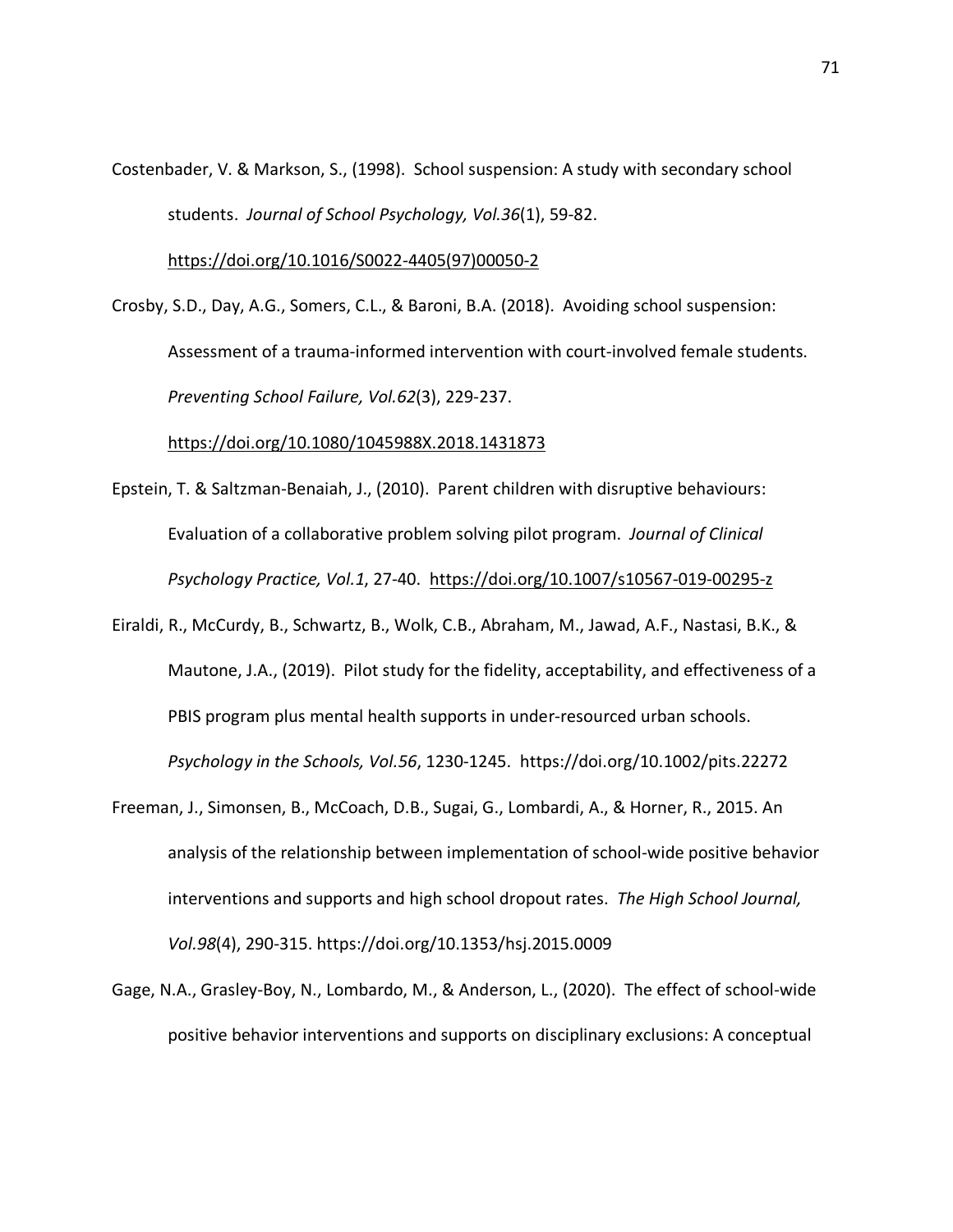replication. *Behavioral Disorders, Vol.46*(1), 42-53.

https://doi.org/10.1177/0198742919896305

- Gage, N.A., Lee, A., Grasley-Boy, N., & George, H.P., (2018). The impact of school-wide positive behavior interventions and supports on school suspensions: A statewide quasiexperimental analysis. *Journal of Positive Behavior Interventions, Vol.20*(4), 217-226. https://doi.org/10.1177/1098300718768204
- Goran, L.G. & Gage, N.A. (2011). A comparative analysis of language, suspension, and academic performance of students with emotional disturbance and students with learning disabilities. *Education and Treatment of Children, Vol.34*(4), 469-488. https://doi.org/10.1353/etc.2011.0035
- Greene, R.W. & Ollendick, T.H. (1993). Evaluation of a multidimensional program for sixthgraders in transition from elementary to middle school. *Journal of Community Psychology, Vol. 21*, 162 to 176. https://doi.org/10.1002/1520-

6629(199304)21:2<162::AID-JCOP2290210208>3.0.CO;2-D

- Greene, R.W., Ablon, J.S., & Goring, J.C., (2002). A transactional model of oppositional behavior: Underpinnings of the collaborative problem solving approach. *Journal of Psychosomatic Research, Vol.55*, 67-75. https://doi.org/10.1016/s0022-3999(02)00585-8
- Greene, R.W., Stuart Ablon, J. Goring, J.C., Raezer-Blakely, L., Markey, J., Monuteaux, M.C., Henin, A., Edwards, G., & Rabbitt, S. (2004). Effectiveness of collaborative problem solving in affectively dysregulated children with oppositional-defiant disorder: Initial findings. *Journal of Consulting and Clinical Psychology, Vol. 72*(6), 1157-1164. https://doi.org/10.1037/0022-006X.72.6.1157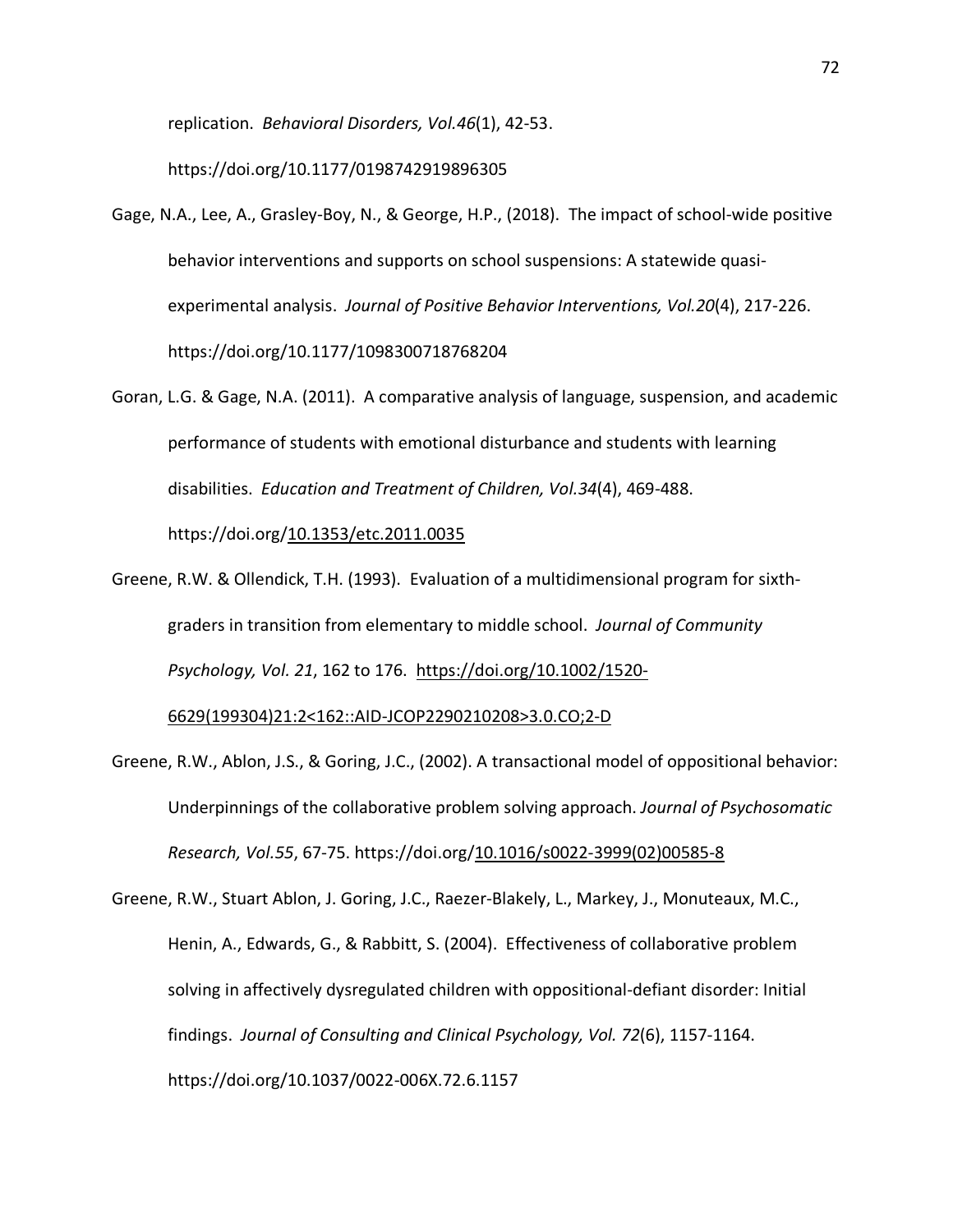Hemphill, S.A., Kotevski, A., Herrenkohl, T.I., Smith, R., Toumbourour, J.W., & Catalano, R.F. (2013). Does school suspension affect subsequent youth non-violent antisocial behavior? A longitudinal study of students in Victoria, Australia and Washington State, United States. *Australian Journal of Psychology, Vol. 65*, 236-249. https://doi.org/10.1111/ajpy.12026

Henderson, D.X. & Guy, B. (2017). Social connectedness and its implication on student-teacher relationships and suspension. *Preventing School Failure, Vol.61*(1), 39-47.

http://dx.doi.org/10.1080/1045988X.2016.1188365

- Jacobsen, W.C., Pace, G.T., & Ramirez, N.G. (2019). Punishment and inequality at an early age: Exclusionary discipline in elementary school. *Social Forces, Vol.97*(3), 973-998. https://doi.org/10.1093/sf/soy072
- Johnson, D.W., Johnson, R., Dudley, B., Mitchell, J., & Fredrickson, J., (1997). The impact of conflict resolution training on middle school students. *The Journal of Social Psychology, Vol. 137*(1), 11-21. https://doi.org/10.1080/00224549709595409
- Martin, A., Krieg, H., Esposito, F., Stubbe, D., & Cardona, L. (2008). Reduction of restraint and seclusion through collaborative problem solving: A five-year prospective inpatient study. *Psychiatric Services, Vol. 59*(12), 1406-1412.

https://doi.org/10.1176/ps.2008.59.12.1406

Miller-Slough, R.L., Dunsmore, J.C., Ollendick, T.H., & Greene, R.W., (2016). Parent-child synchrony in children with oppositional defiant disorder: Associations with treatment outcomes. *Journal of Child and Family Studies, Vol.25*, 1880-1888. https://doi.org/10.1007/s10826-015-0356-7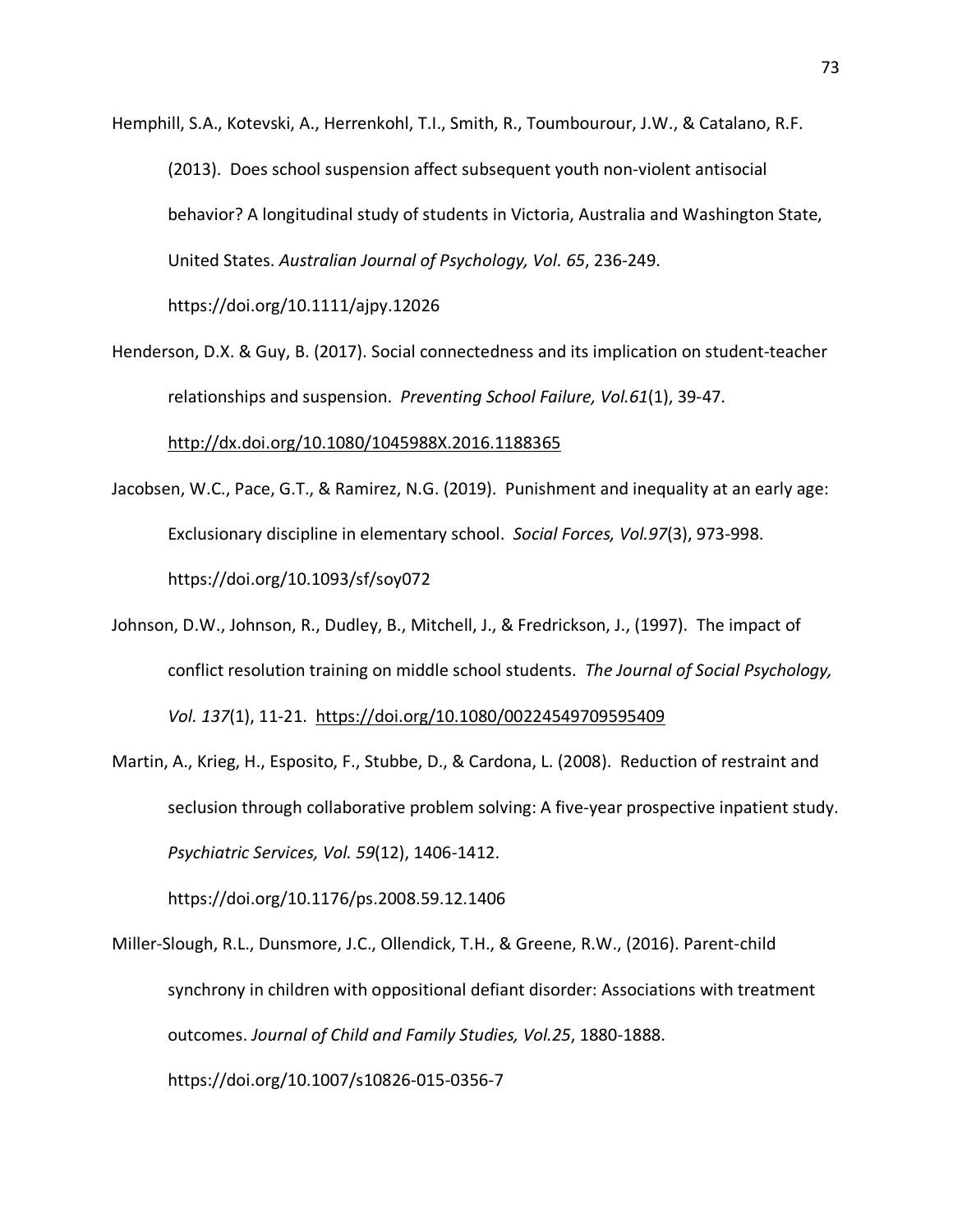- Nocera, E.J., Whitbread, K.M.,& Nocera, G.P. (2014). Impact of school-wide positive behavior supports on student behavior in the middle grades. *Research in Middle School Education Online, Vol.37*(8). https://doi.org/19404476
- Ollendick, T.H., Greene, R.W., Austin, K.E., Fraire, M.G., Halldorsdottir, T., Allen, K.B., Jarrett, M.A., Lewis, K.M., Smith, M.W., Cunningham, N.R., Noguchi, R.J.P., Canavera, K., & Wolff, J.C., (2016). Parent management training and collaborative & proactive solutions: A randomized control trial for oppositional youth. *Journal of Clinical Child & Adolescent Psychology, Vol.45*(5), 591-604. https://doi.org/10.1080/15374416.2015.1004681
- Raffaele Mendez, L.M. (2003). Predictors of suspension and negative school outcomes: A longitudinal investigation. *New Directions for Youth Development, Vol.99*, 17-33. https://doi.org/10.1002/yd.52
- Rebok, G.W., et al., 2019. Impact of experience corps participation on children's academic achievement and school behavior. *Prevention Science, Vol.20*, 478-487.

https://doi.org/10.1007/s11121-018-0972-8

- Theriot, M.T., Craun, S.W., & Dupper, D.R. (2010). Multilevel evaluation of factors predicting school exclusion among middle and high school students. *Children and Youth Services Review, Vol.32*, 13-19. https://doi.org/10.1016/j.childyouth.2009.06.009
- Ward, B. & Gersten, R., (2013). A randomized evaluation of the safe and civil schools model for positive behavioral interventions and supports at elementary schools in a large urban school district. *School Psychology Review, Vol.42*(3), 317-333.

## https://doi.org/10.1080/02796015.2013.12087476